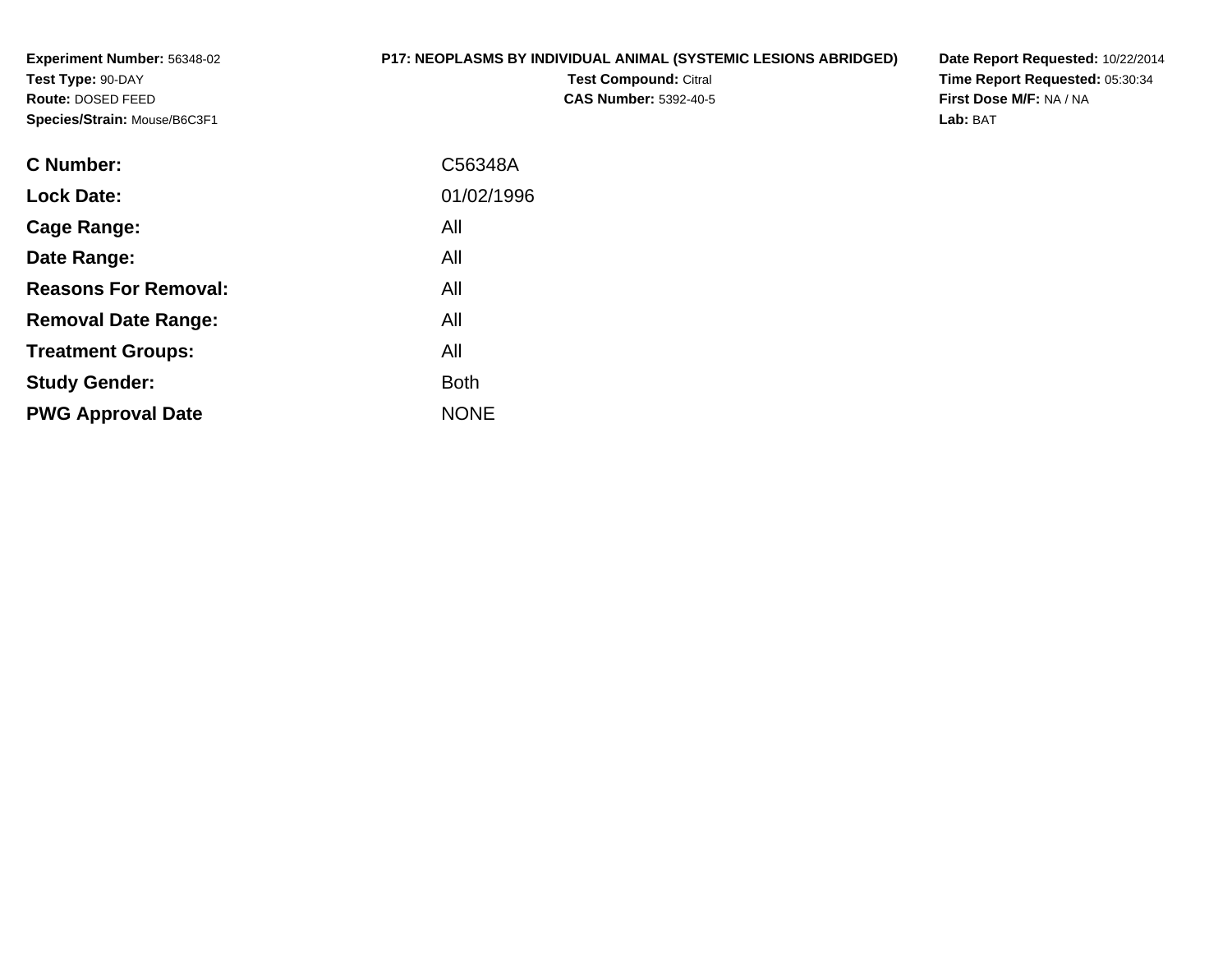**Test Type:** 90-DAY**Route:** DOSED FEED

**Species/Strain:** Mouse/B6C3F1

### **P17: NEOPLASMS BY INDIVIDUAL ANIMAL (SYSTEMIC LESIONS ABRIDGED)**

**Test Compound:** Citral

**CAS Number:** 5392-40-5

**Date Report Requested:** 10/22/2014**Time Report Requested:** 05:30:34**First Dose M/F:** NA / NA**Lab:** BAT

| <b>B6C3F1 Mouse Male</b><br><b>UNTREAT CONTROL</b> | DAY ON TEST<br><b>ANIMAL ID</b> | 0<br>0<br>9<br>$\overline{\mathbf{3}}$<br>$\mathbf 0$<br>$\mathbf 0$<br>$\mathbf 0$<br>0 | 0<br>$\boldsymbol{\theta}$<br>9<br>$\overline{\mathbf{3}}$<br>$\mathbf 0$<br>0<br>$\mathbf 0$<br>0 | 0<br>0<br>9<br>$\boldsymbol{\beta}$<br>$\overline{0}$<br>$\mathbf 0$<br>$\mathbf 0$<br>0 | 0<br>0<br>9<br>$\mathfrak{z}$<br>$\mathbf 0$<br>0<br>$\mathbf 0$<br>0 | 0<br>$\boldsymbol{\theta}$<br>9<br>$\boldsymbol{\beta}$<br>$\mathbf 0$<br>0<br>$\mathbf 0$<br>0 | 0<br>0<br>$\boldsymbol{g}$<br>3<br>$\mathbf 0$<br>$\Omega$<br>$\Omega$<br>0 | 0<br>0<br>9<br>$\mathfrak{z}$<br>$\overline{0}$<br>0<br>$\mathbf 0$<br>0 | 0<br>0<br>9<br>3<br>$\overline{0}$<br>$\Omega$<br>$\Omega$<br>0 | 0<br>$\boldsymbol{\theta}$<br>9<br>3<br>$\overline{0}$<br>0<br>$\mathbf 0$<br>0 | 0<br>0<br>9<br>$\boldsymbol{\beta}$<br>$\overline{0}$<br>0<br>$\Omega$<br>1 |                       |
|----------------------------------------------------|---------------------------------|------------------------------------------------------------------------------------------|----------------------------------------------------------------------------------------------------|------------------------------------------------------------------------------------------|-----------------------------------------------------------------------|-------------------------------------------------------------------------------------------------|-----------------------------------------------------------------------------|--------------------------------------------------------------------------|-----------------------------------------------------------------|---------------------------------------------------------------------------------|-----------------------------------------------------------------------------|-----------------------|
|                                                    |                                 | 1                                                                                        | $\overline{2}$                                                                                     | 3                                                                                        | 4                                                                     | 5                                                                                               | 6                                                                           | $\overline{7}$                                                           | 8                                                               | 9                                                                               | $\mathbf 0$                                                                 | <i><b>*TOTALS</b></i> |
| <b>Alimentary System</b>                           |                                 |                                                                                          |                                                                                                    |                                                                                          |                                                                       |                                                                                                 |                                                                             |                                                                          |                                                                 |                                                                                 |                                                                             |                       |
| Esophagus                                          |                                 | +                                                                                        | +                                                                                                  | +                                                                                        | +                                                                     | +                                                                                               | +                                                                           | +                                                                        | +                                                               | +                                                                               | +                                                                           | 10                    |
| Gallbladder                                        |                                 | M                                                                                        | $\ddot{}$                                                                                          | $\ddot{}$                                                                                | +                                                                     | +                                                                                               | +                                                                           | $\ddot{}$                                                                | +                                                               | +                                                                               | $\ddot{}$                                                                   | 9                     |
| Intestine Large, Cecum                             |                                 | $\ddot{}$                                                                                | $\ddot{}$                                                                                          | $\ddot{}$                                                                                | $\ddot{}$                                                             | $\ddot{}$                                                                                       | $\ddot{}$                                                                   | $+$                                                                      | $\ddot{}$                                                       | $\ddot{}$                                                                       | $\ddot{}$                                                                   | 10                    |
| Intestine Large, Colon                             |                                 | +                                                                                        | $\ddot{}$                                                                                          | $\ddot{}$                                                                                | +                                                                     | $\ddot{}$                                                                                       | $\ddot{}$                                                                   | $\ddot{}$                                                                | $\ddot{}$                                                       | $\ddot{}$                                                                       | $\ddot{}$                                                                   | 10                    |
| Intestine Large, Rectum                            |                                 | +                                                                                        | +                                                                                                  | $\ddot{}$                                                                                | $\ddot{}$                                                             | $\ddot{}$                                                                                       | $\ddot{}$                                                                   | $\pm$                                                                    | $\ddot{}$                                                       | $\ddot{}$                                                                       | $\ddot{}$                                                                   | 10                    |
| Intestine Small, Duodenum                          |                                 | +                                                                                        | $\ddot{}$                                                                                          | $\ddot{}$                                                                                | +                                                                     | $\ddot{}$                                                                                       | $\ddot{}$                                                                   | $\ddot{}$                                                                | $\ddot{}$                                                       | $\ddot{}$                                                                       | $\ddot{}$                                                                   | 10                    |
| Intestine Small, Ileum                             |                                 | +                                                                                        | $\ddot{}$                                                                                          | $\ddot{}$                                                                                | $\ddot{}$                                                             | $\ddot{}$                                                                                       | $\ddot{}$                                                                   | $+$                                                                      | $\ddot{}$                                                       | $\ddot{}$                                                                       | $\ddot{}$                                                                   | 10                    |
| Intestine Small, Jejunum                           |                                 | $\ddot{}$                                                                                | $\ddot{}$                                                                                          | $\ddot{}$                                                                                | $\ddot{}$                                                             | $\ddot{}$                                                                                       | $\ddot{}$                                                                   | $\ddot{}$                                                                | $+$                                                             | $\ddot{}$                                                                       | $\ddot{}$                                                                   | 10                    |
| Liver                                              |                                 | +                                                                                        | $\ddot{}$                                                                                          | $\ddot{}$                                                                                | $\ddot{}$                                                             | $\ddot{}$                                                                                       | $\ddot{}$                                                                   | $\ddot{}$                                                                | $\ddot{}$                                                       | $\ddot{}$                                                                       | $\ddot{}$                                                                   | 10                    |
| Pancreas                                           |                                 | $\pmb{+}$                                                                                | $\ddot{}$                                                                                          | $\ddot{}$                                                                                | +                                                                     | $\ddot{}$                                                                                       | $\ddot{}$                                                                   | $+$                                                                      | $+$                                                             | $\ddot{}$                                                                       | $\ddot{}$                                                                   | 10                    |
| Salivary Glands                                    |                                 | $\ddot{}$                                                                                | $\ddot{}$                                                                                          | $\ddot{}$                                                                                | $\ddot{}$                                                             | $\ddot{}$                                                                                       | $\ddot{}$                                                                   | $\ddot{}$                                                                | $\ddot{}$                                                       | $\ddot{}$                                                                       | $\ddot{}$                                                                   | 10                    |
| Stomach, Forestomach                               |                                 | $\ddot{}$                                                                                | $\ddot{}$                                                                                          | $\ddot{}$                                                                                | $\ddot{}$                                                             | $\ddot{}$                                                                                       | $\ddot{}$                                                                   | $+$                                                                      | $+$                                                             | $+$                                                                             | $\ddot{}$                                                                   | 10                    |
| Stomach, Glandular                                 |                                 | $\ddot{}$                                                                                |                                                                                                    | $\ddot{}$                                                                                | ÷                                                                     | $\ddot{}$                                                                                       | $\ddot{}$                                                                   | $\ddot{}$                                                                | $\ddot{}$                                                       | $\ddot{}$                                                                       | $\ddot{}$                                                                   | 10                    |
| <b>Cardiovascular System</b>                       |                                 |                                                                                          |                                                                                                    |                                                                                          |                                                                       |                                                                                                 |                                                                             |                                                                          |                                                                 |                                                                                 |                                                                             |                       |
| <b>Blood Vessel</b>                                |                                 | +                                                                                        | +                                                                                                  | +                                                                                        | +                                                                     | +                                                                                               | +                                                                           | +                                                                        | +                                                               | +                                                                               | +                                                                           | 10                    |
| Heart                                              |                                 | $\ddot{}$                                                                                |                                                                                                    | $\ddot{}$                                                                                | $\ddot{}$                                                             | $\ddot{}$                                                                                       | $\ddot{}$                                                                   | $\ddot{}$                                                                | $\ddot{}$                                                       | +                                                                               | $\ddot{}$                                                                   | 10                    |
| <b>Endocrine System</b>                            |                                 |                                                                                          |                                                                                                    |                                                                                          |                                                                       |                                                                                                 |                                                                             |                                                                          |                                                                 |                                                                                 |                                                                             |                       |
| <b>Adrenal Cortex</b>                              |                                 | +                                                                                        | +                                                                                                  | +                                                                                        | +                                                                     | +                                                                                               | +                                                                           | +                                                                        | ٠                                                               | +                                                                               | ÷                                                                           | 10                    |
| Adrenal Medulla                                    |                                 | +                                                                                        |                                                                                                    | $\ddot{}$                                                                                | $\ddot{}$                                                             | $\ddot{}$                                                                                       | $\ddot{}$                                                                   | $+$                                                                      | $\ddot{}$                                                       | $\ddot{}$                                                                       | $\ddot{}$                                                                   | 10                    |
| Islets, Pancreatic                                 |                                 | +                                                                                        | +                                                                                                  | +                                                                                        | +                                                                     | +                                                                                               | $\ddot{}$                                                                   | $\ddot{}$                                                                | +                                                               | +                                                                               | +                                                                           | 10                    |

\* ..Total animals with tissue examined microscopically; Total animals with tumor **M** . Missing tissue M ..Missing tissue

+ ..Tissue examined microscopically

I ..Insufficient tissue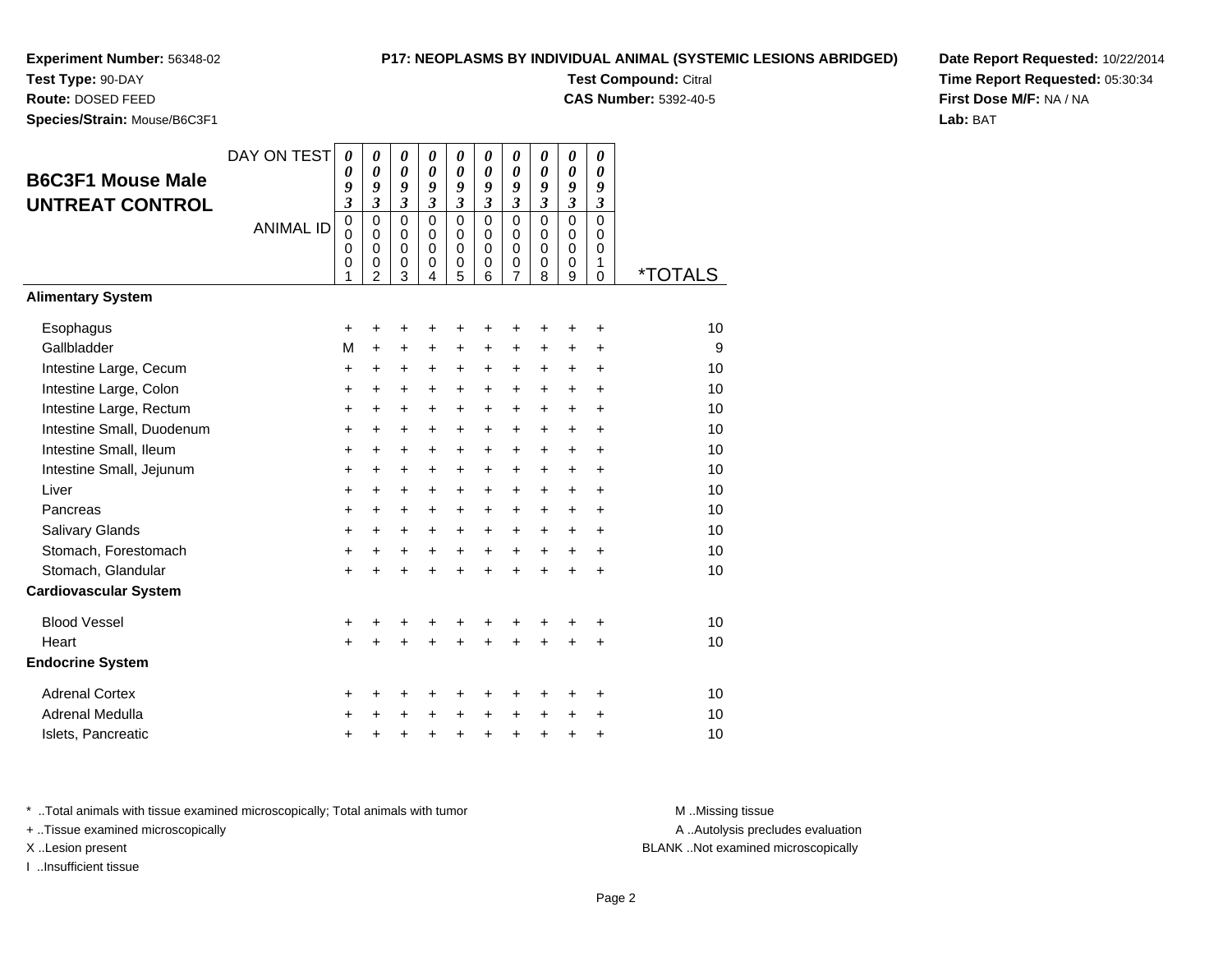# **P17: NEOPLASMS BY INDIVIDUAL ANIMAL (SYSTEMIC LESIONS ABRIDGED)**

**Experiment Number:** 56348-02

**Test Type:** 90-DAY

**Route:** DOSED FEED

**Species/Strain:** Mouse/B6C3F1

**B6C3F1 Mouse MaleUNTREAT CONTROL**

| IMDEL: 56348-02<br><b>DAY</b><br><b>FEED</b><br>: Mouse/B6C3F1 |                                 | <b>PT7: NEOPLASMS BY INDIVIDUAL ANIMAL (STSTEMIC LESION</b><br><b>Test Compound: Citral</b><br><b>CAS Number: 5392-40-5</b> |                                                  |                                                                |                                                         |                                                   |                                             |                                      |                                           |                                           |                                      |                       |
|----------------------------------------------------------------|---------------------------------|-----------------------------------------------------------------------------------------------------------------------------|--------------------------------------------------|----------------------------------------------------------------|---------------------------------------------------------|---------------------------------------------------|---------------------------------------------|--------------------------------------|-------------------------------------------|-------------------------------------------|--------------------------------------|-----------------------|
| <b>puse Male</b><br><b>CONTROL</b>                             | DAY ON TEST<br><b>ANIMAL ID</b> | 0<br>0<br>9<br>3<br>0<br>0<br>0<br>0<br>4                                                                                   | 0<br>0<br>9<br>3<br>0<br>$\Omega$<br>0<br>0<br>2 | 0<br>0<br>9<br>3<br>$\Omega$<br>$\Omega$<br>$\Omega$<br>0<br>3 | 0<br>0<br>9<br>3<br>$\Omega$<br>$\Omega$<br>0<br>0<br>4 | $\theta$<br>0<br>9<br>3<br><sup>0</sup><br>0<br>5 | 0<br>9<br>3<br>$\Omega$<br>0<br>0<br>0<br>6 | 0<br>0<br>9<br>3<br>0<br>0<br>0<br>0 | 0<br>0<br>9<br>3<br>0<br>0<br>0<br>0<br>8 | 0<br>0<br>9<br>3<br>0<br>0<br>0<br>0<br>9 | 0<br>0<br>9<br>3<br>0<br>0<br>0<br>0 | <i><b>*TOTALS</b></i> |
| <b>Gland</b><br>١d<br>d<br>Svstem                              |                                 | $\ddot{}$<br>$\ddot{}$<br>$\ddot{}$                                                                                         | $\ddot{}$<br>$\ddot{}$<br>+                      | $+$<br>÷<br>+                                                  | м<br>$\ddot{}$<br>$\div$                                | $+$<br>$\ddot{}$<br>$\div$                        | М<br>$\ddot{}$<br>$\div$                    | $+$<br>÷<br>$\div$                   | М<br>$\pm$<br>÷                           | $\ddot{}$<br>$\div$<br>$\div$             | $\ddot{}$<br>$\ddot{}$<br>$\ddot{}$  | 7<br>10<br>10         |

# NONE

Parathyroid Gland

**General Body System**

Pituitary Gland

Thyroid Gland

# **Genital System**

| Epididymis                  | ٠         | ٠         | ÷         | $\ddot{}$ | ÷         | ÷         | ÷         | ÷         | ٠         | ÷         | 10 |  |
|-----------------------------|-----------|-----------|-----------|-----------|-----------|-----------|-----------|-----------|-----------|-----------|----|--|
| <b>Preputial Gland</b>      | $\pm$     | $\ddot{}$ | $\ddot{}$ | $\pm$     | $\ddot{}$ | $\ddot{}$ | $\pm$     | $\ddot{}$ | +         | $\ddot{}$ | 10 |  |
| Prostate                    | $\ddot{}$ | ٠         | $\ddot{}$ | $\pm$     | $\ddot{}$ | $\pm$     | $\ddot{}$ | $\ddot{}$ | $\ddot{}$ | $\ddot{}$ | 10 |  |
| <b>Seminal Vesicle</b>      | $\ddot{}$ | +         | $\ddot{}$ | $\ddot{}$ | $\ddot{}$ | $\ddot{}$ | $\ddot{}$ | $\ddot{}$ | $\ddot{}$ | $\ddot{}$ | 10 |  |
| Testes                      | $+$       | $\div$    | $\div$    | $\ddot{}$ | $\ddot{}$ | $\ddot{}$ | $\ddot{}$ | $\ddot{}$ | +         | $\ddot{}$ | 10 |  |
| <b>Hematopoietic System</b> |           |           |           |           |           |           |           |           |           |           |    |  |
| <b>Bone Marrow</b>          | +         |           | ٠         | +         | ÷         | ÷         | ÷         | +         | ٠         | $\ddot{}$ | 10 |  |
| Lymph Node, Mandibular      | $\pm$     | +         | $\div$    | $\div$    | $\ddot{}$ | $\ddot{}$ | $\ddot{}$ | $\ddot{}$ | ÷         | ÷         | 10 |  |
| Lymph Node, Mesenteric      | $\pm$     | $\ddot{}$ | $\ddot{}$ | $+$       | $\pm$     | $\pm$     | $\ddot{}$ | $\ddot{}$ | $\ddot{}$ | $\ddot{}$ | 10 |  |
| Spleen                      | $\ddot{}$ | $\ddot{}$ | $\ddot{}$ | $+$       | $+$       | $+$       | $+$       | $\ddot{}$ | $\ddot{}$ | $\ddot{}$ | 10 |  |
| Thymus                      | +         | +         | $\ddot{}$ | $\ddot{}$ | $\ddot{}$ | $+$       | $\ddot{}$ | +         | +         | $\ddot{}$ | 10 |  |
| <b>Integumentary System</b> |           |           |           |           |           |           |           |           |           |           |    |  |
| <b>Mammary Gland</b>        | М         | м         | М         | м         | M         | М         | м         | М         | м         | м         | 0  |  |
| Skin                        | +         |           |           |           |           | ٠         | ٠         | +         | +         | $\ddot{}$ | 10 |  |
|                             |           |           |           |           |           |           |           |           |           |           |    |  |

\* ..Total animals with tissue examined microscopically; Total animals with tumor **M** . Missing tissue M ..Missing tissue

+ ..Tissue examined microscopically

I ..Insufficient tissue

A ..Autolysis precludes evaluation

X ..Lesion present BLANK ..Not examined microscopically

**Date Report Requested:** 10/22/2014**Time Report Requested:** 05:30:34**First Dose M/F:** NA / NA**Lab:** BAT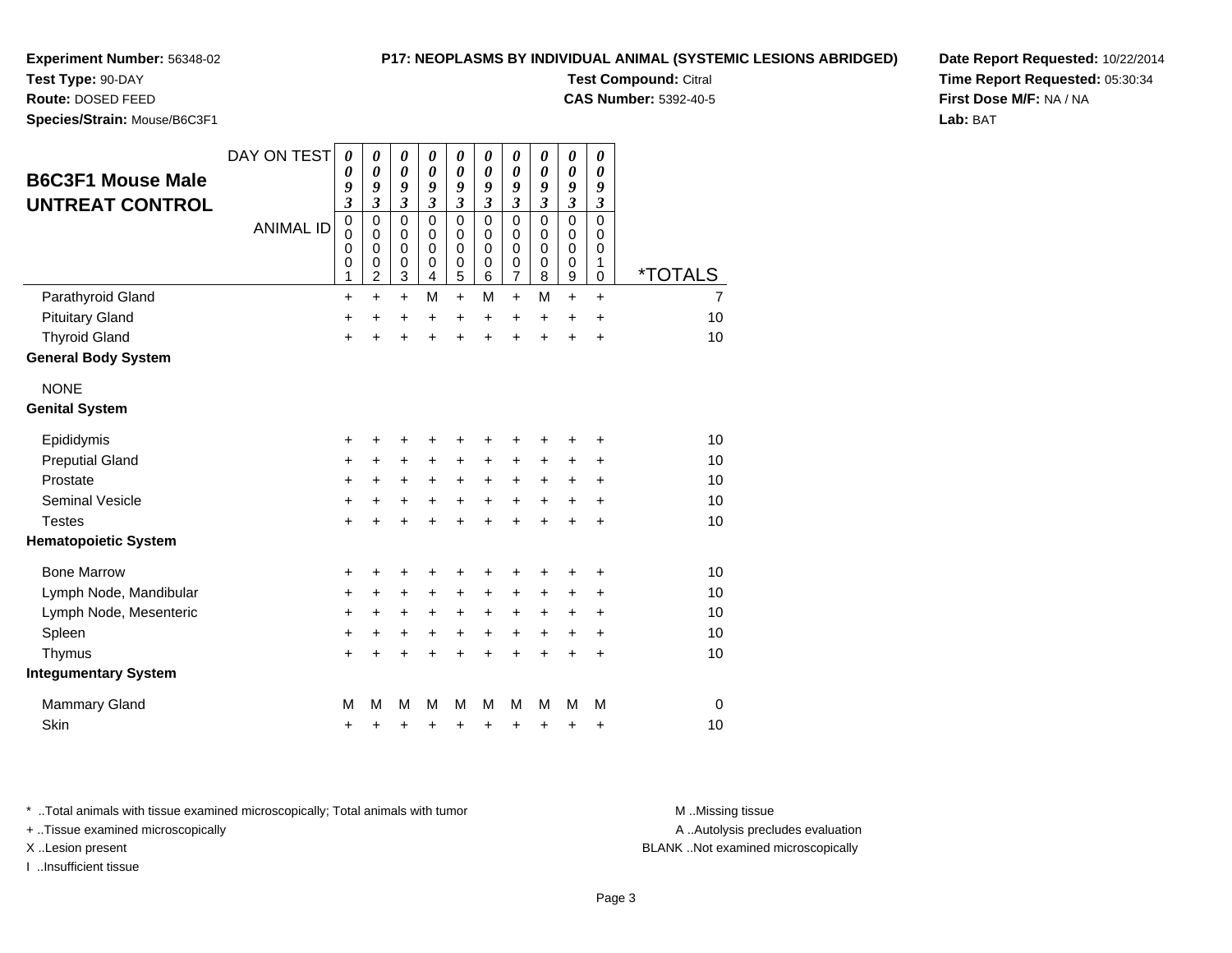**Test Type:** 90-DAY

**Route:** DOSED FEED

**Species/Strain:** Mouse/B6C3F1

## **P17: NEOPLASMS BY INDIVIDUAL ANIMAL (SYSTEMIC LESIONS ABRIDGED)**

**Test Compound:** Citral

**CAS Number:** 5392-40-5

**Date Report Requested:** 10/22/2014**Time Report Requested:** 05:30:34**First Dose M/F:** NA / NA**Lab:** BAT

| <b>B6C3F1 Mouse Male</b><br><b>UNTREAT CONTROL</b>             | DAY ON TEST<br><b>ANIMAL ID</b> | $\boldsymbol{\theta}$<br>0<br>9<br>$\overline{\mathbf{3}}$<br>$\mathbf 0$<br>$\mathbf 0$<br>$\mathbf 0$<br>0<br>1 | 0<br>$\boldsymbol{\theta}$<br>9<br>$\mathfrak{z}$<br>$\mathbf 0$<br>$\mathbf 0$<br>$\mathbf 0$<br>0<br>2 | 0<br>$\boldsymbol{\theta}$<br>9<br>$\mathfrak{z}$<br>$\mathbf 0$<br>$\mathbf 0$<br>$\mathbf 0$<br>$\mathbf 0$<br>3 | 0<br>0<br>9<br>$\overline{\mathbf{3}}$<br>$\Omega$<br>$\mathbf 0$<br>$\mathbf 0$<br>0<br>4 | 0<br>$\boldsymbol{\theta}$<br>9<br>$\mathfrak{z}$<br>$\mathbf 0$<br>$\mathbf 0$<br>$\mathbf 0$<br>0<br>5 | 0<br>0<br>9<br>$\mathfrak{z}$<br>$\Omega$<br>0<br>0<br>0<br>6 | 0<br>0<br>9<br>$\mathfrak{z}$<br>$\mathbf 0$<br>0<br>0<br>0<br>7 | 0<br>0<br>9<br>3<br>$\mathbf 0$<br>0<br>0<br>0<br>8 | 0<br>0<br>9<br>$\overline{\mathbf{3}}$<br>$\mathbf 0$<br>0<br>$\mathbf 0$<br>0<br>9 | 0<br>0<br>9<br>3<br>$\Omega$<br>0<br>0<br>1<br>0 | <i><b>*TOTALS</b></i> |
|----------------------------------------------------------------|---------------------------------|-------------------------------------------------------------------------------------------------------------------|----------------------------------------------------------------------------------------------------------|--------------------------------------------------------------------------------------------------------------------|--------------------------------------------------------------------------------------------|----------------------------------------------------------------------------------------------------------|---------------------------------------------------------------|------------------------------------------------------------------|-----------------------------------------------------|-------------------------------------------------------------------------------------|--------------------------------------------------|-----------------------|
| <b>Musculoskeletal System</b>                                  |                                 |                                                                                                                   |                                                                                                          |                                                                                                                    |                                                                                            |                                                                                                          |                                                               |                                                                  |                                                     |                                                                                     |                                                  |                       |
| <b>Bone</b><br><b>Nervous System</b>                           |                                 | $\ddot{}$                                                                                                         |                                                                                                          |                                                                                                                    |                                                                                            |                                                                                                          |                                                               |                                                                  |                                                     |                                                                                     | +                                                | 10                    |
| <b>Brain</b><br><b>Respiratory System</b>                      |                                 | +                                                                                                                 |                                                                                                          |                                                                                                                    |                                                                                            | +                                                                                                        | +                                                             | +                                                                |                                                     |                                                                                     | ÷                                                | 10                    |
| Lung<br><b>Nose</b><br>Trachea<br><b>Special Senses System</b> |                                 | $\ddot{}$<br>$\ddot{}$<br>$\ddot{}$                                                                               | $\ddot{}$<br>÷                                                                                           | $\ddot{}$<br>+                                                                                                     | $\ddot{}$<br>$\ddot{}$                                                                     | +<br>$+$<br>$\ddot{}$                                                                                    | +<br>$\ddot{}$<br>$\ddot{}$                                   | +<br>$\ddot{}$<br>$+$                                            | $+$<br>$\ddot{}$                                    | $\pm$<br>$\div$                                                                     | +<br>÷<br>$\ddot{}$                              | 10<br>10<br>10        |
| <b>NONE</b><br><b>Urinary System</b>                           |                                 |                                                                                                                   |                                                                                                          |                                                                                                                    |                                                                                            |                                                                                                          |                                                               |                                                                  |                                                     |                                                                                     |                                                  |                       |
| Kidney<br><b>Urinary Bladder</b><br><b>SYSTEMIC LESIONS</b>    |                                 | $\ddot{}$<br>$\ddot{}$                                                                                            |                                                                                                          |                                                                                                                    |                                                                                            | +                                                                                                        | ÷                                                             | +                                                                |                                                     |                                                                                     | ٠<br>÷                                           | 10<br>10              |
| Multiple Organ                                                 |                                 |                                                                                                                   |                                                                                                          |                                                                                                                    |                                                                                            |                                                                                                          |                                                               |                                                                  |                                                     |                                                                                     | +                                                | 10                    |

\* ..Total animals with tissue examined microscopically; Total animals with tumor **M** . Missing tissue M ..Missing tissue

+ ..Tissue examined microscopically

I ..Insufficient tissue

A ..Autolysis precludes evaluation

X ..Lesion present BLANK ..Not examined microscopically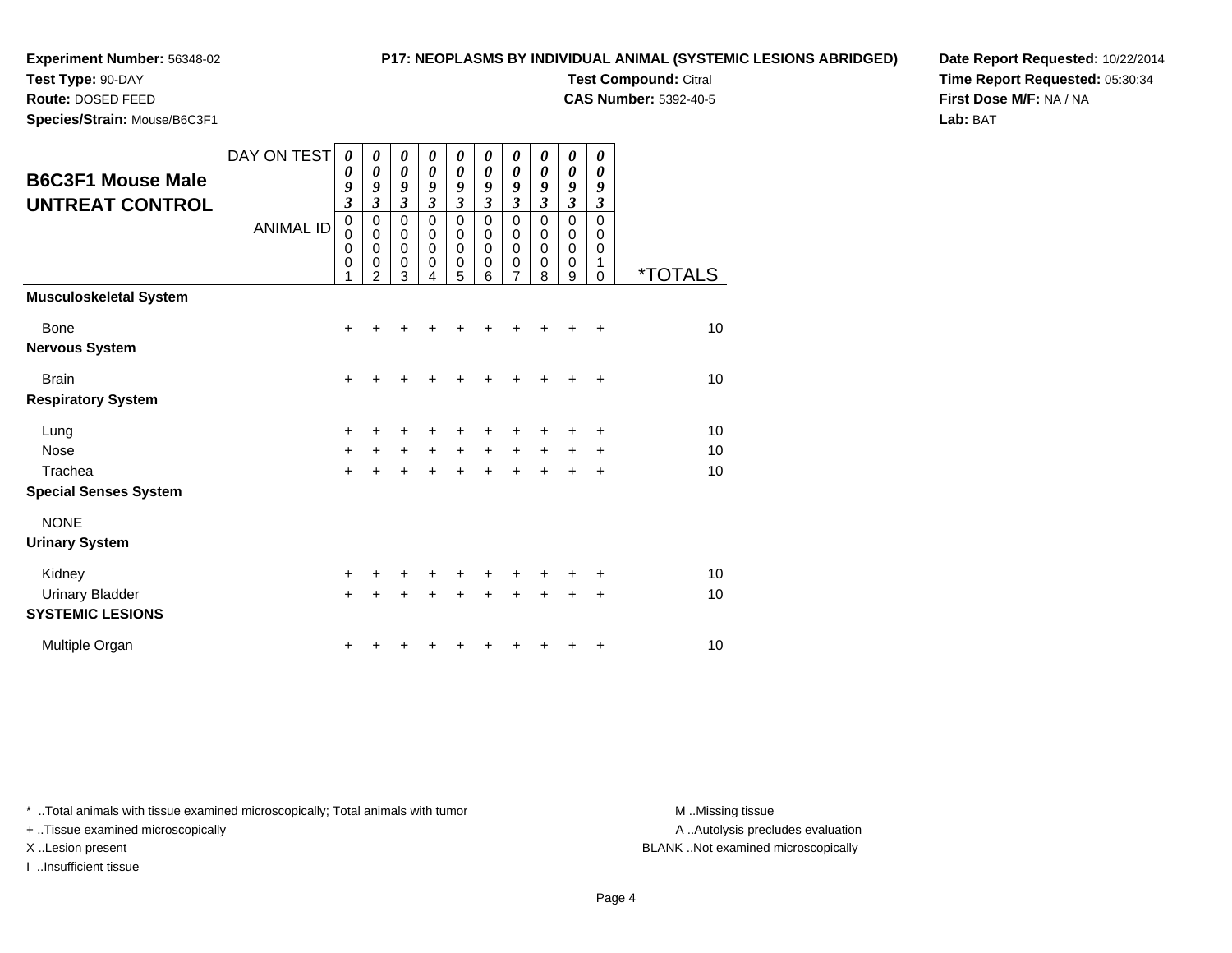**Test Type:** 90-DAY**Route:** DOSED FEED

**Species/Strain:** Mouse/B6C3F1

# **P17: NEOPLASMS BY INDIVIDUAL ANIMAL (SYSTEMIC LESIONS ABRIDGED)**

**Test Compound:** Citral

**CAS Number:** 5392-40-5

**Date Report Requested:** 10/22/2014**Time Report Requested:** 05:30:34**First Dose M/F:** NA / NA**Lab:** BAT

| <b>B6C3F1 Mouse Male</b><br><b>VEHICLE CONTROL</b> | DAY ON TEST<br><b>ANIMAL ID</b> | $\boldsymbol{\theta}$<br>0<br>9<br>3<br>$\overline{0}$<br>$\mathbf 0$<br>0<br>1<br>1 | 0<br>$\boldsymbol{\theta}$<br>9<br>$\mathfrak{z}$<br>$\Omega$<br>$\mathbf 0$<br>$\mathbf 0$<br>1<br>$\overline{2}$ | 0<br>$\boldsymbol{\theta}$<br>9<br>$\mathfrak{z}$<br>$\mathbf 0$<br>$\mathbf 0$<br>$\mathbf 0$<br>1<br>3 | 0<br>0<br>9<br>$\mathfrak{z}$<br>$\Omega$<br>$\mathbf 0$<br>$\Omega$<br>1<br>4 | 0<br>0<br>9<br>$\mathfrak{z}$<br>$\mathbf 0$<br>$\mathbf 0$<br>$\mathbf 0$<br>1<br>5 | 0<br>$\boldsymbol{\theta}$<br>9<br>$\mathfrak{z}$<br>$\Omega$<br>$\mathbf 0$<br>$\Omega$<br>1<br>6 | 0<br>$\boldsymbol{\theta}$<br>9<br>$\mathfrak{z}$<br>$\mathbf 0$<br>$\mathbf 0$<br>$\mathbf 0$<br>1<br>$\overline{7}$ | 0<br>$\boldsymbol{\theta}$<br>9<br>$\mathfrak{z}$<br>$\Omega$<br>$\mathbf 0$<br>$\mathbf 0$<br>1<br>8 | 0<br>$\boldsymbol{\theta}$<br>9<br>$\mathfrak{z}$<br>$\mathbf 0$<br>$\mathbf 0$<br>0<br>1<br>9 | 0<br>0<br>9<br>$\mathfrak{z}$<br>$\mathbf 0$<br>$\mathbf 0$<br>0<br>2<br>$\Omega$ | <i><b>*TOTALS</b></i> |
|----------------------------------------------------|---------------------------------|--------------------------------------------------------------------------------------|--------------------------------------------------------------------------------------------------------------------|----------------------------------------------------------------------------------------------------------|--------------------------------------------------------------------------------|--------------------------------------------------------------------------------------|----------------------------------------------------------------------------------------------------|-----------------------------------------------------------------------------------------------------------------------|-------------------------------------------------------------------------------------------------------|------------------------------------------------------------------------------------------------|-----------------------------------------------------------------------------------|-----------------------|
| <b>Alimentary System</b>                           |                                 |                                                                                      |                                                                                                                    |                                                                                                          |                                                                                |                                                                                      |                                                                                                    |                                                                                                                       |                                                                                                       |                                                                                                |                                                                                   |                       |
| Esophagus                                          |                                 | +                                                                                    | +                                                                                                                  | +                                                                                                        | +                                                                              | +                                                                                    | +                                                                                                  | +                                                                                                                     | +                                                                                                     | ٠                                                                                              | $\ddot{}$                                                                         | 10                    |
| Gallbladder                                        |                                 | $\ddot{}$                                                                            | $\ddot{}$                                                                                                          | $\ddot{}$                                                                                                | $\ddot{}$                                                                      | $\ddot{}$                                                                            | $\ddot{}$                                                                                          | M                                                                                                                     | м                                                                                                     | $\ddot{}$                                                                                      | $\ddot{}$                                                                         | 8                     |
| Intestine Large, Cecum                             |                                 | +                                                                                    | $\ddot{}$                                                                                                          | $\ddot{}$                                                                                                | $\ddot{}$                                                                      | +                                                                                    | +                                                                                                  | +                                                                                                                     | $\ddot{}$                                                                                             | $\ddot{}$                                                                                      | $\ddot{}$                                                                         | 10                    |
| Intestine Large, Colon                             |                                 | $\ddot{}$                                                                            | $\ddot{}$                                                                                                          | $\ddot{}$                                                                                                | $\ddot{}$                                                                      | $\ddot{}$                                                                            | $\ddot{}$                                                                                          | +                                                                                                                     | $\ddot{}$                                                                                             | $\ddot{}$                                                                                      | $\ddot{}$                                                                         | 10                    |
| Intestine Large, Rectum                            |                                 | $\ddot{}$                                                                            | $\ddot{}$                                                                                                          | $\ddot{}$                                                                                                | $\ddot{}$                                                                      | $\ddot{}$                                                                            | $\ddot{}$                                                                                          | $\ddot{}$                                                                                                             | $\ddot{}$                                                                                             | $\ddot{}$                                                                                      | $\ddot{}$                                                                         | 10                    |
| Intestine Small, Duodenum                          |                                 | $\ddot{}$                                                                            | $\ddot{}$                                                                                                          | $\ddot{}$                                                                                                | $\ddot{}$                                                                      | $\ddot{}$                                                                            | $\ddot{}$                                                                                          | $\ddot{}$                                                                                                             | $\ddot{}$                                                                                             | $\ddot{}$                                                                                      | $\ddot{}$                                                                         | 10                    |
| Intestine Small, Ileum                             |                                 | $\ddot{}$                                                                            | $\ddot{}$                                                                                                          | $\ddot{}$                                                                                                | $\ddot{}$                                                                      | $\ddot{}$                                                                            | $\ddot{}$                                                                                          | +                                                                                                                     | $\ddot{}$                                                                                             | +                                                                                              | $\ddot{}$                                                                         | 10                    |
| Intestine Small, Jejunum                           |                                 | $\ddot{}$                                                                            | $\ddot{}$                                                                                                          | $\ddot{}$                                                                                                | $\ddot{}$                                                                      | $\ddot{}$                                                                            | $\ddot{}$                                                                                          | $\ddot{}$                                                                                                             | $+$                                                                                                   | $\ddot{}$                                                                                      | $\ddot{}$                                                                         | 10                    |
| Liver                                              |                                 | +                                                                                    | $\ddot{}$                                                                                                          | +                                                                                                        | $\ddot{}$                                                                      | $\ddot{}$                                                                            | $\ddot{}$                                                                                          | $\ddot{}$                                                                                                             | $\ddot{}$                                                                                             | $\ddot{}$                                                                                      | $\ddot{}$                                                                         | 10                    |
| Pancreas                                           |                                 | $\ddot{}$                                                                            | $\ddot{}$                                                                                                          | $\ddot{}$                                                                                                | $\ddot{}$                                                                      | $\ddot{}$                                                                            | $\ddot{}$                                                                                          | $\ddot{}$                                                                                                             | $\ddot{}$                                                                                             | $\ddot{}$                                                                                      | $\ddot{}$                                                                         | 10                    |
| <b>Salivary Glands</b>                             |                                 | +                                                                                    | $\ddot{}$                                                                                                          | $\ddot{}$                                                                                                | $\ddot{}$                                                                      | $\ddot{}$                                                                            | $\ddot{}$                                                                                          | $\ddot{}$                                                                                                             | $\ddot{}$                                                                                             | $\ddot{}$                                                                                      | $\ddot{}$                                                                         | 10                    |
| Stomach, Forestomach                               |                                 | +                                                                                    | +                                                                                                                  | $\ddot{}$                                                                                                | $\ddot{}$                                                                      | $\ddot{}$                                                                            | $\ddot{}$                                                                                          | $\ddot{}$                                                                                                             | $\ddot{}$                                                                                             | $\ddot{}$                                                                                      | $\ddot{}$                                                                         | 10                    |
| Stomach, Glandular                                 |                                 | $\ddot{}$                                                                            |                                                                                                                    | $\ddot{}$                                                                                                | $\ddot{}$                                                                      | $\ddot{}$                                                                            | $\ddot{}$                                                                                          | $+$                                                                                                                   | $\ddot{}$                                                                                             | $\ddot{}$                                                                                      | $\ddot{}$                                                                         | 10                    |
| <b>Cardiovascular System</b>                       |                                 |                                                                                      |                                                                                                                    |                                                                                                          |                                                                                |                                                                                      |                                                                                                    |                                                                                                                       |                                                                                                       |                                                                                                |                                                                                   |                       |
| <b>Blood Vessel</b>                                |                                 | +                                                                                    | +                                                                                                                  |                                                                                                          | +                                                                              | +                                                                                    | +                                                                                                  | +                                                                                                                     | +                                                                                                     | +                                                                                              | +                                                                                 | 10                    |
| Heart                                              |                                 | +                                                                                    |                                                                                                                    |                                                                                                          |                                                                                | +                                                                                    |                                                                                                    |                                                                                                                       |                                                                                                       | +                                                                                              | $\ddot{}$                                                                         | 10                    |
| <b>Endocrine System</b>                            |                                 |                                                                                      |                                                                                                                    |                                                                                                          |                                                                                |                                                                                      |                                                                                                    |                                                                                                                       |                                                                                                       |                                                                                                |                                                                                   |                       |
| <b>Adrenal Cortex</b>                              |                                 | +                                                                                    | +                                                                                                                  | +                                                                                                        | +                                                                              | +                                                                                    | +                                                                                                  | +                                                                                                                     | +                                                                                                     | ٠                                                                                              | +                                                                                 | 10                    |
| Adrenal Medulla                                    |                                 | +                                                                                    |                                                                                                                    |                                                                                                          |                                                                                | +                                                                                    | $\ddot{}$                                                                                          | $\ddot{}$                                                                                                             | $\div$                                                                                                | +                                                                                              | +                                                                                 | 10                    |
| Islets, Pancreatic                                 |                                 | +                                                                                    |                                                                                                                    | +                                                                                                        | +                                                                              | +                                                                                    | +                                                                                                  | +                                                                                                                     | +                                                                                                     | +                                                                                              | +                                                                                 | 10                    |

\* ..Total animals with tissue examined microscopically; Total animals with tumor **M** . Missing tissue M ..Missing tissue

+ ..Tissue examined microscopically

I ..Insufficient tissue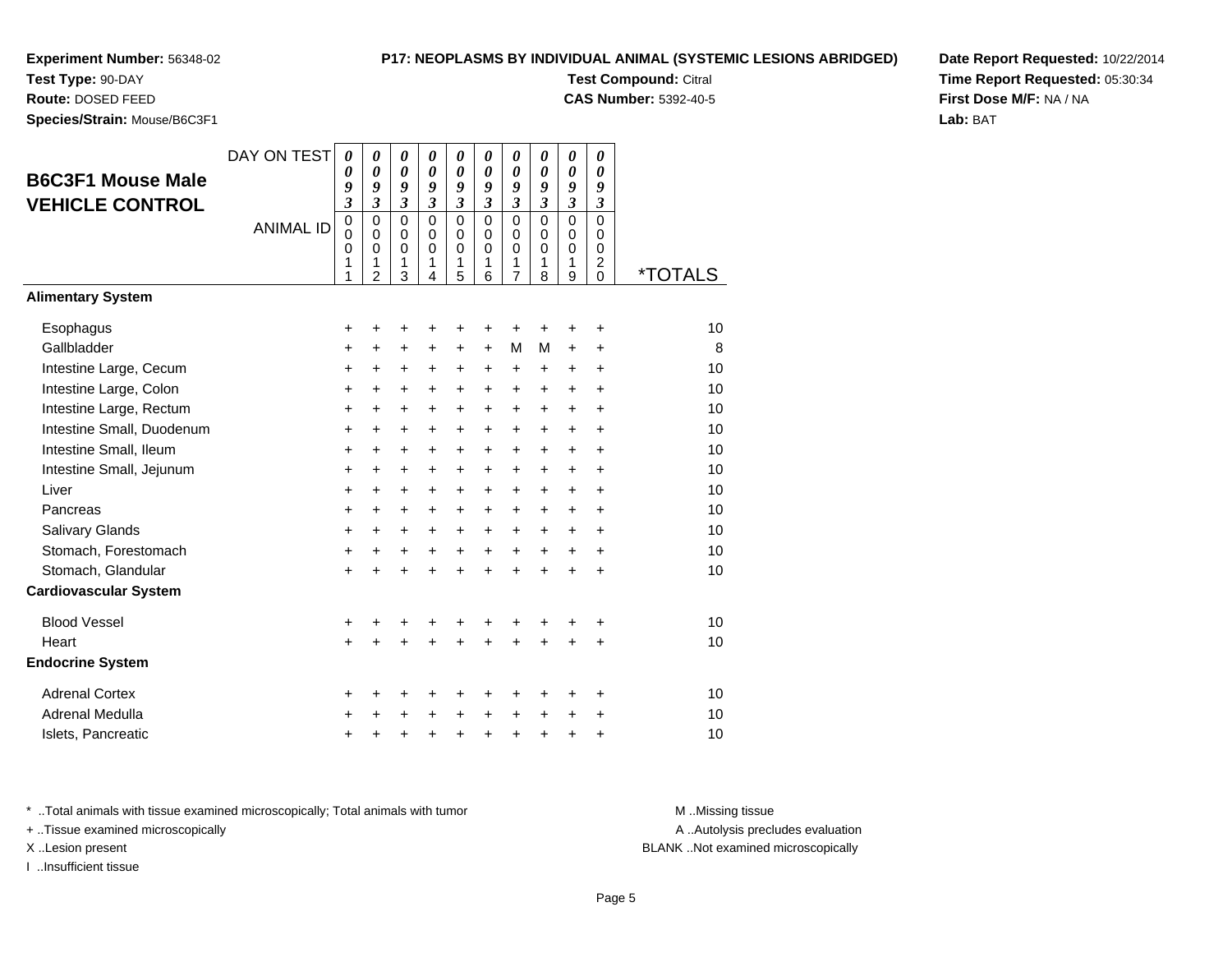#### **P17: NEOPLASMS BY INDIVIDUAL ANIMAL (SYSTEMIC LESIONS ABRIDGED)**

**Experiment Number:** 56348-02

**Test Type:** 90-DAY

**Route:** DOSED FEED

**Species/Strain:** Mouse/B6C3F1

|                              | SMS BY INDIVIDUAL ANIMAL (SYSTEMIC LESIONS ABRIDGE |
|------------------------------|----------------------------------------------------|
| <b>Test Compound: Citral</b> |                                                    |

**CAS Number:** 5392-40-5

**Date Report Requested:** 10/22/2014**Time Report Requested:** 05:30:34**First Dose M/F:** NA / NA**Lab:** BAT

| <b>B6C3F1 Mouse Male</b><br><b>VEHICLE CONTROL</b> | DAY ON TEST      | $\boldsymbol{\theta}$<br>0<br>9<br>$\overline{\mathbf{3}}$ | $\boldsymbol{\theta}$<br>0<br>9<br>$\mathfrak{z}$ | 0<br>0<br>9<br>$\mathfrak{z}$             | 0<br>$\boldsymbol{\theta}$<br>9<br>$\mathfrak{z}$ | 0<br>0<br>9<br>$\boldsymbol{\beta}$ | 0<br>0<br>9<br>3                              | 0<br>0<br>9<br>$\boldsymbol{\beta}$                           | 0<br>$\boldsymbol{\theta}$<br>9<br>$\boldsymbol{\beta}$ | 0<br>$\boldsymbol{\theta}$<br>9<br>$\boldsymbol{\beta}$            | 0<br>0<br>9<br>3                                             |                       |
|----------------------------------------------------|------------------|------------------------------------------------------------|---------------------------------------------------|-------------------------------------------|---------------------------------------------------|-------------------------------------|-----------------------------------------------|---------------------------------------------------------------|---------------------------------------------------------|--------------------------------------------------------------------|--------------------------------------------------------------|-----------------------|
|                                                    | <b>ANIMAL ID</b> | $\pmb{0}$<br>0<br>0<br>1<br>1                              | 0<br>0<br>$\mathbf 0$<br>1<br>$\overline{2}$      | $\mathbf 0$<br>0<br>$\mathbf 0$<br>1<br>3 | $\Omega$<br>$\mathbf 0$<br>$\mathbf 0$<br>1<br>4  | $\mathbf 0$<br>0<br>0<br>1<br>5     | $\Omega$<br>$\Omega$<br>$\mathbf 0$<br>1<br>6 | $\Omega$<br>$\mathbf 0$<br>$\mathbf 0$<br>1<br>$\overline{7}$ | $\Omega$<br>0<br>$\mathbf 0$<br>1<br>8                  | $\mathbf 0$<br>$\mathbf 0$<br>$\mathbf 0$<br>1<br>$\boldsymbol{9}$ | $\Omega$<br>0<br>$\mathbf 0$<br>$\boldsymbol{2}$<br>$\Omega$ | <i><b>*TOTALS</b></i> |
| Parathyroid Gland                                  |                  | +                                                          | $\ddot{}$                                         | $\ddot{}$                                 | $\pm$                                             | +                                   | +                                             | $\ddot{}$                                                     | м                                                       | $\ddot{}$                                                          | M                                                            | 8                     |
| <b>Pituitary Gland</b>                             |                  | +                                                          | $\ddot{}$                                         | +                                         | $\ddot{}$                                         | $\ddot{}$                           | $\ddot{}$                                     | $\ddot{}$                                                     | $\ddot{}$                                               | $\ddot{}$                                                          | $\ddot{}$                                                    | 10                    |
| <b>Thyroid Gland</b>                               |                  | $\ddot{}$                                                  | $\ddot{}$                                         | $\ddot{}$                                 | $\ddot{}$                                         | $\ddot{}$                           | $\ddot{}$                                     | $\ddot{}$                                                     | $\ddot{}$                                               | $\ddot{}$                                                          | $\ddot{}$                                                    | 10                    |
| <b>General Body System</b>                         |                  |                                                            |                                                   |                                           |                                                   |                                     |                                               |                                                               |                                                         |                                                                    |                                                              |                       |
| <b>NONE</b>                                        |                  |                                                            |                                                   |                                           |                                                   |                                     |                                               |                                                               |                                                         |                                                                    |                                                              |                       |
| <b>Genital System</b>                              |                  |                                                            |                                                   |                                           |                                                   |                                     |                                               |                                                               |                                                         |                                                                    |                                                              |                       |
| Epididymis                                         |                  | $\ddot{}$                                                  | +                                                 | +                                         | +                                                 | +                                   | +                                             | +                                                             | +                                                       | +                                                                  | +                                                            | 10                    |
| <b>Preputial Gland</b>                             |                  | $\ddot{}$                                                  | $\ddot{}$                                         | +                                         | $\pm$                                             | +                                   | +                                             | +                                                             | +                                                       | +                                                                  | +                                                            | 10                    |
| Prostate                                           |                  | $\ddot{}$                                                  | $\ddot{}$                                         | +                                         | +                                                 | $\ddot{}$                           | $\ddot{}$                                     | +                                                             | $\ddot{}$                                               | +                                                                  | +                                                            | 10                    |
| <b>Seminal Vesicle</b>                             |                  | $\ddot{}$                                                  | $\ddot{}$                                         | $\ddot{}$                                 | +                                                 | $\ddot{}$                           | $\ddot{}$                                     | $\ddot{}$                                                     | $\ddot{}$                                               | $\ddot{}$                                                          | $\ddot{}$                                                    | 10                    |
| <b>Testes</b>                                      |                  | $\ddot{}$                                                  |                                                   | $\ddot{}$                                 | $\ddot{}$                                         | $\ddot{}$                           | $\ddot{}$                                     | $\ddot{}$                                                     | $\ddot{}$                                               | $\ddot{}$                                                          | $\ddot{}$                                                    | 10                    |
| <b>Hematopoietic System</b>                        |                  |                                                            |                                                   |                                           |                                                   |                                     |                                               |                                                               |                                                         |                                                                    |                                                              |                       |
| <b>Bone Marrow</b>                                 |                  | +                                                          | +                                                 | +                                         | +                                                 | +                                   | +                                             | +                                                             |                                                         |                                                                    | +                                                            | 10                    |
| Lymph Node, Mandibular                             |                  | $\ddot{}$                                                  | $\ddot{}$                                         | $\ddot{}$                                 | +                                                 | $\ddot{}$                           | $\ddot{}$                                     | $\ddot{}$                                                     | +                                                       | +                                                                  | +                                                            | 10                    |
| Lymph Node, Mesenteric                             |                  | +                                                          | +                                                 | +                                         | +                                                 | $\ddot{}$                           | М                                             | +                                                             | $\ddot{}$                                               | +                                                                  | +                                                            | 9                     |
| Spleen                                             |                  | $\ddot{}$                                                  | +                                                 | +                                         | +                                                 | +                                   | +                                             | +                                                             | $\ddot{}$                                               | $\ddot{}$                                                          | +                                                            | 10                    |
| Thymus                                             |                  | $\ddot{}$                                                  |                                                   | +                                         | +                                                 | $\ddot{}$                           | $\ddot{}$                                     | $\ddot{}$                                                     | $\ddot{}$                                               | $\ddot{}$                                                          | $\ddot{}$                                                    | 10                    |
| <b>Integumentary System</b>                        |                  |                                                            |                                                   |                                           |                                                   |                                     |                                               |                                                               |                                                         |                                                                    |                                                              |                       |
| <b>Mammary Gland</b>                               |                  | M                                                          | М                                                 | M                                         | м                                                 | M                                   | М                                             | M                                                             | М                                                       | М                                                                  | M                                                            | $\Omega$              |
| Skin                                               |                  | +                                                          | +                                                 | +                                         | +                                                 | +                                   | +                                             | +                                                             | +                                                       | +                                                                  | +                                                            | 10                    |

\* ..Total animals with tissue examined microscopically; Total animals with tumor **M** . Missing tissue M ..Missing tissue

+ ..Tissue examined microscopically

I ..Insufficient tissue

A ..Autolysis precludes evaluation

X ..Lesion present BLANK ..Not examined microscopically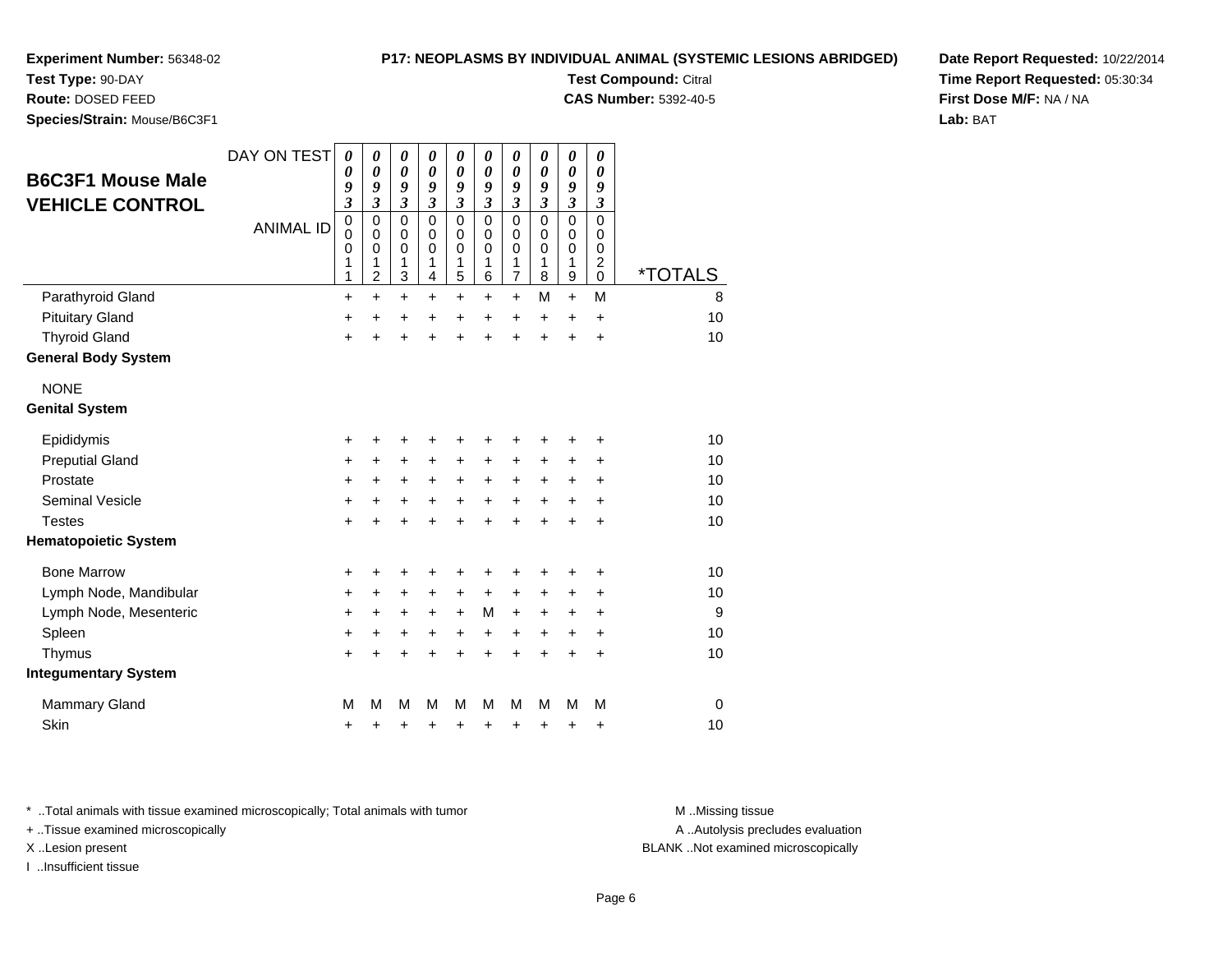# **P17: NEOPLASMS BY INDIVIDUAL ANIMAL (SYSTEMIC LESIONS ABRIDGED)**

**Test Compound:** Citral **CAS Number:** 5392-40-5

**Test Type:** 90-DAY

**Route:** DOSED FEED

**Species/Strain:** Mouse/B6C3F1

**Date Report Requested:** 10/22/2014**Time Report Requested:** 05:30:34**First Dose M/F:** NA / NA**Lab:** BAT

| <b>B6C3F1 Mouse Male</b><br><b>VEHICLE CONTROL</b> | DAY ON TEST<br><b>ANIMAL ID</b> | $\boldsymbol{\theta}$<br>0<br>9<br>$\overline{\mathbf{3}}$<br>$\mathbf 0$<br>$\mathbf 0$<br>$\mathbf 0$<br>1<br>1 | 0<br>0<br>9<br>3<br>0<br>$\mathbf 0$<br>$\mathbf 0$<br>1<br>$\mathfrak{p}$ | 0<br>$\boldsymbol{\theta}$<br>9<br>3<br>0<br>$\mathsf 0$<br>$\mathbf 0$<br>1<br>3 | 0<br>0<br>9<br>3<br>0<br>$\mathbf 0$<br>$\mathbf 0$<br>1<br>4 | 0<br>$\boldsymbol{\theta}$<br>9<br>$\mathfrak{z}$<br>$\pmb{0}$<br>$\mathbf 0$<br>$\mathbf 0$<br>1<br>5 | 0<br>0<br>$\boldsymbol{g}$<br>3<br>0<br>0<br>$\mathbf 0$<br>1<br>6 | 0<br>0<br>9<br>3<br>0<br>0<br>$\mathbf 0$<br>1<br>$\overline{7}$ | 0<br>0<br>9<br>3<br>0<br>$\mathbf 0$<br>0<br>1<br>8 | 0<br>0<br>9<br>$\mathfrak{z}$<br>0<br>0<br>0<br>1<br>9 | 0<br>0<br>9<br>3<br>$\Omega$<br>$\Omega$<br>0<br>2<br>$\Omega$ | <i><b>*TOTALS</b></i> |
|----------------------------------------------------|---------------------------------|-------------------------------------------------------------------------------------------------------------------|----------------------------------------------------------------------------|-----------------------------------------------------------------------------------|---------------------------------------------------------------|--------------------------------------------------------------------------------------------------------|--------------------------------------------------------------------|------------------------------------------------------------------|-----------------------------------------------------|--------------------------------------------------------|----------------------------------------------------------------|-----------------------|
| <b>Musculoskeletal System</b>                      |                                 |                                                                                                                   |                                                                            |                                                                                   |                                                               |                                                                                                        |                                                                    |                                                                  |                                                     |                                                        |                                                                |                       |
| <b>Bone</b>                                        |                                 | +                                                                                                                 |                                                                            |                                                                                   |                                                               |                                                                                                        |                                                                    |                                                                  |                                                     |                                                        | +                                                              | 10                    |
| <b>Nervous System</b>                              |                                 |                                                                                                                   |                                                                            |                                                                                   |                                                               |                                                                                                        |                                                                    |                                                                  |                                                     |                                                        |                                                                |                       |
| <b>Brain</b>                                       |                                 | $\ddot{}$                                                                                                         | +                                                                          | ٠                                                                                 | ┿                                                             |                                                                                                        |                                                                    |                                                                  |                                                     | ٠                                                      | ÷                                                              | 10                    |
| <b>Respiratory System</b>                          |                                 |                                                                                                                   |                                                                            |                                                                                   |                                                               |                                                                                                        |                                                                    |                                                                  |                                                     |                                                        |                                                                |                       |
| Lung                                               |                                 | +                                                                                                                 |                                                                            |                                                                                   |                                                               |                                                                                                        |                                                                    |                                                                  |                                                     |                                                        | +                                                              | 10                    |
| <b>Nose</b>                                        |                                 | $+$                                                                                                               | $\ddot{}$                                                                  | $\ddot{}$                                                                         | $\ddot{}$                                                     | $\ddot{}$                                                                                              | $\ddot{}$                                                          | $+$                                                              | $\ddot{}$                                           | +                                                      | ٠                                                              | 10                    |
| Trachea                                            |                                 | $\ddot{}$                                                                                                         | Ŧ.                                                                         | $\ddot{}$                                                                         | $\ddot{}$                                                     | $\ddot{}$                                                                                              |                                                                    | +                                                                |                                                     |                                                        | +                                                              | 10                    |
| <b>Special Senses System</b>                       |                                 |                                                                                                                   |                                                                            |                                                                                   |                                                               |                                                                                                        |                                                                    |                                                                  |                                                     |                                                        |                                                                |                       |
| <b>NONE</b>                                        |                                 |                                                                                                                   |                                                                            |                                                                                   |                                                               |                                                                                                        |                                                                    |                                                                  |                                                     |                                                        |                                                                |                       |
| <b>Urinary System</b>                              |                                 |                                                                                                                   |                                                                            |                                                                                   |                                                               |                                                                                                        |                                                                    |                                                                  |                                                     |                                                        |                                                                |                       |
| Kidney                                             |                                 | +                                                                                                                 |                                                                            |                                                                                   |                                                               |                                                                                                        |                                                                    |                                                                  |                                                     |                                                        | +                                                              | 10                    |
| <b>Urinary Bladder</b>                             |                                 | $\ddot{}$                                                                                                         | +                                                                          | +                                                                                 | +                                                             | +                                                                                                      |                                                                    |                                                                  |                                                     |                                                        | +                                                              | 10                    |
| <b>SYSTEMIC LESIONS</b>                            |                                 |                                                                                                                   |                                                                            |                                                                                   |                                                               |                                                                                                        |                                                                    |                                                                  |                                                     |                                                        |                                                                |                       |
| Multiple Organ                                     |                                 | +                                                                                                                 |                                                                            |                                                                                   |                                                               |                                                                                                        |                                                                    |                                                                  |                                                     |                                                        | +                                                              | 10                    |

\* ..Total animals with tissue examined microscopically; Total animals with tumor **M** . Missing tissue M ..Missing tissue

+ ..Tissue examined microscopically

I ..Insufficient tissue

A ..Autolysis precludes evaluation

X ..Lesion present BLANK ..Not examined microscopically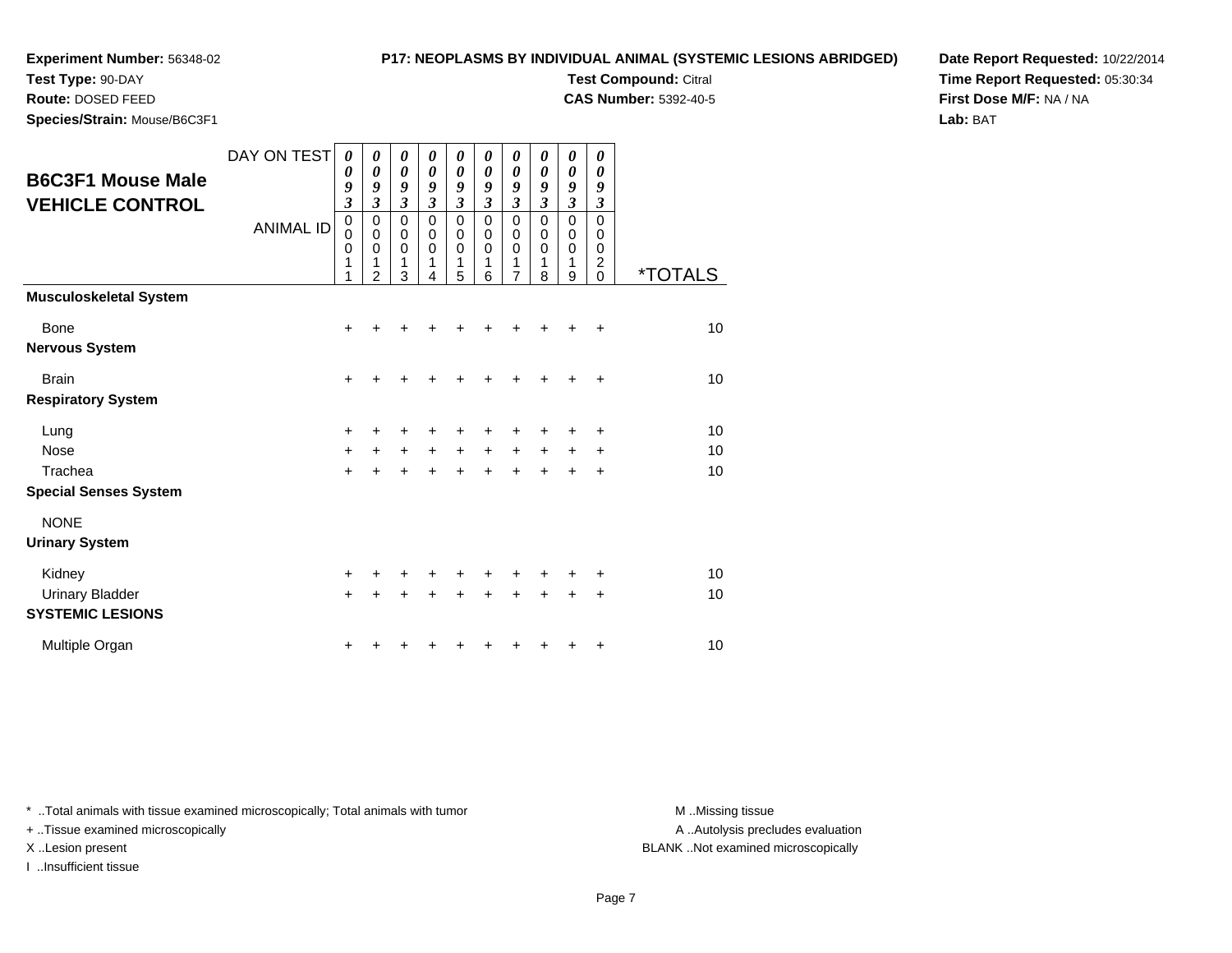| Experiment Number: 56348-02<br>Test Type: 90-DAY<br>Route: DOSED FEED<br>Species/Strain: Mouse/B6C3F1 |                                 | P17: NEOPLASMS BY INDIVIDUAL ANIMAL (SYSTEMIC LESIONS ABRIDGED)<br>Test Compound: Citral<br><b>CAS Number: 5392-40-5</b> |                  | Date Report Requested: 10/22/2014<br>Time Report Requested: 05:30:34<br>First Dose M/F: NA / NA<br>Lab: BAT |
|-------------------------------------------------------------------------------------------------------|---------------------------------|--------------------------------------------------------------------------------------------------------------------------|------------------|-------------------------------------------------------------------------------------------------------------|
| <b>B6C3F1 Mouse Male</b><br>3900 PPM                                                                  | DAY ON TEST<br><b>ANIMAL ID</b> |                                                                                                                          |                  |                                                                                                             |
|                                                                                                       |                                 | <i><b>*TOTALS</b></i>                                                                                                    |                  |                                                                                                             |
| <b>Alimentary System</b>                                                                              |                                 |                                                                                                                          |                  |                                                                                                             |
| <b>NONE</b><br><b>Cardiovascular System</b>                                                           |                                 |                                                                                                                          |                  |                                                                                                             |
| <b>NONE</b><br><b>Endocrine System</b>                                                                |                                 |                                                                                                                          |                  |                                                                                                             |
| <b>NONE</b><br><b>General Body System</b>                                                             |                                 |                                                                                                                          |                  |                                                                                                             |
| <b>NONE</b><br><b>Genital System</b>                                                                  |                                 |                                                                                                                          |                  |                                                                                                             |
| <b>NONE</b><br><b>Hematopoietic System</b>                                                            |                                 |                                                                                                                          |                  |                                                                                                             |
| <b>NONE</b><br><b>Integumentary System</b>                                                            |                                 |                                                                                                                          |                  |                                                                                                             |
| <b>NONE</b><br><b>Musculoskeletal System</b>                                                          |                                 |                                                                                                                          |                  |                                                                                                             |
| <b>NONE</b><br><b>Nervous System</b>                                                                  |                                 |                                                                                                                          |                  |                                                                                                             |
| <b>NONE</b>                                                                                           |                                 |                                                                                                                          |                  |                                                                                                             |
| * Total animals with tissue examined microscopically; Total animals with tumor                        |                                 |                                                                                                                          | M Missing tissue |                                                                                                             |

- + ..Tissue examined microscopically
- 
- I ..Insufficient tissue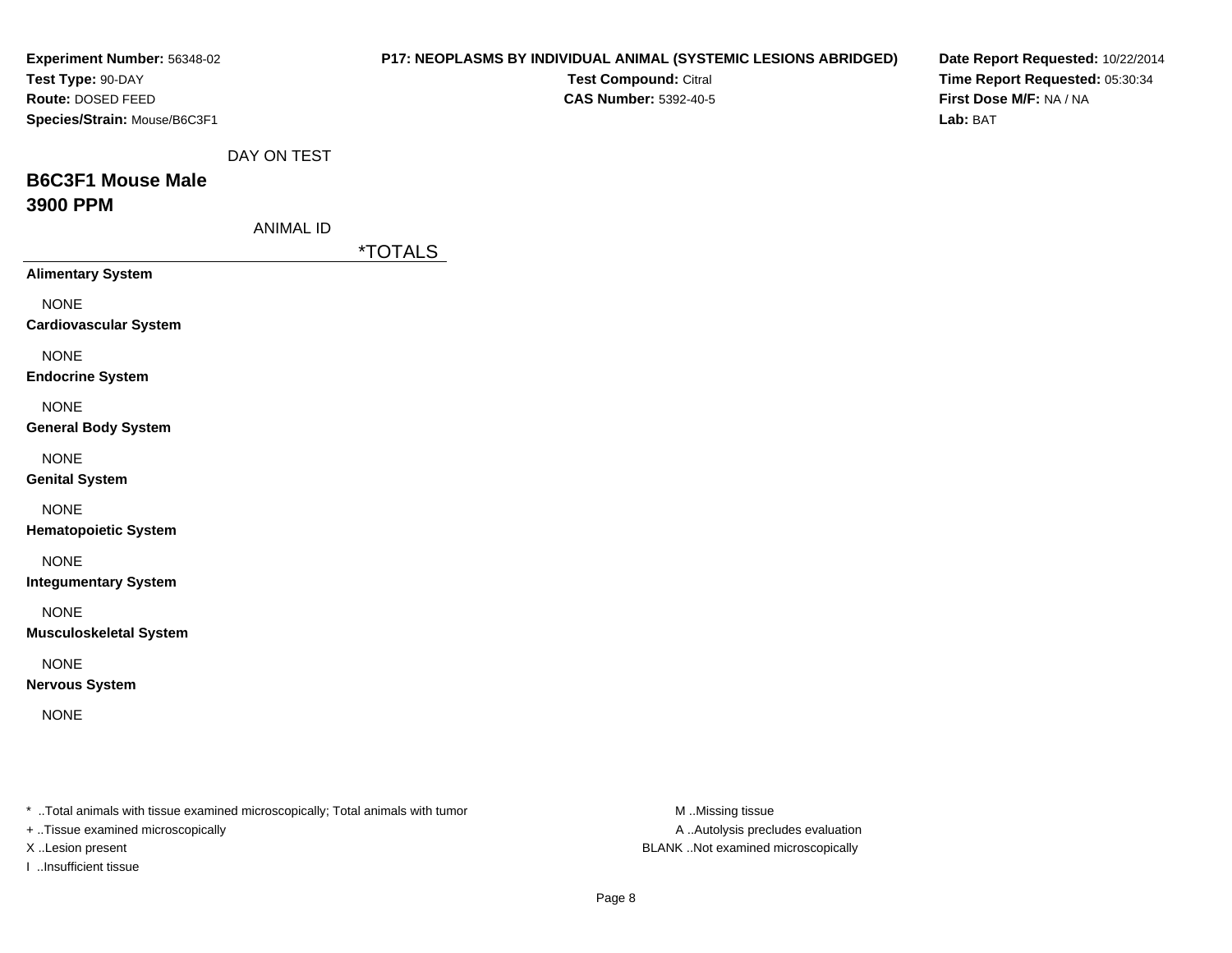| Experiment Number: 56348-02<br>Test Type: 90-DAY<br>Route: DOSED FEED<br>Species/Strain: Mouse/B6C3F1 |                  | P17: NEOPLASMS BY INDIVIDUAL ANIMAL (SYSTEMIC LESIONS ABRIDGED)<br>Test Compound: Citral<br><b>CAS Number: 5392-40-5</b> | Date Report Requested: 10/22/2014<br>Time Report Requested: 05:30:34<br>First Dose M/F: NA / NA<br>Lab: BAT |
|-------------------------------------------------------------------------------------------------------|------------------|--------------------------------------------------------------------------------------------------------------------------|-------------------------------------------------------------------------------------------------------------|
| <b>B6C3F1 Mouse Male</b><br>3900 PPM                                                                  | DAY ON TEST      |                                                                                                                          |                                                                                                             |
|                                                                                                       | <b>ANIMAL ID</b> | <i><b>*TOTALS</b></i>                                                                                                    |                                                                                                             |
| <b>Respiratory System</b>                                                                             |                  |                                                                                                                          |                                                                                                             |
| <b>NONE</b><br><b>Special Senses System</b>                                                           |                  |                                                                                                                          |                                                                                                             |
| <b>NONE</b><br><b>Urinary System</b>                                                                  |                  |                                                                                                                          |                                                                                                             |
| <b>NONE</b><br><b>SYSTEMIC LESIONS</b>                                                                |                  |                                                                                                                          |                                                                                                             |
| Multiple Organ                                                                                        |                  | 0                                                                                                                        |                                                                                                             |

\* ..Total animals with tissue examined microscopically; Total animals with tumor M..Missing tissue M

+ ..Tissue examined microscopically

I ..Insufficient tissue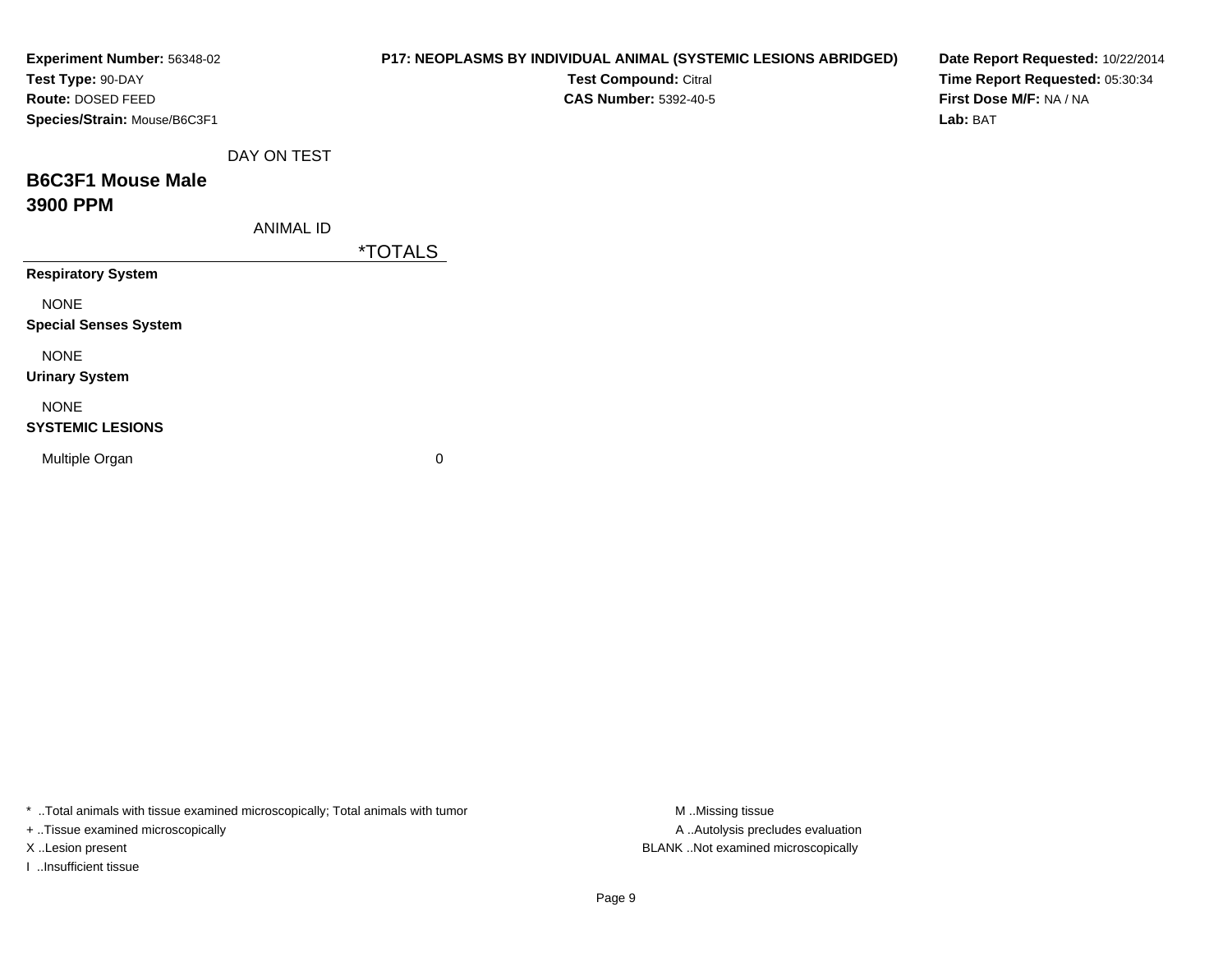| Experiment Number: 56348-02<br>Test Type: 90-DAY<br>Route: DOSED FEED<br>Species/Strain: Mouse/B6C3F1 |                  | P17: NEOPLASMS BY INDIVIDUAL ANIMAL (SYSTEMIC LESIONS ABRIDGED)<br>Test Compound: Citral<br><b>CAS Number: 5392-40-5</b> |                  | Date Report Requested: 10/22/2014<br>Time Report Requested: 05:30:34<br>First Dose M/F: NA / NA<br>Lab: BAT |
|-------------------------------------------------------------------------------------------------------|------------------|--------------------------------------------------------------------------------------------------------------------------|------------------|-------------------------------------------------------------------------------------------------------------|
| <b>B6C3F1 Mouse Male</b><br><b>7800 PPM</b>                                                           | DAY ON TEST      |                                                                                                                          |                  |                                                                                                             |
|                                                                                                       | <b>ANIMAL ID</b> | <i><b>*TOTALS</b></i>                                                                                                    |                  |                                                                                                             |
| <b>Alimentary System</b>                                                                              |                  |                                                                                                                          |                  |                                                                                                             |
| <b>NONE</b><br><b>Cardiovascular System</b>                                                           |                  |                                                                                                                          |                  |                                                                                                             |
| <b>NONE</b><br><b>Endocrine System</b>                                                                |                  |                                                                                                                          |                  |                                                                                                             |
| <b>NONE</b><br><b>General Body System</b>                                                             |                  |                                                                                                                          |                  |                                                                                                             |
| <b>NONE</b><br><b>Genital System</b>                                                                  |                  |                                                                                                                          |                  |                                                                                                             |
| <b>NONE</b><br><b>Hematopoietic System</b>                                                            |                  |                                                                                                                          |                  |                                                                                                             |
| <b>NONE</b><br><b>Integumentary System</b>                                                            |                  |                                                                                                                          |                  |                                                                                                             |
| <b>NONE</b><br><b>Musculoskeletal System</b>                                                          |                  |                                                                                                                          |                  |                                                                                                             |
| <b>NONE</b><br><b>Nervous System</b>                                                                  |                  |                                                                                                                          |                  |                                                                                                             |
| <b>NONE</b>                                                                                           |                  |                                                                                                                          |                  |                                                                                                             |
| * Total animals with tissue examined microscopically; Total animals with tumor                        |                  |                                                                                                                          | M Missing tissue |                                                                                                             |

+ ..Tissue examined microscopically

I ..Insufficient tissue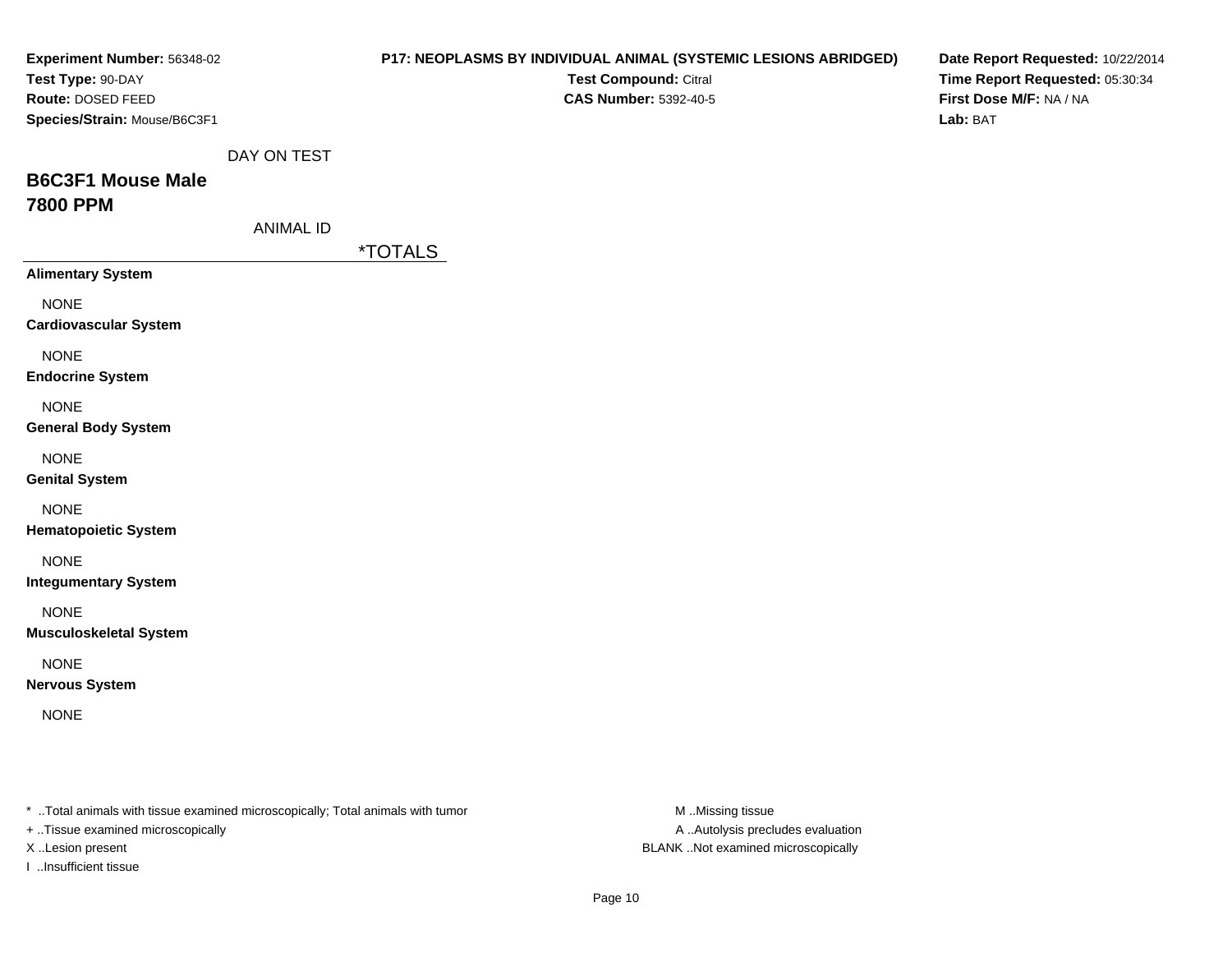| Experiment Number: 56348-02<br>Test Type: 90-DAY<br>Route: DOSED FEED<br>Species/Strain: Mouse/B6C3F1 |                  | P17: NEOPLASMS BY INDIVIDUAL ANIMAL (SYSTEMIC LESIONS ABRIDGED)<br>Test Compound: Citral<br><b>CAS Number: 5392-40-5</b> | Date Report Requested: 10/22/2014<br>Time Report Requested: 05:30:34<br>First Dose M/F: NA / NA<br>Lab: BAT |
|-------------------------------------------------------------------------------------------------------|------------------|--------------------------------------------------------------------------------------------------------------------------|-------------------------------------------------------------------------------------------------------------|
| <b>B6C3F1 Mouse Male</b><br><b>7800 PPM</b>                                                           | DAY ON TEST      |                                                                                                                          |                                                                                                             |
|                                                                                                       | <b>ANIMAL ID</b> | <i><b>*TOTALS</b></i>                                                                                                    |                                                                                                             |
| <b>Respiratory System</b>                                                                             |                  |                                                                                                                          |                                                                                                             |
| <b>NONE</b><br><b>Special Senses System</b>                                                           |                  |                                                                                                                          |                                                                                                             |
| <b>NONE</b><br><b>Urinary System</b>                                                                  |                  |                                                                                                                          |                                                                                                             |
| <b>NONE</b><br><b>SYSTEMIC LESIONS</b>                                                                |                  |                                                                                                                          |                                                                                                             |
| Multiple Organ                                                                                        |                  | 0                                                                                                                        |                                                                                                             |

\* ..Total animals with tissue examined microscopically; Total animals with tumor M..Missing tissue M ..Missing tissue

+ ..Tissue examined microscopically

I ..Insufficient tissue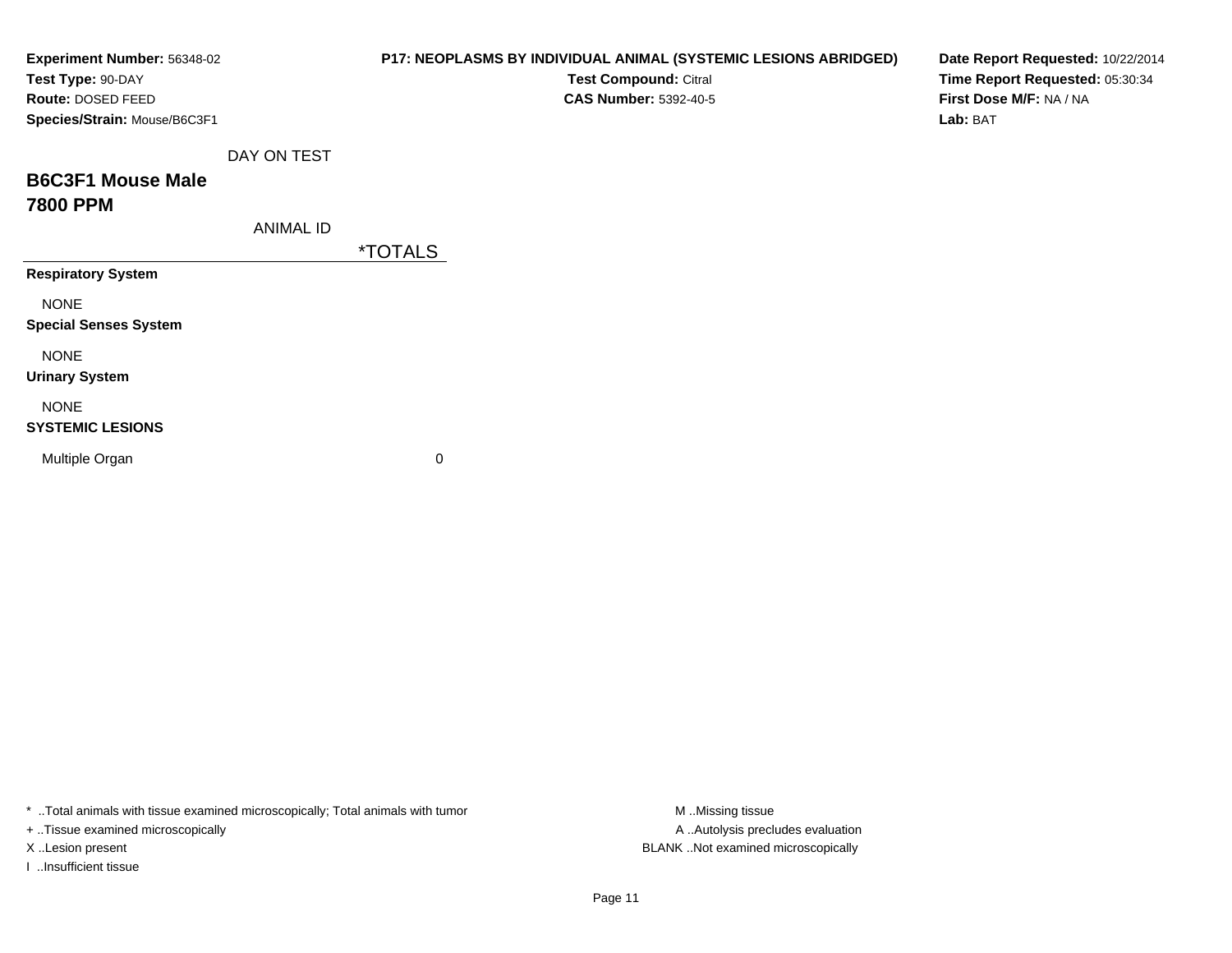**Test Type:** 90-DAY

**Route:** DOSED FEED

**Species/Strain:** Mouse/B6C3F1

# **P17: NEOPLASMS BY INDIVIDUAL ANIMAL (SYSTEMIC LESIONS ABRIDGED)**

**Test Compound:** Citral

**CAS Number:** 5392-40-5

**Date Report Requested:** 10/22/2014**Time Report Requested:** 05:30:34**First Dose M/F:** NA / NA**Lab:** BAT

| <b>B6C3F1 Mouse Male</b><br>15600 PPM                                           | DAY ON TEST<br><b>ANIMAL ID</b> | $\boldsymbol{\theta}$<br>0<br>9<br>$\mathfrak{z}$<br>$\pmb{0}$<br>0<br>$\mathbf 0$<br>4<br>1 | 0<br>0<br>9<br>$\mathfrak{z}$<br>$\mathbf 0$<br>0<br>$\mathbf 0$<br>4<br>$\overline{2}$ | $\boldsymbol{\theta}$<br>$\boldsymbol{\theta}$<br>$\boldsymbol{9}$<br>$\mathfrak{z}$<br>$\pmb{0}$<br>$\mathbf 0$<br>$\pmb{0}$<br>4<br>3 | $\boldsymbol{\theta}$<br>0<br>9<br>$\mathfrak{z}$<br>$\pmb{0}$<br>0<br>$\pmb{0}$<br>$\overline{4}$<br>4 | $\boldsymbol{\theta}$<br>0<br>9<br>$\mathfrak{z}$<br>$\pmb{0}$<br>0<br>$\pmb{0}$<br>$\overline{4}$<br>5 | $\boldsymbol{\theta}$<br>$\boldsymbol{\theta}$<br>9<br>$\mathfrak{z}$<br>$\pmb{0}$<br>0<br>$\pmb{0}$<br>$\overline{4}$<br>$6\phantom{1}$ | $\boldsymbol{\theta}$<br>0<br>9<br>$\mathfrak{z}$<br>$\pmb{0}$<br>0<br>$\pmb{0}$<br>4<br>$\overline{7}$ | $\boldsymbol{\theta}$<br>0<br>9<br>$\mathfrak{z}$<br>$\mathbf 0$<br>0<br>$\pmb{0}$<br>4<br>8 | $\boldsymbol{\theta}$<br>$\boldsymbol{\theta}$<br>9<br>$\mathfrak{z}$<br>$\mathbf 0$<br>0<br>$\pmb{0}$<br>$\overline{\mathbf{4}}$<br>9 | $\pmb{\theta}$<br>0<br>9<br>$\mathfrak{z}$<br>$\pmb{0}$<br>0<br>$\mathbf 0$<br>5<br>0 | <i><b>*TOTALS</b></i> |
|---------------------------------------------------------------------------------|---------------------------------|----------------------------------------------------------------------------------------------|-----------------------------------------------------------------------------------------|-----------------------------------------------------------------------------------------------------------------------------------------|---------------------------------------------------------------------------------------------------------|---------------------------------------------------------------------------------------------------------|------------------------------------------------------------------------------------------------------------------------------------------|---------------------------------------------------------------------------------------------------------|----------------------------------------------------------------------------------------------|----------------------------------------------------------------------------------------------------------------------------------------|---------------------------------------------------------------------------------------|-----------------------|
| <b>Alimentary System</b>                                                        |                                 |                                                                                              |                                                                                         |                                                                                                                                         |                                                                                                         |                                                                                                         |                                                                                                                                          |                                                                                                         |                                                                                              |                                                                                                                                        |                                                                                       |                       |
| Stomach, Forestomach<br><b>Cardiovascular System</b>                            |                                 | ÷                                                                                            |                                                                                         |                                                                                                                                         |                                                                                                         |                                                                                                         | +                                                                                                                                        | +                                                                                                       |                                                                                              |                                                                                                                                        | $\ddot{}$                                                                             | 10                    |
| <b>NONE</b><br><b>Endocrine System</b>                                          |                                 |                                                                                              |                                                                                         |                                                                                                                                         |                                                                                                         |                                                                                                         |                                                                                                                                          |                                                                                                         |                                                                                              |                                                                                                                                        |                                                                                       |                       |
| <b>NONE</b><br><b>General Body System</b>                                       |                                 |                                                                                              |                                                                                         |                                                                                                                                         |                                                                                                         |                                                                                                         |                                                                                                                                          |                                                                                                         |                                                                                              |                                                                                                                                        |                                                                                       |                       |
| <b>NONE</b><br><b>Genital System</b>                                            |                                 |                                                                                              |                                                                                         |                                                                                                                                         |                                                                                                         |                                                                                                         |                                                                                                                                          |                                                                                                         |                                                                                              |                                                                                                                                        |                                                                                       |                       |
| <b>NONE</b><br><b>Hematopoietic System</b>                                      |                                 |                                                                                              |                                                                                         |                                                                                                                                         |                                                                                                         |                                                                                                         |                                                                                                                                          |                                                                                                         |                                                                                              |                                                                                                                                        |                                                                                       |                       |
| <b>NONE</b><br><b>Integumentary System</b>                                      |                                 |                                                                                              |                                                                                         |                                                                                                                                         |                                                                                                         |                                                                                                         |                                                                                                                                          |                                                                                                         |                                                                                              |                                                                                                                                        |                                                                                       |                       |
| <b>NONE</b><br><b>Musculoskeletal System</b>                                    |                                 |                                                                                              |                                                                                         |                                                                                                                                         |                                                                                                         |                                                                                                         |                                                                                                                                          |                                                                                                         |                                                                                              |                                                                                                                                        |                                                                                       |                       |
| <b>NONE</b><br><b>Nervous System</b>                                            |                                 |                                                                                              |                                                                                         |                                                                                                                                         |                                                                                                         |                                                                                                         |                                                                                                                                          |                                                                                                         |                                                                                              |                                                                                                                                        |                                                                                       |                       |
| <b>NONE</b>                                                                     |                                 |                                                                                              |                                                                                         |                                                                                                                                         |                                                                                                         |                                                                                                         |                                                                                                                                          |                                                                                                         |                                                                                              |                                                                                                                                        |                                                                                       |                       |
| * Total opimala with tionus overningd misrosoppisally: Total opimala with tumor |                                 |                                                                                              |                                                                                         |                                                                                                                                         |                                                                                                         |                                                                                                         |                                                                                                                                          |                                                                                                         |                                                                                              |                                                                                                                                        |                                                                                       | $M$ $Micchi$          |

..Total animals with tissue examined microscopically; Total animals with tumor M ..Missing tissue M ..Missing tissue

+ ..Tissue examined microscopically

I ..Insufficient tissue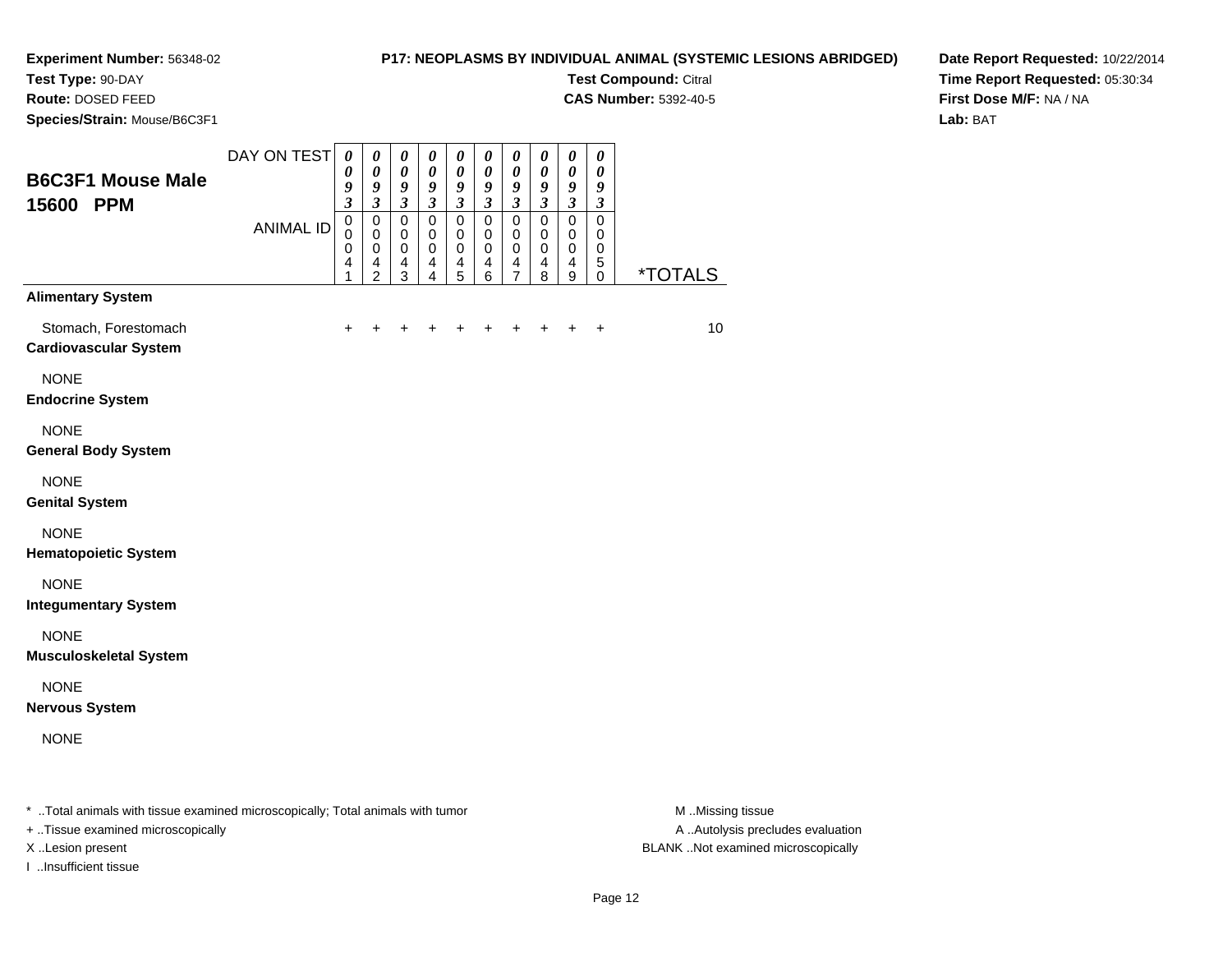**Test Type:** 90-DAY**Route:** DOSED FEED

# **P17: NEOPLASMS BY INDIVIDUAL ANIMAL (SYSTEMIC LESIONS ABRIDGED)**

**Test Compound:** Citral

**CAS Number:** 5392-40-5

**Date Report Requested:** 10/22/2014**Time Report Requested:** 05:30:34**First Dose M/F:** NA / NA**Lab:** BAT

**Species/Strain:** Mouse/B6C3F1

|                                                 | DAY ON TEST      | 0                | 0                | $\theta$              | $\boldsymbol{\theta}$ | $\theta$              | $\boldsymbol{\theta}$ | $\boldsymbol{\theta}$ | "                     | 0                     | 0      |                       |
|-------------------------------------------------|------------------|------------------|------------------|-----------------------|-----------------------|-----------------------|-----------------------|-----------------------|-----------------------|-----------------------|--------|-----------------------|
| <b>B6C3F1 Mouse Male</b><br><b>PPM</b><br>15600 |                  | 0<br>9<br>3      | 0<br>9           | 0<br>9<br>3           | 0<br>9                | 0<br>9<br>3           | 0<br>Q                | 0<br>Q                | 0<br>Q                | 0<br>Q                | Q      |                       |
|                                                 | <b>ANIMAL ID</b> | 0<br>U<br>0<br>4 | 0<br>0<br>4<br>⌒ | 0<br>0<br>0<br>4<br>3 | 0<br>0<br>0<br>4<br>4 | 0<br>0<br>0<br>4<br>5 | 0<br>0<br>0<br>4<br>6 | 0<br>0<br>0<br>4      | 0<br>0<br>0<br>4<br>8 | 0<br>0<br>0<br>4<br>9 | 0<br>5 | <i><b>*TOTALS</b></i> |
| <b>Respiratory System</b>                       |                  |                  |                  |                       |                       |                       |                       |                       |                       |                       |        |                       |

NONE

#### **Special Senses System**

NONE

#### **Urinary System**

NONE

#### **SYSTEMIC LESIONS**

| Multiple Organ |  | + + + + + + + + + + |  |  |  | 10 |
|----------------|--|---------------------|--|--|--|----|
|                |  |                     |  |  |  |    |

\* ..Total animals with tissue examined microscopically; Total animals with tumor **M** . Missing tissue M ..Missing tissue

+ ..Tissue examined microscopically

I ..Insufficient tissue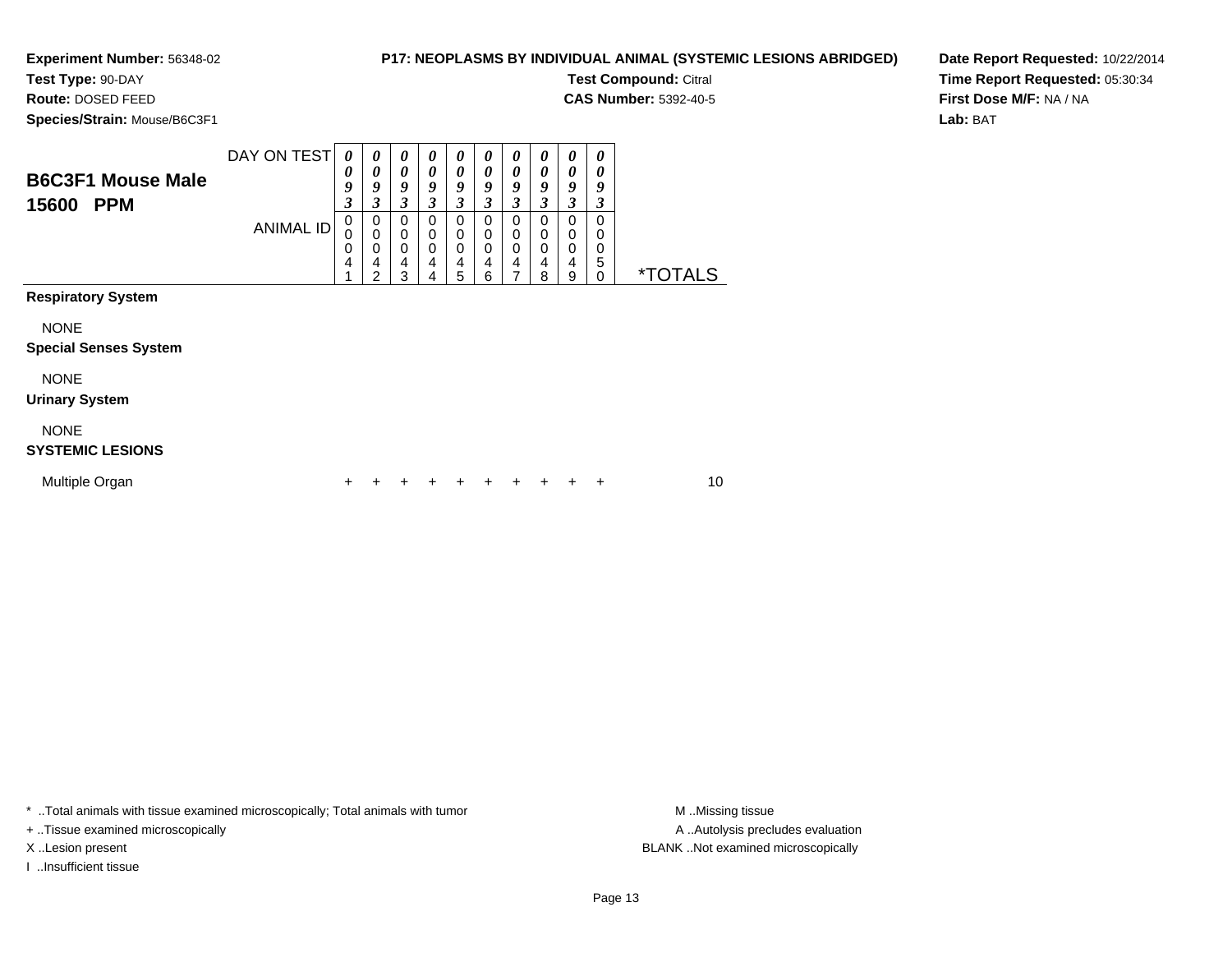**Test Type:** 90-DAY

**Route:** DOSED FEED

**Species/Strain:** Mouse/B6C3F1

### **P17: NEOPLASMS BY INDIVIDUAL ANIMAL (SYSTEMIC LESIONS ABRIDGED)**

**Test Compound:** Citral

**CAS Number:** 5392-40-5

**Date Report Requested:** 10/22/2014**Time Report Requested:** 05:30:34**First Dose M/F:** NA / NA**Lab:** BAT

| <b>B6C3F1 Mouse Male</b><br><b>PPM</b><br>31300     | DAY ON TEST<br><b>ANIMAL ID</b> | $\boldsymbol{\theta}$<br>0<br>1<br>0<br>$\pmb{0}$<br>$\mathbf 0$<br>0<br>5 | $\boldsymbol{\theta}$<br>$\boldsymbol{\theta}$<br>1<br>$\boldsymbol{\theta}$<br>$\mathbf 0$<br>$\mathbf 0$<br>0<br>5 | 0<br>$\boldsymbol{\theta}$<br>1<br>$\boldsymbol{\theta}$<br>$\mathbf 0$<br>$\mathbf 0$<br>$\mathbf 0$<br>6 | 0<br>$\boldsymbol{\theta}$<br>$\boldsymbol{l}$<br>$\boldsymbol{4}$<br>$\mathbf 0$<br>$\mathbf 0$<br>$\pmb{0}$<br>5 | 0<br>$\boldsymbol{\theta}$<br>9<br>$\mathfrak{z}$<br>$\mathbf 0$<br>$\mathbf 0$<br>0<br>5 | 0<br>$\boldsymbol{\theta}$<br>9<br>$\mathfrak{z}$<br>$\mathbf 0$<br>$\mathbf 0$<br>0<br>5 | 0<br>$\boldsymbol{\theta}$<br>9<br>$\mathfrak{z}$<br>$\mathbf 0$<br>$\mathbf 0$<br>0<br>5 | 0<br>$\boldsymbol{\theta}$<br>9<br>$\mathfrak{z}$<br>0<br>$\mathbf 0$<br>0<br>5 | 0<br>$\boldsymbol{\theta}$<br>9<br>$\mathfrak{z}$<br>$\mathbf 0$<br>$\mathbf 0$<br>$\mathbf 0$<br>5 | 0<br>$\boldsymbol{\theta}$<br>9<br>$\mathfrak{z}$<br>$\Omega$<br>0<br>0<br>5 |                       |
|-----------------------------------------------------|---------------------------------|----------------------------------------------------------------------------|----------------------------------------------------------------------------------------------------------------------|------------------------------------------------------------------------------------------------------------|--------------------------------------------------------------------------------------------------------------------|-------------------------------------------------------------------------------------------|-------------------------------------------------------------------------------------------|-------------------------------------------------------------------------------------------|---------------------------------------------------------------------------------|-----------------------------------------------------------------------------------------------------|------------------------------------------------------------------------------|-----------------------|
| <b>Alimentary System</b>                            |                                 | 2                                                                          | 4                                                                                                                    | $\Omega$                                                                                                   | 1                                                                                                                  | $\overline{3}$                                                                            | 5                                                                                         | $\overline{6}$                                                                            | $\overline{7}$                                                                  | 8                                                                                                   | 9                                                                            | <i><b>*TOTALS</b></i> |
|                                                     |                                 |                                                                            |                                                                                                                      |                                                                                                            |                                                                                                                    |                                                                                           |                                                                                           |                                                                                           |                                                                                 |                                                                                                     |                                                                              |                       |
| Esophagus                                           |                                 | +                                                                          | +                                                                                                                    | +                                                                                                          | +                                                                                                                  | +                                                                                         | +                                                                                         | +                                                                                         | +                                                                               | +                                                                                                   | +                                                                            | 10                    |
| Gallbladder                                         |                                 | $\ddot{}$                                                                  | +                                                                                                                    | +                                                                                                          | +                                                                                                                  | +                                                                                         | +                                                                                         | +                                                                                         | +                                                                               | +                                                                                                   | +                                                                            | 10                    |
| Intestine Large, Cecum                              |                                 | $\ddot{}$                                                                  | $\ddot{}$                                                                                                            | $\ddot{}$                                                                                                  | $\ddot{}$                                                                                                          | $\ddot{}$                                                                                 | $\ddot{}$                                                                                 | $\ddot{}$                                                                                 | $\ddot{}$                                                                       | $\ddot{}$                                                                                           | $\ddot{}$                                                                    | 10                    |
| Intestine Large, Colon                              |                                 | $\ddot{}$                                                                  | $\ddot{}$                                                                                                            | $\ddot{}$                                                                                                  | $\ddot{}$                                                                                                          | $\ddot{}$                                                                                 | $\ddot{}$                                                                                 | $+$                                                                                       | $+$                                                                             | $\ddot{}$                                                                                           | $\ddot{}$                                                                    | 10                    |
| Intestine Large, Rectum                             |                                 | $\ddot{}$                                                                  | $\ddot{}$                                                                                                            | $\ddot{}$                                                                                                  | $\ddot{}$                                                                                                          | $\ddot{}$                                                                                 | $\ddot{}$                                                                                 | $\ddot{}$                                                                                 | $\ddot{}$                                                                       | $\ddot{}$                                                                                           | $\ddot{}$                                                                    | 10<br>10              |
| Intestine Small, Duodenum<br>Intestine Small, Ileum |                                 | $\ddot{}$                                                                  | $\ddot{}$                                                                                                            | $\ddot{}$                                                                                                  | $\ddot{}$                                                                                                          | $\ddot{}$                                                                                 | $\ddot{}$                                                                                 | $+$                                                                                       | $\ddot{}$                                                                       | $\ddot{}$                                                                                           | $+$<br>M                                                                     | 9                     |
| Intestine Small, Jejunum                            |                                 | $\ddot{}$<br>+                                                             | $\ddot{}$<br>+                                                                                                       | $\ddot{}$<br>$\ddot{}$                                                                                     | $\ddot{}$<br>+                                                                                                     | $\ddot{}$<br>$\ddot{}$                                                                    | $\ddot{}$<br>$\ddot{}$                                                                    | $\ddot{}$<br>$\pm$                                                                        | $\ddot{}$<br>$\pm$                                                              | $\ddot{}$<br>$\ddot{}$                                                                              | $\ddot{}$                                                                    | 10                    |
| Liver                                               |                                 | $\ddot{}$                                                                  | $\ddot{}$                                                                                                            | $\ddot{}$                                                                                                  | $\ddot{}$                                                                                                          | $\ddot{}$                                                                                 | $\ddot{}$                                                                                 | $+$                                                                                       | $\ddot{}$                                                                       | $\ddot{}$                                                                                           | $\div$                                                                       | 10                    |
| Pancreas                                            |                                 | $\ddot{}$                                                                  | $\ddot{}$                                                                                                            | $\ddot{}$                                                                                                  | $\ddot{}$                                                                                                          | $\ddot{}$                                                                                 | $\ddot{}$                                                                                 | $+$                                                                                       | $\ddot{}$                                                                       | $\ddot{}$                                                                                           | $\ddot{}$                                                                    | 10                    |
| Salivary Glands                                     |                                 | +                                                                          | $\ddot{}$                                                                                                            | $\ddot{}$                                                                                                  | $\ddot{}$                                                                                                          | $\ddot{}$                                                                                 | $\ddot{}$                                                                                 | $\ddot{}$                                                                                 | $\ddot{}$                                                                       | $\ddot{}$                                                                                           | $\ddot{}$                                                                    | 10                    |
| Stomach, Forestomach                                |                                 | +                                                                          | +                                                                                                                    | +                                                                                                          | $\ddot{}$                                                                                                          | $\ddot{}$                                                                                 | $\ddot{}$                                                                                 | $\ddot{}$                                                                                 | $\ddot{}$                                                                       | +                                                                                                   | $\ddot{}$                                                                    | 10                    |
| Stomach, Glandular                                  |                                 | $\ddot{}$                                                                  |                                                                                                                      | $\ddot{}$                                                                                                  | $\ddot{}$                                                                                                          | $\ddot{}$                                                                                 | $\ddot{}$                                                                                 | $\ddot{}$                                                                                 | $\ddot{}$                                                                       | $\ddot{}$                                                                                           | $\ddot{}$                                                                    | 10                    |
| <b>Cardiovascular System</b>                        |                                 |                                                                            |                                                                                                                      |                                                                                                            |                                                                                                                    |                                                                                           |                                                                                           |                                                                                           |                                                                                 |                                                                                                     |                                                                              |                       |
| <b>Blood Vessel</b>                                 |                                 | +                                                                          | +                                                                                                                    | +                                                                                                          | +                                                                                                                  | +                                                                                         | +                                                                                         | +                                                                                         | +                                                                               |                                                                                                     | +                                                                            | 10                    |
| Heart                                               |                                 | $\ddot{}$                                                                  |                                                                                                                      | $\ddot{}$                                                                                                  | Ŧ.                                                                                                                 | $\ddot{}$                                                                                 | ÷                                                                                         | $\ddot{}$                                                                                 | $\ddot{}$                                                                       | $\ddot{}$                                                                                           | $\ddot{}$                                                                    | 10                    |
| <b>Endocrine System</b>                             |                                 |                                                                            |                                                                                                                      |                                                                                                            |                                                                                                                    |                                                                                           |                                                                                           |                                                                                           |                                                                                 |                                                                                                     |                                                                              |                       |
| <b>Adrenal Cortex</b>                               |                                 | +                                                                          | +                                                                                                                    | +                                                                                                          | +                                                                                                                  | +                                                                                         | +                                                                                         | +                                                                                         | ٠                                                                               | ٠                                                                                                   | ÷                                                                            | 10                    |
| Adrenal Medulla                                     |                                 | +                                                                          |                                                                                                                      | +                                                                                                          | $\ddot{}$                                                                                                          | $\ddot{}$                                                                                 | $\ddot{}$                                                                                 | $\ddot{}$                                                                                 | $\ddot{}$                                                                       | $\ddot{}$                                                                                           | +                                                                            | 10                    |
| Islets, Pancreatic                                  |                                 | +                                                                          | +                                                                                                                    | +                                                                                                          | +                                                                                                                  | $\ddot{}$                                                                                 | $\ddot{}$                                                                                 | +                                                                                         | +                                                                               | +                                                                                                   | +                                                                            | 10                    |

\* ..Total animals with tissue examined microscopically; Total animals with tumor **M** . Missing tissue M ..Missing tissue

+ ..Tissue examined microscopically

I ..Insufficient tissue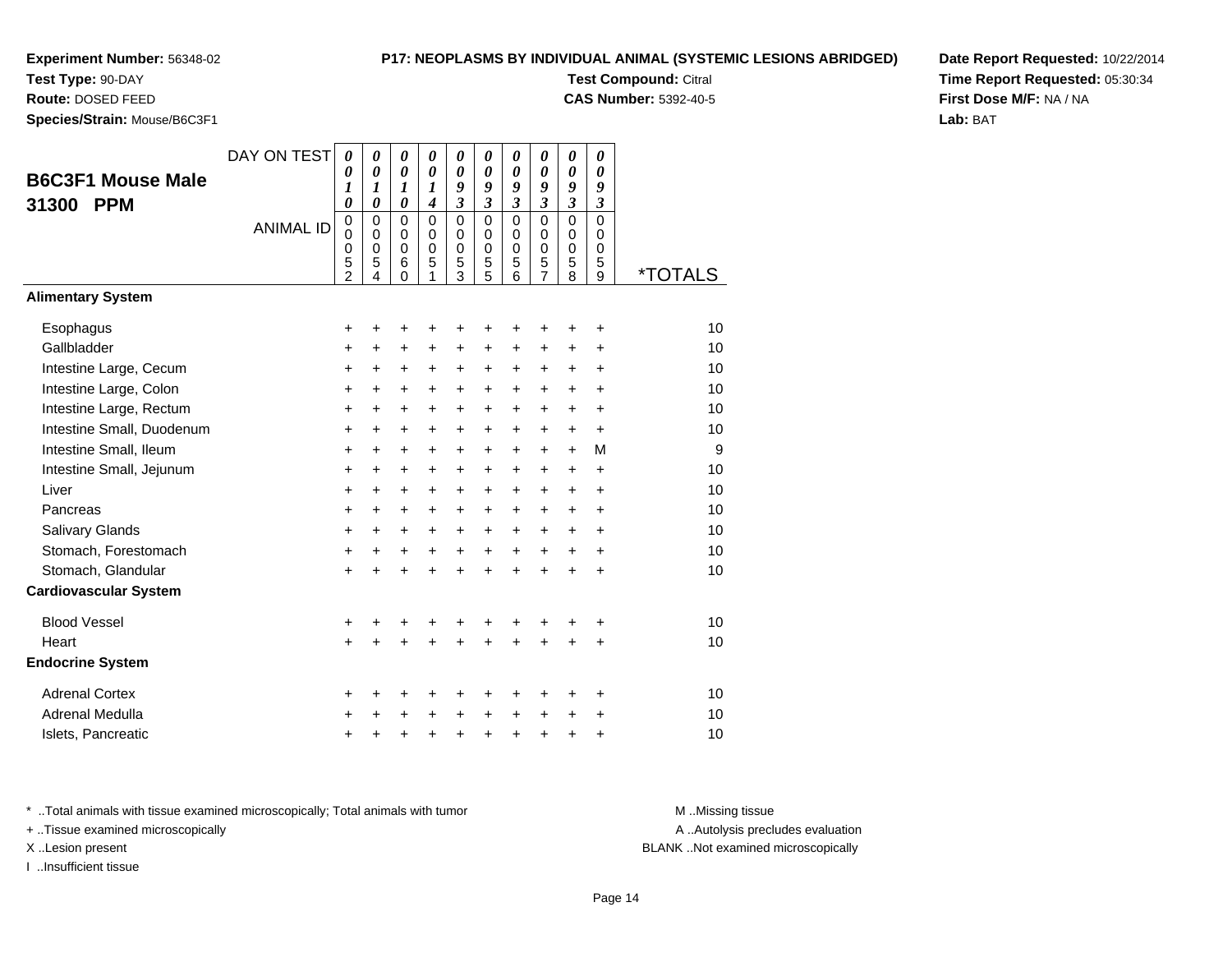**Test Type:** 90-DAY

**Route:** DOSED FEED

**Species/Strain:** Mouse/B6C3F1

#### **P17: NEOPLASMS BY INDIVIDUAL ANIMAL (SYSTEMIC LESIONS ABRIDGED)**

**Test Compound:** Citral

**CAS Number:** 5392-40-5

**Date Report Requested:** 10/22/2014**Time Report Requested:** 05:30:34**First Dose M/F:** NA / NA**Lab:** BAT

| <b>B6C3F1 Mouse Male</b><br><b>PPM</b><br>31300 | DAY ON TEST<br><b>ANIMAL ID</b> | $\boldsymbol{\theta}$<br>0<br>1<br>0<br>$\mathbf 0$<br>0<br>$\boldsymbol{0}$<br>$\frac{5}{2}$ | 0<br>$\boldsymbol{\theta}$<br>1<br>$\boldsymbol{\theta}$<br>$\mathbf 0$<br>$\mathbf 0$<br>$\pmb{0}$<br>5<br>4 | 0<br>$\boldsymbol{\theta}$<br>1<br>$\boldsymbol{\theta}$<br>$\mathbf 0$<br>$\mathbf 0$<br>$\mathbf 0$<br>$\,6$<br>$\mathbf 0$ | $\boldsymbol{\theta}$<br>$\boldsymbol{\theta}$<br>$\boldsymbol{l}$<br>$\overline{\boldsymbol{4}}$<br>$\mathbf 0$<br>$\mathbf 0$<br>$\pmb{0}$<br>5<br>1 | $\boldsymbol{\theta}$<br>$\boldsymbol{\theta}$<br>9<br>$\overline{\mathbf{3}}$<br>$\mathbf 0$<br>$\mathbf 0$<br>$\mathbf 0$<br>5<br>3 | 0<br>$\boldsymbol{\theta}$<br>9<br>$\mathfrak{z}$<br>$\Omega$<br>$\mathbf 0$<br>$\mathbf 0$<br>5<br>5 | $\boldsymbol{\theta}$<br>$\boldsymbol{\theta}$<br>9<br>$\overline{\mathbf{3}}$<br>$\mathbf 0$<br>$\pmb{0}$<br>$\mathbf 0$<br>5<br>6 | $\pmb{\theta}$<br>$\boldsymbol{\theta}$<br>9<br>$\mathfrak{z}$<br>$\mathbf 0$<br>$\mathbf 0$<br>0<br>$\frac{5}{7}$ | $\boldsymbol{\theta}$<br>$\boldsymbol{\theta}$<br>9<br>$\overline{\mathbf{3}}$<br>$\mathbf 0$<br>$\mathbf 0$<br>$\begin{array}{c} 0 \\ 5 \\ 8 \end{array}$ | 0<br>0<br>9<br>$\mathfrak{z}$<br>0<br>0<br>0<br>5<br>9 | <i><b>*TOTALS</b></i> |
|-------------------------------------------------|---------------------------------|-----------------------------------------------------------------------------------------------|---------------------------------------------------------------------------------------------------------------|-------------------------------------------------------------------------------------------------------------------------------|--------------------------------------------------------------------------------------------------------------------------------------------------------|---------------------------------------------------------------------------------------------------------------------------------------|-------------------------------------------------------------------------------------------------------|-------------------------------------------------------------------------------------------------------------------------------------|--------------------------------------------------------------------------------------------------------------------|------------------------------------------------------------------------------------------------------------------------------------------------------------|--------------------------------------------------------|-----------------------|
| Parathyroid Gland                               |                                 | $\ddot{}$                                                                                     | $+$                                                                                                           | M                                                                                                                             | $\ddot{}$                                                                                                                                              | M                                                                                                                                     | M                                                                                                     | M                                                                                                                                   | $\ddot{}$                                                                                                          | $\ddot{}$                                                                                                                                                  | $\ddot{}$                                              | 6                     |
| <b>Pituitary Gland</b>                          |                                 | +                                                                                             | +                                                                                                             | +                                                                                                                             | $\pm$                                                                                                                                                  | +                                                                                                                                     | $\ddot{}$                                                                                             | M                                                                                                                                   | $\ddot{}$                                                                                                          | $\ddot{}$                                                                                                                                                  | $\ddot{}$                                              | 9                     |
| <b>Thyroid Gland</b>                            |                                 | $\ddot{}$                                                                                     |                                                                                                               | +                                                                                                                             | +                                                                                                                                                      | $\ddot{}$                                                                                                                             | $\ddot{}$                                                                                             | $\ddot{}$                                                                                                                           | $\ddot{}$                                                                                                          | $\ddot{}$                                                                                                                                                  | $\ddot{}$                                              | 10                    |
| <b>General Body System</b>                      |                                 |                                                                                               |                                                                                                               |                                                                                                                               |                                                                                                                                                        |                                                                                                                                       |                                                                                                       |                                                                                                                                     |                                                                                                                    |                                                                                                                                                            |                                                        |                       |
| <b>NONE</b>                                     |                                 |                                                                                               |                                                                                                               |                                                                                                                               |                                                                                                                                                        |                                                                                                                                       |                                                                                                       |                                                                                                                                     |                                                                                                                    |                                                                                                                                                            |                                                        |                       |
| <b>Genital System</b>                           |                                 |                                                                                               |                                                                                                               |                                                                                                                               |                                                                                                                                                        |                                                                                                                                       |                                                                                                       |                                                                                                                                     |                                                                                                                    |                                                                                                                                                            |                                                        |                       |
| Epididymis                                      |                                 | +                                                                                             |                                                                                                               | +                                                                                                                             | +                                                                                                                                                      | +                                                                                                                                     | +                                                                                                     | +                                                                                                                                   | +                                                                                                                  | +                                                                                                                                                          | +                                                      | 10                    |
| <b>Preputial Gland</b>                          |                                 | +                                                                                             | +                                                                                                             | $\ddot{}$                                                                                                                     | +                                                                                                                                                      | $\ddot{}$                                                                                                                             | +                                                                                                     | +                                                                                                                                   | +                                                                                                                  | +                                                                                                                                                          | +                                                      | 10                    |
| Prostate                                        |                                 | $\ddot{}$                                                                                     | +                                                                                                             | +                                                                                                                             | +                                                                                                                                                      | $\ddot{}$                                                                                                                             | +                                                                                                     | $\ddot{}$                                                                                                                           | $\ddot{}$                                                                                                          | +                                                                                                                                                          | +                                                      | 10                    |
| <b>Seminal Vesicle</b>                          |                                 | +                                                                                             | +                                                                                                             | +                                                                                                                             | +                                                                                                                                                      | $\ddot{}$                                                                                                                             | +                                                                                                     | $\ddot{}$                                                                                                                           | +                                                                                                                  | +                                                                                                                                                          | +                                                      | 10                    |
| <b>Testes</b>                                   |                                 | $\ddot{}$                                                                                     |                                                                                                               | +                                                                                                                             | +                                                                                                                                                      | ÷                                                                                                                                     | $\ddot{}$                                                                                             | $\ddot{}$                                                                                                                           | $\ddot{}$                                                                                                          | ÷                                                                                                                                                          | $\div$                                                 | 10                    |
| <b>Hematopoietic System</b>                     |                                 |                                                                                               |                                                                                                               |                                                                                                                               |                                                                                                                                                        |                                                                                                                                       |                                                                                                       |                                                                                                                                     |                                                                                                                    |                                                                                                                                                            |                                                        |                       |
| <b>Bone Marrow</b>                              |                                 | +                                                                                             |                                                                                                               | +                                                                                                                             |                                                                                                                                                        | +                                                                                                                                     | +                                                                                                     | +                                                                                                                                   | +                                                                                                                  | +                                                                                                                                                          | +                                                      | 10                    |
| Lymph Node, Mandibular                          |                                 | +                                                                                             | ٠                                                                                                             | +                                                                                                                             | $\pm$                                                                                                                                                  | +                                                                                                                                     | +                                                                                                     | +                                                                                                                                   | +                                                                                                                  | $\ddot{}$                                                                                                                                                  | +                                                      | 10                    |
| Lymph Node, Mesenteric                          |                                 | +                                                                                             | +                                                                                                             | +                                                                                                                             | +                                                                                                                                                      | +                                                                                                                                     | +                                                                                                     | +                                                                                                                                   | $\ddot{}$                                                                                                          | $\ddot{}$                                                                                                                                                  | +                                                      | 10                    |
| Spleen                                          |                                 | +                                                                                             | +                                                                                                             | $\ddot{}$                                                                                                                     | +                                                                                                                                                      | $\ddot{}$                                                                                                                             | $\ddot{}$                                                                                             | $\ddot{}$                                                                                                                           | $\ddot{}$                                                                                                          | $\ddot{}$                                                                                                                                                  | $\ddot{}$                                              | 10                    |
| Thymus                                          |                                 | M                                                                                             | $\ddot{}$                                                                                                     | M                                                                                                                             | $\ddot{}$                                                                                                                                              | $\ddot{}$                                                                                                                             | $\ddot{}$                                                                                             | $\ddot{}$                                                                                                                           | $\ddot{}$                                                                                                          | $\ddot{}$                                                                                                                                                  | $\ddot{}$                                              | 8                     |
| <b>Integumentary System</b>                     |                                 |                                                                                               |                                                                                                               |                                                                                                                               |                                                                                                                                                        |                                                                                                                                       |                                                                                                       |                                                                                                                                     |                                                                                                                    |                                                                                                                                                            |                                                        |                       |
| <b>Mammary Gland</b>                            |                                 | +                                                                                             |                                                                                                               | M                                                                                                                             | M                                                                                                                                                      | M                                                                                                                                     | м                                                                                                     | M                                                                                                                                   | М                                                                                                                  | м                                                                                                                                                          | М                                                      | 2                     |
| Skin                                            |                                 | +                                                                                             |                                                                                                               | +                                                                                                                             | +                                                                                                                                                      | +                                                                                                                                     | +                                                                                                     | +                                                                                                                                   | +                                                                                                                  | +                                                                                                                                                          | +                                                      | 10                    |

\* ..Total animals with tissue examined microscopically; Total animals with tumor **M** . Missing tissue M ..Missing tissue

+ ..Tissue examined microscopically

I ..Insufficient tissue

A ..Autolysis precludes evaluation

X ..Lesion present BLANK ..Not examined microscopically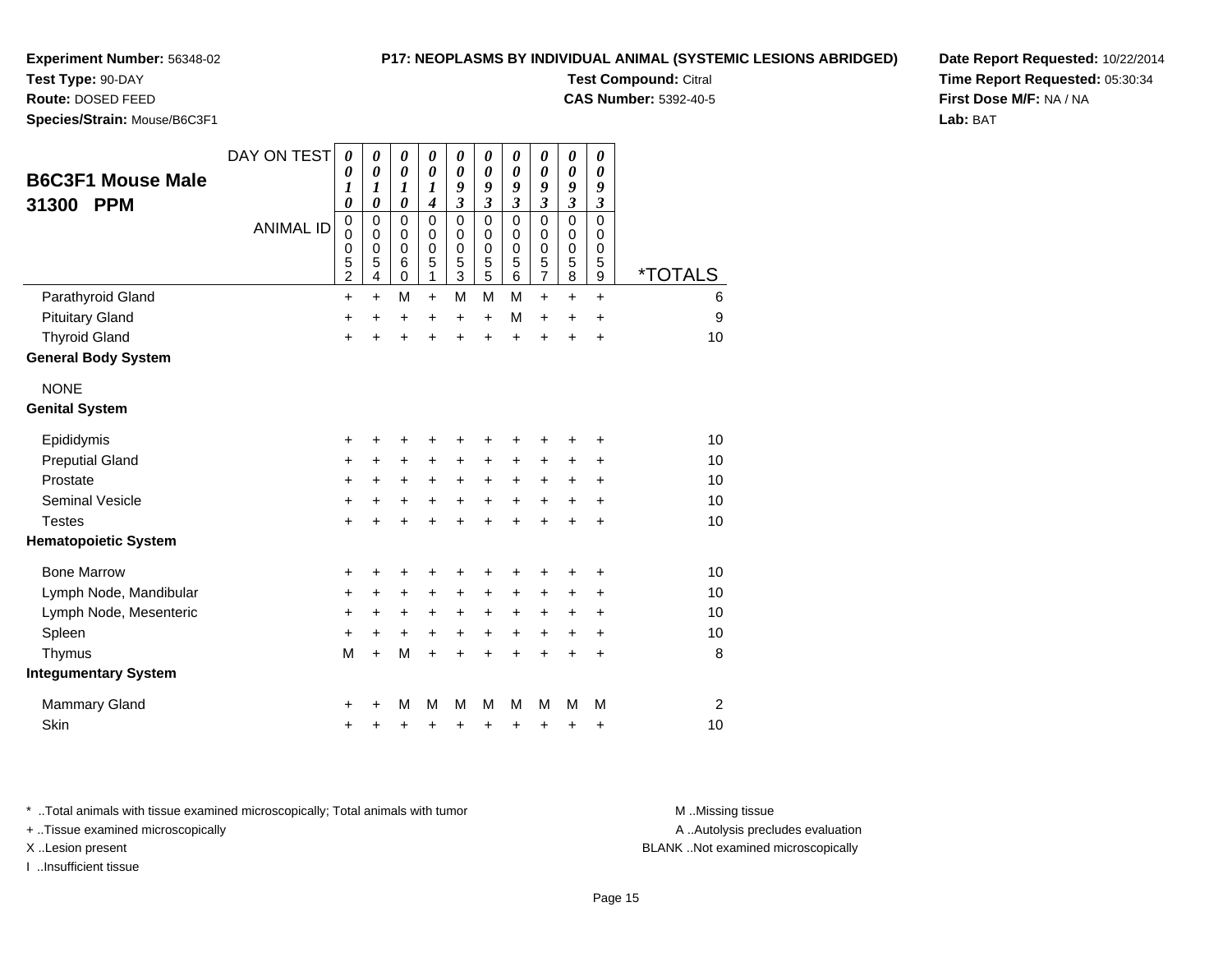# **P17: NEOPLASMS BY INDIVIDUAL ANIMAL (SYSTEMIC LESIONS ABRIDGED)**

**Test Compound:** Citral **CAS Number:** 5392-40-5

**Test Type:** 90-DAY

**Route:** DOSED FEED

**Species/Strain:** Mouse/B6C3F1

**Date Report Requested:** 10/22/2014**Time Report Requested:** 05:30:34**First Dose M/F:** NA / NA**Lab:** BAT

| <b>B6C3F1 Mouse Male</b><br><b>PPM</b><br>31300 | DAY ON TEST<br><b>ANIMAL ID</b> | 0<br>0<br>1<br>$\boldsymbol{\theta}$<br>$\pmb{0}$<br>0<br>$\begin{array}{c} 0 \\ 5 \\ 2 \end{array}$ | 0<br>0<br>1<br>$\boldsymbol{\theta}$<br>0<br>0<br>$\mathbf 0$<br>5<br>4 | 0<br>0<br>1<br>$\pmb{\theta}$<br>$\mathsf 0$<br>0<br>$\mathbf 0$<br>6<br>$\Omega$ | 0<br>$\boldsymbol{\theta}$<br>1<br>$\boldsymbol{4}$<br>$\mathbf 0$<br>$\mathbf 0$<br>$\mathbf 0$<br>5 | 0<br>0<br>9<br>$\mathfrak{z}$<br>$\mathbf 0$<br>$\mathbf 0$<br>$\mathbf 0$<br>5<br>3 | 0<br>0<br>9<br>$\mathfrak{z}$<br>$\mathbf 0$<br>$\mathbf 0$<br>$\mathbf 0$<br>5<br>5 | 0<br>0<br>9<br>$\mathfrak{z}$<br>$\mathbf 0$<br>$\mathbf 0$<br>$\mathbf 0$<br>5<br>6 | 0<br>0<br>9<br>$\mathfrak{z}$<br>$\pmb{0}$<br>$\pmb{0}$<br>$\mathbf 0$<br>5<br>$\overline{7}$ | 0<br>0<br>9<br>$\mathfrak{z}$<br>$\mathbf 0$<br>$\pmb{0}$<br>$\pmb{0}$<br>5<br>8 | 0<br>0<br>9<br>$\boldsymbol{\beta}$<br>$\mathsf 0$<br>$\pmb{0}$<br>$\mathbf 0$<br>5<br>9 | <i><b>*TOTALS</b></i>      |
|-------------------------------------------------|---------------------------------|------------------------------------------------------------------------------------------------------|-------------------------------------------------------------------------|-----------------------------------------------------------------------------------|-------------------------------------------------------------------------------------------------------|--------------------------------------------------------------------------------------|--------------------------------------------------------------------------------------|--------------------------------------------------------------------------------------|-----------------------------------------------------------------------------------------------|----------------------------------------------------------------------------------|------------------------------------------------------------------------------------------|----------------------------|
| <b>Musculoskeletal System</b>                   |                                 |                                                                                                      |                                                                         |                                                                                   |                                                                                                       |                                                                                      |                                                                                      |                                                                                      |                                                                                               |                                                                                  |                                                                                          |                            |
| Bone                                            |                                 | $\ddot{}$                                                                                            |                                                                         |                                                                                   |                                                                                                       |                                                                                      |                                                                                      | ┿                                                                                    | ٠                                                                                             | ٠                                                                                | $\ddot{}$                                                                                | 10                         |
| <b>Nervous System</b>                           |                                 |                                                                                                      |                                                                         |                                                                                   |                                                                                                       |                                                                                      |                                                                                      |                                                                                      |                                                                                               |                                                                                  |                                                                                          |                            |
| <b>Brain</b>                                    |                                 | $\ddot{}$                                                                                            |                                                                         |                                                                                   |                                                                                                       |                                                                                      |                                                                                      | +                                                                                    | ٠                                                                                             | ٠                                                                                | +                                                                                        | 10                         |
| <b>Respiratory System</b>                       |                                 |                                                                                                      |                                                                         |                                                                                   |                                                                                                       |                                                                                      |                                                                                      |                                                                                      |                                                                                               |                                                                                  |                                                                                          |                            |
| Lung                                            |                                 | $\ddot{}$                                                                                            |                                                                         |                                                                                   |                                                                                                       |                                                                                      |                                                                                      |                                                                                      | +                                                                                             |                                                                                  | $\ddot{}$                                                                                | 10                         |
| <b>Nose</b>                                     |                                 | $\ddot{}$                                                                                            |                                                                         | $\ddot{}$                                                                         | $\ddot{}$                                                                                             | $\ddot{}$                                                                            | $+$                                                                                  | $\ddot{}$                                                                            | $\ddot{}$                                                                                     | $\pm$                                                                            | +                                                                                        | 10                         |
| Trachea                                         |                                 | $+$                                                                                                  | $\ddot{}$                                                               | $\ddot{}$                                                                         | +                                                                                                     | $\ddot{}$                                                                            | $\ddot{}$                                                                            | $\ddot{}$                                                                            | $\ddot{}$                                                                                     | $\ddot{}$                                                                        | $\ddot{}$                                                                                | 10                         |
| <b>Special Senses System</b>                    |                                 |                                                                                                      |                                                                         |                                                                                   |                                                                                                       |                                                                                      |                                                                                      |                                                                                      |                                                                                               |                                                                                  |                                                                                          |                            |
| <b>NONE</b>                                     |                                 |                                                                                                      |                                                                         |                                                                                   |                                                                                                       |                                                                                      |                                                                                      |                                                                                      |                                                                                               |                                                                                  |                                                                                          |                            |
| <b>Urinary System</b>                           |                                 |                                                                                                      |                                                                         |                                                                                   |                                                                                                       |                                                                                      |                                                                                      |                                                                                      |                                                                                               |                                                                                  |                                                                                          |                            |
| Kidney                                          |                                 | $\pm$                                                                                                |                                                                         |                                                                                   |                                                                                                       |                                                                                      |                                                                                      | ٠                                                                                    | ٠                                                                                             |                                                                                  | $\ddot{}$                                                                                | 10                         |
| <b>Urinary Bladder</b>                          |                                 | $+$                                                                                                  |                                                                         | +                                                                                 |                                                                                                       | $\div$                                                                               | $\div$                                                                               | $\div$                                                                               | $\ddot{}$                                                                                     | $\ddot{}$                                                                        | M                                                                                        | 9                          |
| <b>SYSTEMIC LESIONS</b>                         |                                 |                                                                                                      |                                                                         |                                                                                   |                                                                                                       |                                                                                      |                                                                                      |                                                                                      |                                                                                               |                                                                                  |                                                                                          |                            |
| Multiple Organ                                  |                                 | $\pm$                                                                                                |                                                                         | +                                                                                 | +                                                                                                     |                                                                                      | ٠                                                                                    |                                                                                      |                                                                                               |                                                                                  | +                                                                                        | 10                         |
|                                                 |                                 |                                                                                                      |                                                                         |                                                                                   |                                                                                                       |                                                                                      |                                                                                      |                                                                                      |                                                                                               |                                                                                  |                                                                                          | ***<br>***END OF MALE DATA |

\* ..Total animals with tissue examined microscopically; Total animals with tumor **M** . Missing tissue M ..Missing tissue

+ ..Tissue examined microscopically

I ..Insufficient tissue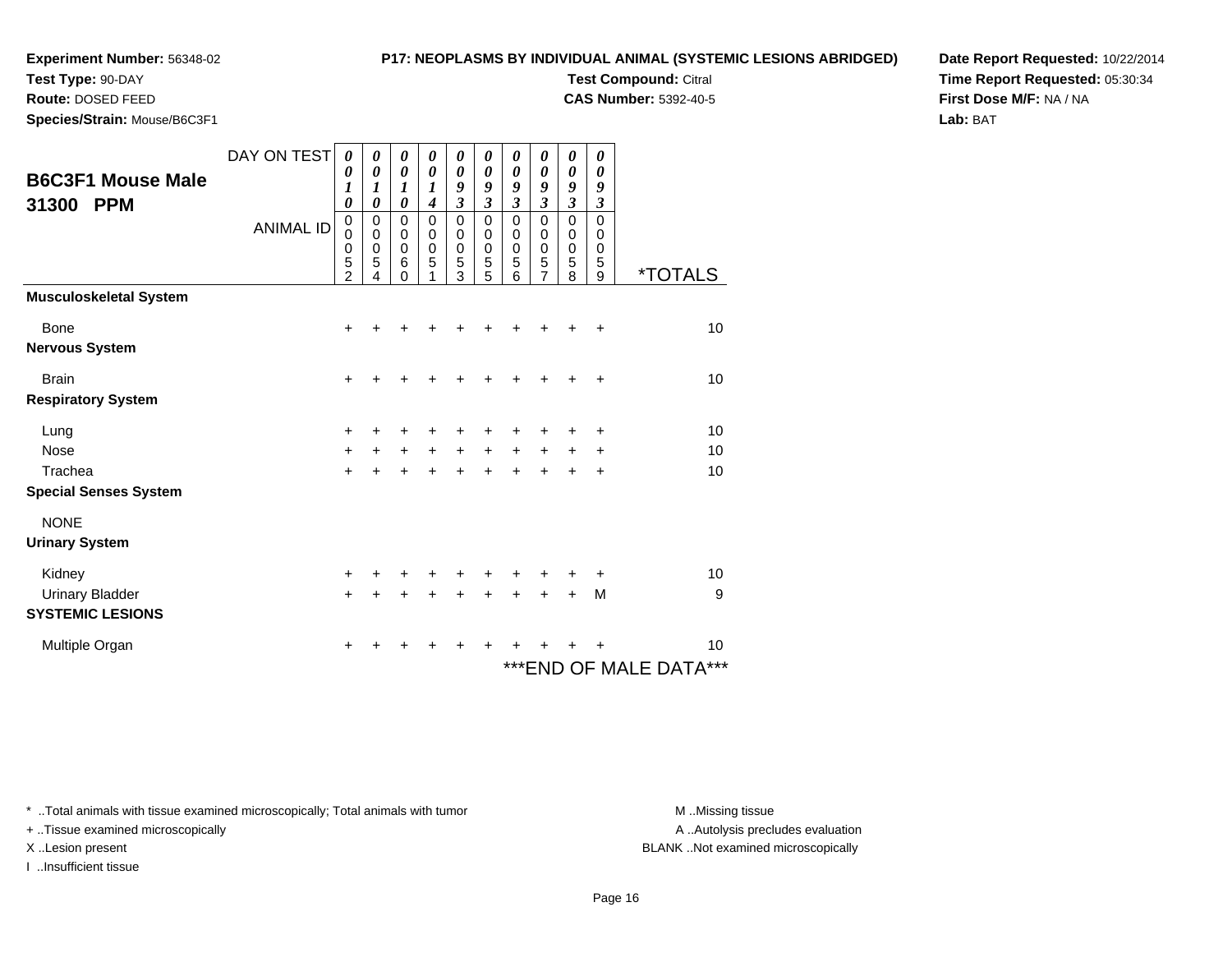**Test Type:** 90-DAY**Route:** DOSED FEED

**Species/Strain:** Mouse/B6C3F1

### **P17: NEOPLASMS BY INDIVIDUAL ANIMAL (SYSTEMIC LESIONS ABRIDGED)**

**Test Compound:** Citral

**CAS Number:** 5392-40-5

**Date Report Requested:** 10/22/2014**Time Report Requested:** 05:30:34**First Dose M/F:** NA / NA**Lab:** BAT

| <b>B6C3F1 Mouse Female</b><br><b>UNTREAT CONTROL</b> | DAY ON TEST<br><b>ANIMAL ID</b> | 0<br>0<br>9<br>3<br>$\mathbf 0$<br>$\mathbf 0$<br>0<br>6<br>1 | $\boldsymbol{\theta}$<br>$\boldsymbol{\theta}$<br>9<br>3<br>$\mathbf 0$<br>$\mathbf 0$<br>0<br>6<br>$\overline{2}$ | $\boldsymbol{\theta}$<br>$\boldsymbol{\theta}$<br>9<br>$\boldsymbol{\beta}$<br>$\mathbf 0$<br>0<br>$\mathbf 0$<br>6<br>3 | $\boldsymbol{\theta}$<br>$\boldsymbol{\theta}$<br>9<br>$\boldsymbol{\beta}$<br>$\Omega$<br>$\Omega$<br>$\mathbf 0$<br>6<br>4 | 0<br>$\boldsymbol{\theta}$<br>9<br>$\mathfrak{z}$<br>$\mathbf 0$<br>$\mathbf 0$<br>0<br>$\,6$<br>5 | 0<br>0<br>9<br>3<br>$\Omega$<br>$\Omega$<br>$\mathbf 0$<br>6<br>6 | 0<br>$\boldsymbol{\theta}$<br>9<br>3<br>$\mathbf 0$<br>$\mathbf 0$<br>0<br>6<br>$\overline{7}$ | 0<br>0<br>9<br>3<br>$\mathbf 0$<br>0<br>0<br>6<br>8 | 0<br>$\boldsymbol{\theta}$<br>9<br>3<br>$\mathbf 0$<br>$\mathbf 0$<br>0<br>6<br>9 | 0<br>0<br>9<br>3<br>$\mathbf 0$<br>$\Omega$<br>0<br>7<br>0 | <i><b>*TOTALS</b></i> |
|------------------------------------------------------|---------------------------------|---------------------------------------------------------------|--------------------------------------------------------------------------------------------------------------------|--------------------------------------------------------------------------------------------------------------------------|------------------------------------------------------------------------------------------------------------------------------|----------------------------------------------------------------------------------------------------|-------------------------------------------------------------------|------------------------------------------------------------------------------------------------|-----------------------------------------------------|-----------------------------------------------------------------------------------|------------------------------------------------------------|-----------------------|
| <b>Alimentary System</b>                             |                                 |                                                               |                                                                                                                    |                                                                                                                          |                                                                                                                              |                                                                                                    |                                                                   |                                                                                                |                                                     |                                                                                   |                                                            |                       |
| Esophagus                                            |                                 | +                                                             | +                                                                                                                  | +                                                                                                                        | +                                                                                                                            | +                                                                                                  | +                                                                 | +                                                                                              | +                                                   | +                                                                                 | +                                                          | 10                    |
| Gallbladder                                          |                                 | +                                                             | +                                                                                                                  | +                                                                                                                        | $\ddot{}$                                                                                                                    | M                                                                                                  | +                                                                 | +                                                                                              | +                                                   | +                                                                                 | +                                                          | 9                     |
| Intestine Large, Cecum                               |                                 | +                                                             | +                                                                                                                  | +                                                                                                                        | $\ddot{}$                                                                                                                    | +                                                                                                  | +                                                                 | +                                                                                              | $\ddot{}$                                           | $\pm$                                                                             | +                                                          | 10                    |
| Intestine Large, Colon                               |                                 | $\ddot{}$                                                     | $\ddot{}$                                                                                                          | $\ddot{}$                                                                                                                | $\ddot{}$                                                                                                                    | $\ddot{}$                                                                                          | $\ddot{}$                                                         | $\ddot{}$                                                                                      | $\ddot{}$                                           | $+$                                                                               | $\ddot{}$                                                  | 10                    |
| Intestine Large, Rectum                              |                                 | +                                                             | $\ddot{}$                                                                                                          | $\ddot{}$                                                                                                                | $\ddot{}$                                                                                                                    | +                                                                                                  | $\ddot{}$                                                         | $\ddot{}$                                                                                      | $\ddot{}$                                           | +                                                                                 | $\ddot{}$                                                  | 10                    |
| Intestine Small, Duodenum                            |                                 | +                                                             | +                                                                                                                  | +                                                                                                                        | +                                                                                                                            | +                                                                                                  | +                                                                 | +                                                                                              | +                                                   | +                                                                                 | +                                                          | 10                    |
| Intestine Small, Ileum                               |                                 | $\ddot{}$                                                     | $\ddot{}$                                                                                                          | $\ddot{}$                                                                                                                | $\ddot{}$                                                                                                                    | $\ddot{}$                                                                                          | $\ddot{}$                                                         | $\ddot{}$                                                                                      | $\ddot{}$                                           | $\ddot{}$                                                                         | $\ddot{}$                                                  | 10                    |
| Intestine Small, Jejunum                             |                                 | +                                                             | +                                                                                                                  | +                                                                                                                        | $\ddot{}$                                                                                                                    | $\ddot{}$                                                                                          | +                                                                 | $\ddot{}$                                                                                      | $\ddot{}$                                           | $\pm$                                                                             | +                                                          | 10                    |
| Liver                                                |                                 | +                                                             | +                                                                                                                  | $\ddot{}$                                                                                                                | $\ddot{}$                                                                                                                    | +                                                                                                  | +                                                                 | +                                                                                              | +                                                   | +                                                                                 | +                                                          | 10                    |
| Pancreas                                             |                                 | $\ddot{}$                                                     | +                                                                                                                  | $\ddot{}$                                                                                                                | $\ddot{}$                                                                                                                    | $\ddot{}$                                                                                          | $\ddot{}$                                                         | $\ddot{}$                                                                                      | $\ddot{}$                                           | $\ddot{}$                                                                         | $\ddot{}$                                                  | 10                    |
| Salivary Glands                                      |                                 | $\ddot{}$                                                     | $\ddot{}$                                                                                                          | $\ddot{}$                                                                                                                | $\ddot{}$                                                                                                                    | $\ddot{}$                                                                                          | $\ddot{}$                                                         | $\ddot{}$                                                                                      | $\ddot{}$                                           | $\ddot{}$                                                                         | $\ddot{}$                                                  | 10                    |
| Stomach, Forestomach                                 |                                 | +                                                             | +                                                                                                                  | +                                                                                                                        | $\ddot{}$                                                                                                                    | +                                                                                                  | $\ddot{}$                                                         | $\ddot{}$                                                                                      | $\ddot{}$                                           | $\pm$                                                                             | +                                                          | 10                    |
| Stomach, Glandular                                   |                                 | $\ddot{}$                                                     | +                                                                                                                  | $\ddot{}$                                                                                                                | $\ddot{}$                                                                                                                    | $\ddot{}$                                                                                          | $\ddot{}$                                                         | $\ddot{}$                                                                                      | $\ddot{}$                                           | $\ddot{}$                                                                         | +                                                          | 10                    |
| <b>Cardiovascular System</b>                         |                                 |                                                               |                                                                                                                    |                                                                                                                          |                                                                                                                              |                                                                                                    |                                                                   |                                                                                                |                                                     |                                                                                   |                                                            |                       |
| <b>Blood Vessel</b>                                  |                                 | +                                                             | +                                                                                                                  | +                                                                                                                        | +                                                                                                                            | +                                                                                                  | +                                                                 | +                                                                                              | +                                                   | +                                                                                 | +                                                          | 10                    |
| Heart                                                |                                 | $\ddot{}$                                                     |                                                                                                                    | +                                                                                                                        |                                                                                                                              | $\ddot{}$                                                                                          | Ŧ.                                                                | +                                                                                              | $\ddot{}$                                           | +                                                                                 | $\ddot{}$                                                  | 10                    |
| <b>Endocrine System</b>                              |                                 |                                                               |                                                                                                                    |                                                                                                                          |                                                                                                                              |                                                                                                    |                                                                   |                                                                                                |                                                     |                                                                                   |                                                            |                       |
| <b>Adrenal Cortex</b>                                |                                 | +                                                             | +                                                                                                                  | +                                                                                                                        | +                                                                                                                            | +                                                                                                  | +                                                                 | +                                                                                              | ٠                                                   | ٠                                                                                 | +                                                          | 10                    |
| Adrenal Medulla                                      |                                 | +                                                             | +                                                                                                                  | +                                                                                                                        | $\ddot{}$                                                                                                                    | +                                                                                                  | $\ddot{}$                                                         | $\ddot{}$                                                                                      | $\ddot{}$                                           | +                                                                                 | +                                                          | 10                    |
| Islets, Pancreatic                                   |                                 | +                                                             | +                                                                                                                  | +                                                                                                                        | +                                                                                                                            | +                                                                                                  | $\ddot{}$                                                         | +                                                                                              | +                                                   | +                                                                                 | +                                                          | 10                    |

\* ..Total animals with tissue examined microscopically; Total animals with tumor **M** . Missing tissue M ..Missing tissue

+ ..Tissue examined microscopically

I ..Insufficient tissue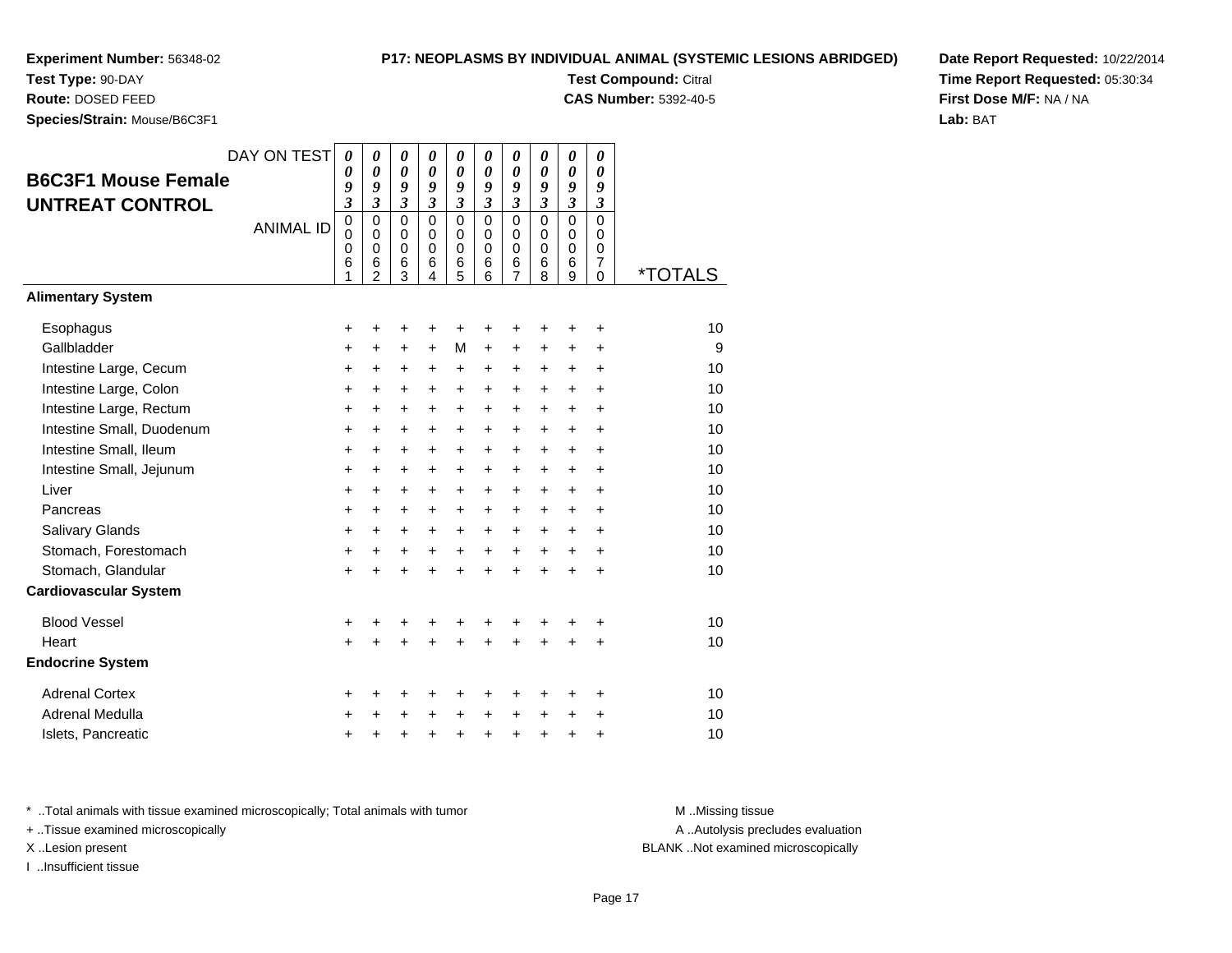**Test Type:** 90-DAY**Route:** DOSED FEED

# **P17: NEOPLASMS BY INDIVIDUAL ANIMAL (SYSTEMIC LESIONS ABRIDGED)**

**Test Compound:** Citral

**CAS Number:** 5392-40-5

**Date Report Requested:** 10/22/2014**Time Report Requested:** 05:30:35**First Dose M/F:** NA / NA**Lab:** BAT

| Species/Strain: Mouse/B6C3F1                         |                  |                                         |                                                   |                                                                |                                                            |                                                                |                                                            |                                                                |                                        |                                                            |                                           |                       |
|------------------------------------------------------|------------------|-----------------------------------------|---------------------------------------------------|----------------------------------------------------------------|------------------------------------------------------------|----------------------------------------------------------------|------------------------------------------------------------|----------------------------------------------------------------|----------------------------------------|------------------------------------------------------------|-------------------------------------------|-----------------------|
| <b>B6C3F1 Mouse Female</b><br><b>UNTREAT CONTROL</b> | DAY ON TEST      | 0<br>0<br>9<br>$\overline{\mathbf{3}}$  | 0<br>$\boldsymbol{\theta}$<br>9<br>$\mathfrak{z}$ | 0<br>$\boldsymbol{\theta}$<br>9<br>$\boldsymbol{\mathfrak{z}}$ | 0<br>$\boldsymbol{\theta}$<br>9<br>$\overline{\mathbf{3}}$ | 0<br>$\boldsymbol{\theta}$<br>9<br>$\boldsymbol{\mathfrak{z}}$ | 0<br>$\boldsymbol{\theta}$<br>9<br>$\overline{\mathbf{3}}$ | 0<br>$\boldsymbol{\theta}$<br>9<br>$\boldsymbol{\mathfrak{z}}$ | 0<br>0<br>9<br>$\overline{\mathbf{3}}$ | 0<br>$\boldsymbol{\theta}$<br>9<br>$\overline{\mathbf{3}}$ | 0<br>0<br>9<br>$\mathfrak{z}$             |                       |
|                                                      | <b>ANIMAL ID</b> | $\pmb{0}$<br>$\mathbf 0$<br>0<br>6<br>1 | 0<br>$\mathbf 0$<br>0<br>6<br>$\overline{c}$      | $\mathbf 0$<br>0<br>$\boldsymbol{0}$<br>6<br>3                 | $\mathbf 0$<br>0<br>0<br>6<br>4                            | $\mathbf 0$<br>0<br>$\boldsymbol{0}$<br>6<br>5                 | $\mathbf 0$<br>0<br>0<br>6<br>6                            | $\mathbf 0$<br>0<br>$\boldsymbol{0}$<br>6<br>$\overline{7}$    | $\mathbf 0$<br>0<br>0<br>6<br>8        | $\mathsf 0$<br>0<br>$\pmb{0}$<br>6<br>9                    | $\mathbf 0$<br>0<br>0<br>7<br>$\mathbf 0$ | <i><b>*TOTALS</b></i> |
| Parathyroid Gland                                    |                  | +                                       | $\ddot{}$                                         | +                                                              | $\ddot{}$                                                  | +                                                              | $\ddot{}$                                                  | +                                                              | $\ddot{}$                              | $\ddot{}$                                                  | M                                         | 9                     |
| <b>Pituitary Gland</b>                               |                  | $\ddot{}$                               | +                                                 | +                                                              | +                                                          | +                                                              | +                                                          | +                                                              | +                                      | +                                                          | +                                         | 10                    |
| <b>Thyroid Gland</b>                                 |                  | $\ddot{}$                               |                                                   | $\ddot{}$                                                      |                                                            | $\ddot{}$                                                      |                                                            | $\ddot{}$                                                      | $\ddot{}$                              | $\ddot{}$                                                  | $\ddot{}$                                 | 10                    |
| <b>General Body System</b>                           |                  |                                         |                                                   |                                                                |                                                            |                                                                |                                                            |                                                                |                                        |                                                            |                                           |                       |
| <b>NONE</b>                                          |                  |                                         |                                                   |                                                                |                                                            |                                                                |                                                            |                                                                |                                        |                                                            |                                           |                       |
| <b>Genital System</b>                                |                  |                                         |                                                   |                                                                |                                                            |                                                                |                                                            |                                                                |                                        |                                                            |                                           |                       |
| <b>Clitoral Gland</b>                                |                  | +                                       |                                                   |                                                                |                                                            |                                                                |                                                            |                                                                |                                        |                                                            | +                                         | 10                    |
| Ovary                                                |                  | +                                       | +                                                 | $\ddot{}$                                                      | $\ddot{}$                                                  | $\ddot{}$                                                      | $\ddot{}$                                                  | $\ddot{}$                                                      | +                                      | +                                                          | +                                         | 10                    |
| <b>Uterus</b>                                        |                  | $\ddot{}$                               |                                                   | $\ddot{}$                                                      |                                                            | $\ddot{}$                                                      |                                                            | $\ddot{}$                                                      |                                        | $\ddot{}$                                                  | $\ddot{}$                                 | 10                    |
| <b>Hematopoietic System</b>                          |                  |                                         |                                                   |                                                                |                                                            |                                                                |                                                            |                                                                |                                        |                                                            |                                           |                       |
| <b>Bone Marrow</b>                                   |                  | +                                       | +                                                 | +                                                              | +                                                          | +                                                              | +                                                          | +                                                              | +                                      | +                                                          | +                                         | 10                    |
| Lymph Node, Mandibular                               |                  | +                                       | $\ddot{}$                                         | +                                                              | +                                                          | +                                                              | $\ddot{}$                                                  | +                                                              | +                                      | +                                                          | $\ddot{}$                                 | 10                    |
| Lymph Node, Mesenteric                               |                  | $\ddot{}$                               | +                                                 | $\ddot{}$                                                      | $\ddot{}$                                                  | $+$                                                            | $\ddot{}$                                                  | $\ddot{}$                                                      | $\ddot{}$                              | $\ddot{}$                                                  | +                                         | 10                    |
| Spleen                                               |                  | +                                       | $\ddot{}$                                         | $\ddot{}$                                                      | $\ddot{}$                                                  | $\ddot{}$                                                      | $\ddot{}$                                                  | $\ddot{}$                                                      | $\ddot{}$                              | $\ddot{}$                                                  | $\ddot{}$                                 | 10                    |
| Thymus                                               |                  | $+$                                     | $\ddot{}$                                         | +                                                              | $\ddot{}$                                                  | +                                                              | $\ddot{}$                                                  | +                                                              | $\ddot{}$                              | +                                                          | +                                         | 10                    |
| <b>Integumentary System</b>                          |                  |                                         |                                                   |                                                                |                                                            |                                                                |                                                            |                                                                |                                        |                                                            |                                           |                       |
| <b>Mammary Gland</b>                                 |                  | +                                       |                                                   |                                                                |                                                            |                                                                |                                                            |                                                                |                                        | +                                                          | +                                         | 10                    |
| Skin                                                 |                  | +                                       |                                                   |                                                                |                                                            |                                                                |                                                            | +                                                              |                                        | +                                                          | +                                         | 10                    |
| <b>Musculoskeletal System</b>                        |                  |                                         |                                                   |                                                                |                                                            |                                                                |                                                            |                                                                |                                        |                                                            |                                           |                       |

| <b>Bone</b> |  |  |
|-------------|--|--|
|             |  |  |

\* ..Total animals with tissue examined microscopically; Total animals with tumor **M** . Missing tissue M ..Missing tissue + ..Tissue examined microscopically X ..Lesion present BLANK ..Not examined microscopically

I ..Insufficient tissue

A ..Autolysis precludes evaluation

<sup>+</sup> <sup>+</sup> <sup>+</sup> <sup>+</sup> <sup>+</sup> <sup>+</sup> <sup>+</sup> <sup>+</sup> <sup>+</sup> <sup>10</sup>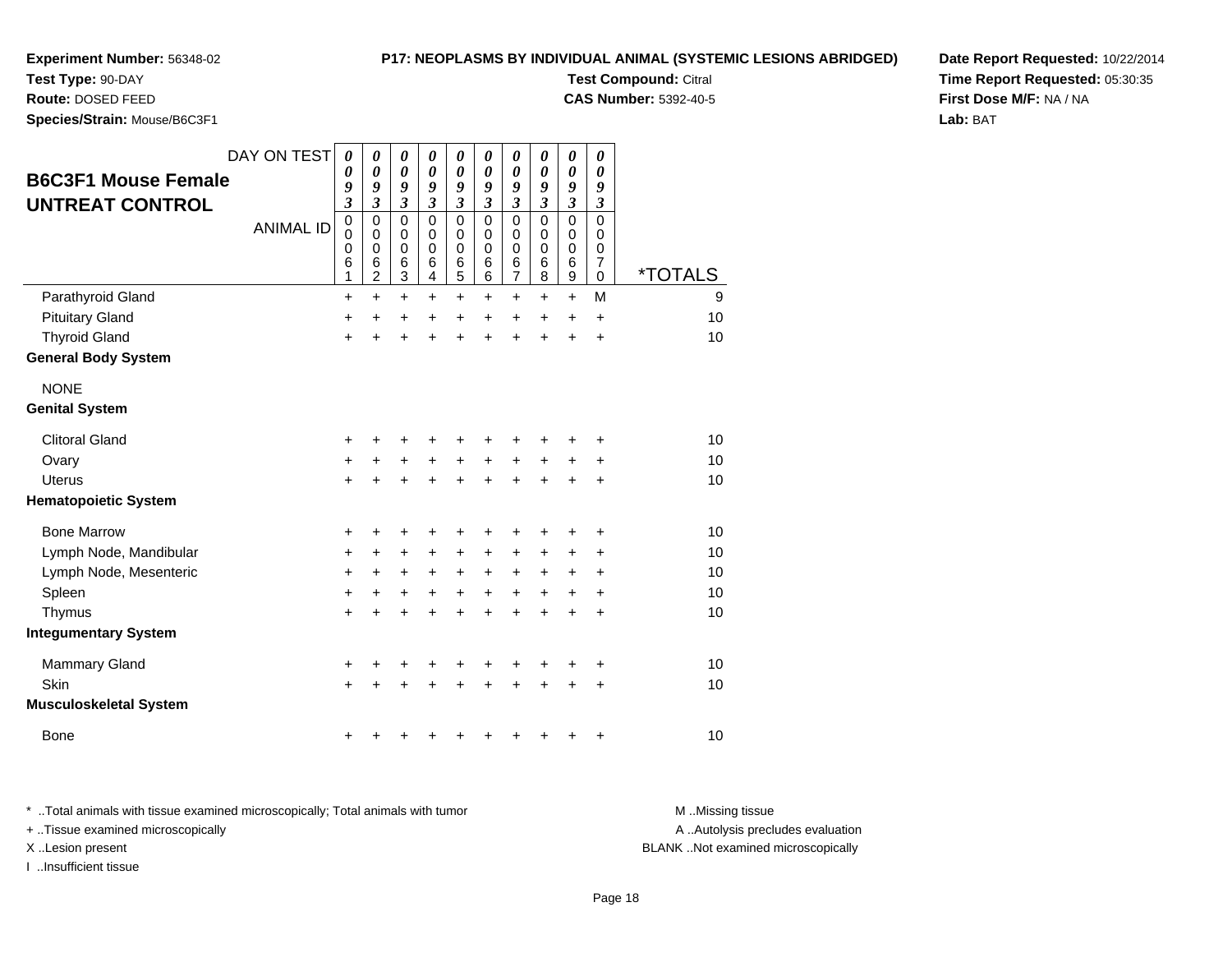# **P17: NEOPLASMS BY INDIVIDUAL ANIMAL (SYSTEMIC LESIONS ABRIDGED)**

**Test Compound:** Citral **CAS Number:** 5392-40-5

**Test Type:** 90-DAY

**Route:** DOSED FEED

**Species/Strain:** Mouse/B6C3F1

**Date Report Requested:** 10/22/2014**Time Report Requested:** 05:30:35**First Dose M/F:** NA / NA**Lab:** BAT

| <b>B6C3F1 Mouse Female</b><br><b>UNTREAT CONTROL</b> | DAY ON TEST<br><b>ANIMAL ID</b> | 0<br>$\boldsymbol{\theta}$<br>9<br>$\boldsymbol{\beta}$<br>$\mathbf 0$<br>$\mathbf 0$<br>$\mathbf 0$<br>6 | 0<br>0<br>9<br>$\mathfrak{z}$<br>$\mathbf 0$<br>$\mathbf 0$<br>$\mathbf 0$<br>6<br>2 | 0<br>$\boldsymbol{\theta}$<br>9<br>$\mathfrak{z}$<br>$\mathbf 0$<br>$\mathsf 0$<br>$\mathbf 0$<br>6<br>3 | 0<br>0<br>9<br>3<br>0<br>0<br>0<br>6<br>4 | 0<br>0<br>9<br>3<br>0<br>0<br>0<br>6<br>5 | 0<br>$\theta$<br>9<br>3<br>0<br>0<br>0<br>6<br>6 | 0<br>$\boldsymbol{\theta}$<br>9<br>$\mathfrak{z}$<br>0<br>$\mathbf 0$<br>$\mathbf 0$<br>6<br>7 | 0<br>0<br>9<br>3<br>0<br>0<br>0<br>6<br>8 | 0<br>$\pmb{\theta}$<br>9<br>$\overline{\mathbf{3}}$<br>0<br>0<br>0<br>6<br>9 | 0<br>0<br>9<br>3<br>$\mathbf 0$<br>0<br>0<br>7<br>0 | <i><b>*TOTALS</b></i> |
|------------------------------------------------------|---------------------------------|-----------------------------------------------------------------------------------------------------------|--------------------------------------------------------------------------------------|----------------------------------------------------------------------------------------------------------|-------------------------------------------|-------------------------------------------|--------------------------------------------------|------------------------------------------------------------------------------------------------|-------------------------------------------|------------------------------------------------------------------------------|-----------------------------------------------------|-----------------------|
| <b>Nervous System</b>                                |                                 |                                                                                                           |                                                                                      |                                                                                                          |                                           |                                           |                                                  |                                                                                                |                                           |                                                                              |                                                     |                       |
| <b>Brain</b>                                         |                                 | $\ddot{}$                                                                                                 |                                                                                      |                                                                                                          |                                           | +                                         | +                                                | +                                                                                              |                                           |                                                                              | ÷                                                   | 10                    |
| <b>Respiratory System</b>                            |                                 |                                                                                                           |                                                                                      |                                                                                                          |                                           |                                           |                                                  |                                                                                                |                                           |                                                                              |                                                     |                       |
| Lung                                                 |                                 | +                                                                                                         |                                                                                      |                                                                                                          |                                           | +                                         |                                                  |                                                                                                |                                           |                                                                              | ٠                                                   | 10                    |
| Nose                                                 |                                 | $\ddot{}$                                                                                                 | $\ddot{}$                                                                            | $\ddot{}$                                                                                                | $\ddot{}$                                 | $\ddot{}$                                 | $+$                                              | $\ddot{}$                                                                                      | $+$                                       | $\ddot{}$                                                                    | ÷                                                   | 10                    |
| Trachea                                              |                                 | $\ddot{}$                                                                                                 |                                                                                      |                                                                                                          |                                           | $\ddot{}$                                 | $\ddot{}$                                        | $\ddot{}$                                                                                      | $\ddot{}$                                 | +                                                                            | $\ddot{}$                                           | 10                    |
| <b>Special Senses System</b>                         |                                 |                                                                                                           |                                                                                      |                                                                                                          |                                           |                                           |                                                  |                                                                                                |                                           |                                                                              |                                                     |                       |
| <b>NONE</b>                                          |                                 |                                                                                                           |                                                                                      |                                                                                                          |                                           |                                           |                                                  |                                                                                                |                                           |                                                                              |                                                     |                       |
| <b>Urinary System</b>                                |                                 |                                                                                                           |                                                                                      |                                                                                                          |                                           |                                           |                                                  |                                                                                                |                                           |                                                                              |                                                     |                       |
| Kidney                                               |                                 | $+$                                                                                                       |                                                                                      | ÷                                                                                                        | ÷                                         | ٠                                         | $\div$                                           | +                                                                                              |                                           | +                                                                            | ÷                                                   | 10                    |
| <b>Urinary Bladder</b>                               |                                 | $+$                                                                                                       |                                                                                      |                                                                                                          |                                           | $\ddot{}$                                 | $\ddot{}$                                        | $\ddot{}$                                                                                      | $\ddot{}$                                 | +                                                                            | $\ddot{}$                                           | 10                    |
| <b>SYSTEMIC LESIONS</b>                              |                                 |                                                                                                           |                                                                                      |                                                                                                          |                                           |                                           |                                                  |                                                                                                |                                           |                                                                              |                                                     |                       |
| Multiple Organ                                       |                                 | ٠                                                                                                         |                                                                                      |                                                                                                          |                                           |                                           |                                                  |                                                                                                |                                           |                                                                              | ٠                                                   | 10                    |

\* ..Total animals with tissue examined microscopically; Total animals with tumor **M** . Missing tissue M ..Missing tissue

+ ..Tissue examined microscopically

I ..Insufficient tissue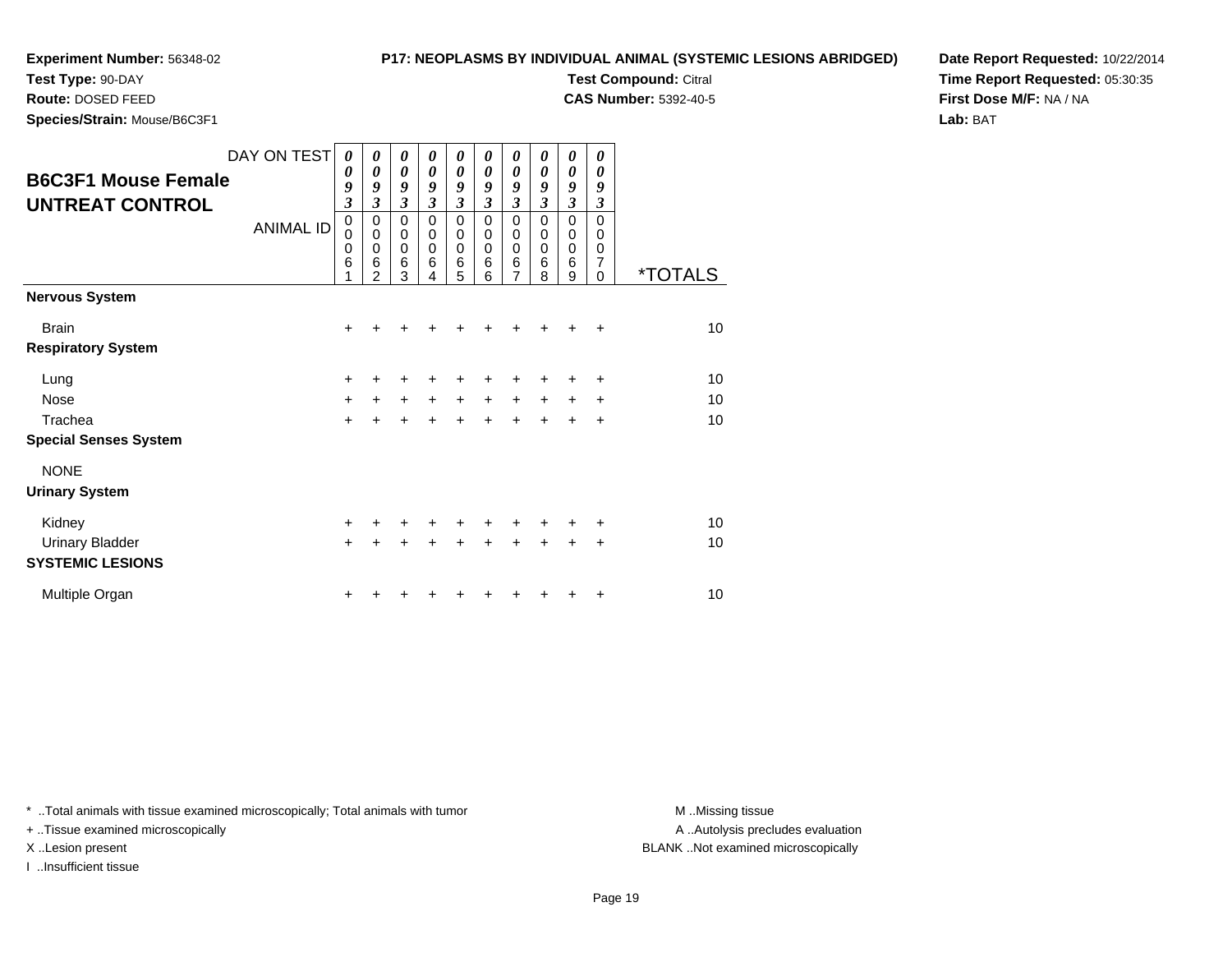# **Test Type:** 90-DAY

**Route:** DOSED FEED

**Species/Strain:** Mouse/B6C3F1

# **P17: NEOPLASMS BY INDIVIDUAL ANIMAL (SYSTEMIC LESIONS ABRIDGED)**

**Test Compound:** Citral

**CAS Number:** 5392-40-5

**Date Report Requested:** 10/22/2014**Time Report Requested:** 05:30:35**First Dose M/F:** NA / NA**Lab:** BAT

| <b>B6C3F1 Mouse Female</b><br><b>VEHICLE CONTROL</b> | DAY ON TEST<br><b>ANIMAL ID</b> | $\boldsymbol{\theta}$<br>0<br>9<br>3<br>$\mathbf 0$<br>$\mathbf 0$<br>0<br>$\overline{7}$<br>1 | $\boldsymbol{\theta}$<br>0<br>9<br>$\mathfrak{z}$<br>$\mathbf 0$<br>$\Omega$<br>0<br>$\overline{7}$<br>$\mathcal{P}$ | 0<br>0<br>9<br>$\boldsymbol{\beta}$<br>$\mathbf 0$<br>$\mathbf 0$<br>0<br>$\boldsymbol{7}$<br>3 | 0<br>0<br>9<br>$\mathfrak{z}$<br>$\mathbf 0$<br>$\mathbf 0$<br>0<br>$\overline{7}$<br>4 | $\boldsymbol{\theta}$<br>$\boldsymbol{\theta}$<br>9<br>$\boldsymbol{\beta}$<br>$\mathbf 0$<br>$\mathbf 0$<br>0<br>$\overline{7}$<br>5 | 0<br>0<br>9<br>3<br>$\Omega$<br>$\Omega$<br>0<br>$\overline{7}$<br>6 | 0<br>0<br>9<br>3<br>$\mathbf 0$<br>0<br>$\frac{0}{7}$<br>$\overline{7}$ | 0<br>0<br>9<br>3<br>$\mathbf 0$<br>0<br>0<br>$\overline{7}$<br>8 | 0<br>0<br>9<br>3<br>0<br>$\mathbf 0$<br>0<br>$\overline{7}$<br>9 | 0<br>0<br>9<br>$\boldsymbol{\beta}$<br>$\mathbf 0$<br>0<br>$\mathbf 0$<br>8<br>$\Omega$ | <i><b>*TOTALS</b></i> |
|------------------------------------------------------|---------------------------------|------------------------------------------------------------------------------------------------|----------------------------------------------------------------------------------------------------------------------|-------------------------------------------------------------------------------------------------|-----------------------------------------------------------------------------------------|---------------------------------------------------------------------------------------------------------------------------------------|----------------------------------------------------------------------|-------------------------------------------------------------------------|------------------------------------------------------------------|------------------------------------------------------------------|-----------------------------------------------------------------------------------------|-----------------------|
| <b>Alimentary System</b>                             |                                 |                                                                                                |                                                                                                                      |                                                                                                 |                                                                                         |                                                                                                                                       |                                                                      |                                                                         |                                                                  |                                                                  |                                                                                         |                       |
| Esophagus                                            |                                 | +                                                                                              | +                                                                                                                    | +                                                                                               | +                                                                                       | +                                                                                                                                     | +                                                                    | +                                                                       | +                                                                | +                                                                | +                                                                                       | 10                    |
| Gallbladder                                          |                                 | +                                                                                              | +                                                                                                                    | +                                                                                               | М                                                                                       | +                                                                                                                                     | +                                                                    | +                                                                       | м                                                                | +                                                                | +                                                                                       | 8                     |
| Intestine Large, Cecum                               |                                 | +                                                                                              | $\ddot{}$                                                                                                            | $\ddot{}$                                                                                       | +                                                                                       | +                                                                                                                                     | +                                                                    | +                                                                       | +                                                                | $\ddot{}$                                                        | $\ddot{}$                                                                               | 10                    |
| Intestine Large, Colon                               |                                 | +                                                                                              | +                                                                                                                    | +                                                                                               | +                                                                                       | +                                                                                                                                     | +                                                                    | +                                                                       | +                                                                | +                                                                | +                                                                                       | 10                    |
| Intestine Large, Rectum                              |                                 | +                                                                                              | $\ddot{}$                                                                                                            | $\ddot{}$                                                                                       | +                                                                                       | $\ddot{}$                                                                                                                             | $\ddot{}$                                                            | +                                                                       | +                                                                | +                                                                | +                                                                                       | 10                    |
| Intestine Small, Duodenum                            |                                 | $\ddot{}$                                                                                      | $\ddot{}$                                                                                                            | $\ddot{}$                                                                                       | +                                                                                       | $\ddot{}$                                                                                                                             | $\ddot{}$                                                            | $\ddot{}$                                                               | $\ddot{}$                                                        | +                                                                | $\ddot{}$                                                                               | 10                    |
| Intestine Small, Ileum                               |                                 | +                                                                                              | $\ddot{}$                                                                                                            | $\ddot{}$                                                                                       | $\ddot{}$                                                                               | $\ddot{}$                                                                                                                             | $\ddot{}$                                                            | $\ddot{}$                                                               | +                                                                | +                                                                | $\ddot{}$                                                                               | 10                    |
| Intestine Small, Jejunum                             |                                 | +                                                                                              | +                                                                                                                    | $\ddot{}$                                                                                       | +                                                                                       | +                                                                                                                                     | +                                                                    | +                                                                       | +                                                                | +                                                                | +                                                                                       | 10                    |
| Liver                                                |                                 | $\ddot{}$                                                                                      | $\ddot{}$                                                                                                            | $\ddot{}$                                                                                       | +                                                                                       | $\ddot{}$                                                                                                                             | $\ddot{}$                                                            | +                                                                       | $\ddot{}$                                                        | +                                                                | $\ddot{}$                                                                               | 10                    |
| Pancreas                                             |                                 | +                                                                                              | +                                                                                                                    | +                                                                                               | +                                                                                       | +                                                                                                                                     | +                                                                    | +                                                                       | +                                                                | +                                                                | +                                                                                       | 10                    |
| Salivary Glands                                      |                                 | +                                                                                              | $\ddot{}$                                                                                                            | $\ddot{}$                                                                                       | +                                                                                       | $\ddot{}$                                                                                                                             | $\ddot{}$                                                            | $\ddot{}$                                                               | +                                                                | +                                                                | $\ddot{}$                                                                               | 10                    |
| Stomach, Forestomach                                 |                                 | +                                                                                              | +                                                                                                                    | $\ddot{}$                                                                                       | $\ddot{}$                                                                               | $\ddot{}$                                                                                                                             | $+$                                                                  | $+$                                                                     | $+$                                                              | $+$                                                              | $\ddot{}$                                                                               | 10                    |
| Stomach, Glandular                                   |                                 | $\ddot{}$                                                                                      |                                                                                                                      | $\ddot{}$                                                                                       | ÷                                                                                       | $\ddot{}$                                                                                                                             | $\ddot{}$                                                            | $\ddot{}$                                                               | $\ddot{}$                                                        | $\ddot{}$                                                        | $\ddot{}$                                                                               | 10                    |
| <b>Cardiovascular System</b>                         |                                 |                                                                                                |                                                                                                                      |                                                                                                 |                                                                                         |                                                                                                                                       |                                                                      |                                                                         |                                                                  |                                                                  |                                                                                         |                       |
| <b>Blood Vessel</b>                                  |                                 | +                                                                                              | +                                                                                                                    | +                                                                                               | +                                                                                       | +                                                                                                                                     | +                                                                    | +                                                                       | +                                                                | +                                                                | +                                                                                       | 10                    |
| Heart                                                |                                 | $\ddot{}$                                                                                      |                                                                                                                      | $\ddot{}$                                                                                       |                                                                                         | $\ddot{}$                                                                                                                             | $\ddot{}$                                                            | $\ddot{}$                                                               | $\ddot{}$                                                        | $\ddot{}$                                                        | $\ddot{}$                                                                               | 10                    |
| <b>Endocrine System</b>                              |                                 |                                                                                                |                                                                                                                      |                                                                                                 |                                                                                         |                                                                                                                                       |                                                                      |                                                                         |                                                                  |                                                                  |                                                                                         |                       |
| <b>Adrenal Cortex</b>                                |                                 | +                                                                                              | +                                                                                                                    | +                                                                                               | +                                                                                       | +                                                                                                                                     | ٠                                                                    | +                                                                       | ٠                                                                | ٠                                                                | +                                                                                       | 10                    |
| Adrenal Medulla                                      |                                 | +                                                                                              |                                                                                                                      | +                                                                                               | +                                                                                       | $\ddot{}$                                                                                                                             | $\ddot{}$                                                            | $\ddot{}$                                                               | $\ddot{}$                                                        | $\ddot{}$                                                        | +                                                                                       | 10                    |
| Islets, Pancreatic                                   |                                 | +                                                                                              | +                                                                                                                    | +                                                                                               | +                                                                                       | +                                                                                                                                     | $\ddot{}$                                                            | $\ddot{}$                                                               | +                                                                | +                                                                | +                                                                                       | 10                    |

\* ..Total animals with tissue examined microscopically; Total animals with tumor **M** . Missing tissue M ..Missing tissue

+ ..Tissue examined microscopically

X ..Lesion present BLANK ..Not examined microscopically

I ..Insufficient tissue

A ..Autolysis precludes evaluation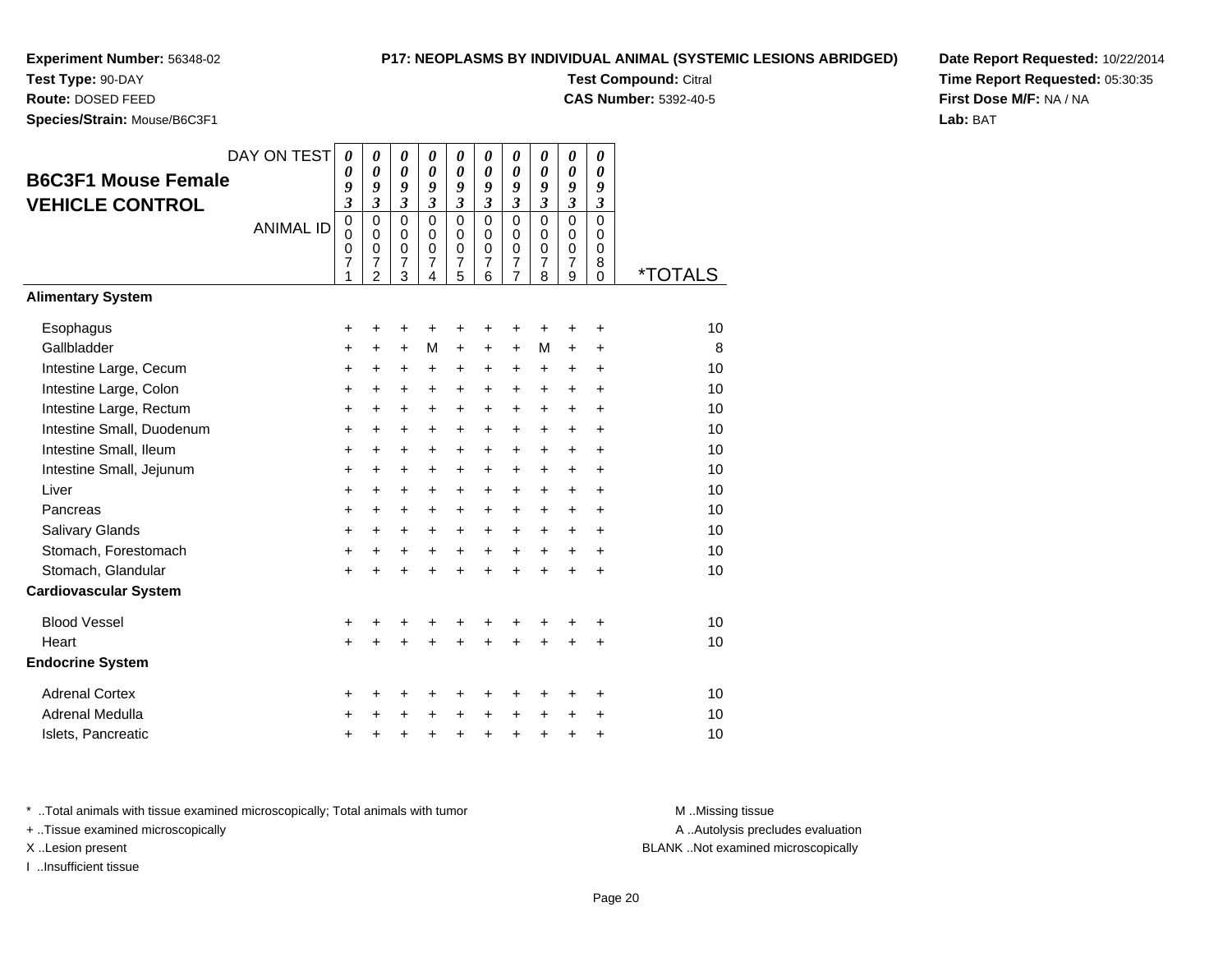**Test Type:** 90-DAY

**Route:** DOSED FEED

**Species/Strain:** Mouse/B6C3F1

### **P17: NEOPLASMS BY INDIVIDUAL ANIMAL (SYSTEMIC LESIONS ABRIDGED)**

**Test Compound:** Citral

**CAS Number:** 5392-40-5

**Date Report Requested:** 10/22/2014**Time Report Requested:** 05:30:35**First Dose M/F:** NA / NA**Lab:** BAT

| <b>B6C3F1 Mouse Female</b><br><b>VEHICLE CONTROL</b> | DAY ON TEST<br><b>ANIMAL ID</b> | 0<br>0<br>9<br>$\boldsymbol{\mathfrak{z}}$<br>$\mathbf 0$<br>0<br>0 | 0<br>0<br>9<br>$\boldsymbol{\mathfrak{z}}$<br>$\mathbf 0$<br>$\mathbf 0$<br>$\mathbf 0$ | 0<br>$\boldsymbol{\theta}$<br>9<br>$\boldsymbol{\mathfrak{z}}$<br>$\mathbf 0$<br>$\mathbf 0$<br>$\mathbf 0$ | 0<br>$\pmb{\theta}$<br>9<br>$\boldsymbol{\mathfrak{z}}$<br>$\mathbf 0$<br>$\mathbf 0$<br>$\mathbf 0$ | 0<br>$\boldsymbol{\theta}$<br>9<br>$\mathfrak{z}$<br>$\mathbf 0$<br>$\mathbf 0$<br>0 | 0<br>0<br>9<br>$\mathfrak{z}$<br>$\mathbf 0$<br>$\mathbf 0$<br>0 | 0<br>0<br>9<br>$\mathfrak{z}$<br>$\mathbf 0$<br>$\mathbf 0$<br>$\boldsymbol{0}$ | 0<br>$\boldsymbol{\theta}$<br>9<br>$\boldsymbol{\mathfrak{z}}$<br>$\Omega$<br>$\Omega$<br>0 | $\pmb{\theta}$<br>$\boldsymbol{\theta}$<br>9<br>$\mathfrak{z}$<br>$\mathbf 0$<br>$\mathbf 0$<br>$\pmb{0}$ | 0<br>$\boldsymbol{\theta}$<br>9<br>3<br>$\mathbf 0$<br>0<br>0 |                       |
|------------------------------------------------------|---------------------------------|---------------------------------------------------------------------|-----------------------------------------------------------------------------------------|-------------------------------------------------------------------------------------------------------------|------------------------------------------------------------------------------------------------------|--------------------------------------------------------------------------------------|------------------------------------------------------------------|---------------------------------------------------------------------------------|---------------------------------------------------------------------------------------------|-----------------------------------------------------------------------------------------------------------|---------------------------------------------------------------|-----------------------|
|                                                      |                                 | $\overline{7}$<br>1                                                 | $\overline{\mathbf{7}}$<br>$\overline{c}$                                               | $\overline{7}$<br>$\mathbf{3}$                                                                              | $\overline{7}$<br>4                                                                                  | $\overline{7}$<br>5                                                                  | $\overline{7}$<br>$\,6$                                          | $\overline{7}$<br>$\overline{7}$                                                | $\overline{7}$<br>8                                                                         | $\overline{7}$<br>$\boldsymbol{9}$                                                                        | 8<br>0                                                        | <i><b>*TOTALS</b></i> |
| Parathyroid Gland                                    |                                 | $\ddot{}$                                                           | $\ddot{}$                                                                               | M                                                                                                           | $\ddot{}$                                                                                            | $\ddot{}$                                                                            | $\ddot{}$                                                        | М                                                                               | M                                                                                           | $+$                                                                                                       | M                                                             | 6                     |
| <b>Pituitary Gland</b>                               |                                 | +                                                                   | $\ddot{}$                                                                               | +                                                                                                           | +                                                                                                    | +                                                                                    | +                                                                | +                                                                               | +                                                                                           | +                                                                                                         | $\ddot{}$                                                     | 10                    |
| <b>Thyroid Gland</b>                                 |                                 | +                                                                   | Ŧ.                                                                                      | $\ddot{}$                                                                                                   | Ŧ.                                                                                                   | $\ddot{}$                                                                            | $\ddot{}$                                                        | $\ddot{}$                                                                       | $\ddot{}$                                                                                   | $\ddot{}$                                                                                                 | $\ddot{}$                                                     | 10                    |
| <b>General Body System</b>                           |                                 |                                                                     |                                                                                         |                                                                                                             |                                                                                                      |                                                                                      |                                                                  |                                                                                 |                                                                                             |                                                                                                           |                                                               |                       |
| <b>NONE</b>                                          |                                 |                                                                     |                                                                                         |                                                                                                             |                                                                                                      |                                                                                      |                                                                  |                                                                                 |                                                                                             |                                                                                                           |                                                               |                       |
| <b>Genital System</b>                                |                                 |                                                                     |                                                                                         |                                                                                                             |                                                                                                      |                                                                                      |                                                                  |                                                                                 |                                                                                             |                                                                                                           |                                                               |                       |
| <b>Clitoral Gland</b>                                |                                 | +                                                                   |                                                                                         | +                                                                                                           |                                                                                                      | +                                                                                    |                                                                  | +                                                                               |                                                                                             |                                                                                                           | +                                                             | 10                    |
| Ovary                                                |                                 | $\ddot{}$                                                           | $\ddot{}$                                                                               | $\ddot{}$                                                                                                   | +                                                                                                    | $\ddot{}$                                                                            | $\ddot{}$                                                        | +                                                                               | +                                                                                           | +                                                                                                         | +                                                             | 10                    |
| <b>Uterus</b>                                        |                                 | $\ddot{}$                                                           |                                                                                         |                                                                                                             |                                                                                                      | $\ddot{}$                                                                            | $\ddot{}$                                                        | $\ddot{}$                                                                       | ÷                                                                                           | +                                                                                                         | $\ddot{}$                                                     | 10                    |
| <b>Hematopoietic System</b>                          |                                 |                                                                     |                                                                                         |                                                                                                             |                                                                                                      |                                                                                      |                                                                  |                                                                                 |                                                                                             |                                                                                                           |                                                               |                       |
| <b>Bone Marrow</b>                                   |                                 | +                                                                   | +                                                                                       | +                                                                                                           | +                                                                                                    | +                                                                                    | +                                                                | +                                                                               | +                                                                                           | +                                                                                                         | +                                                             | 10                    |
| Lymph Node, Mandibular                               |                                 | +                                                                   | +                                                                                       | +                                                                                                           | +                                                                                                    | +                                                                                    | +                                                                | +                                                                               | +                                                                                           | +                                                                                                         | +                                                             | 10                    |
| Lymph Node, Mesenteric                               |                                 | $\pm$                                                               | +                                                                                       | $\ddot{}$                                                                                                   | $\pm$                                                                                                | $\ddot{}$                                                                            | $\ddot{}$                                                        | +                                                                               | +                                                                                           | $\ddot{}$                                                                                                 | +                                                             | 10                    |
| Spleen                                               |                                 | +                                                                   | +                                                                                       | +                                                                                                           | +                                                                                                    | $\ddot{}$                                                                            | $\ddot{}$                                                        | $\ddot{}$                                                                       | $\ddot{}$                                                                                   | $\ddot{}$                                                                                                 | $\ddot{}$                                                     | 10                    |
| Thymus                                               |                                 | $\ddot{}$                                                           | +                                                                                       | +                                                                                                           | +                                                                                                    | $\ddot{}$                                                                            | $\ddot{}$                                                        | $\ddot{}$                                                                       | $\ddot{}$                                                                                   | $\ddot{}$                                                                                                 | $\ddot{}$                                                     | 10                    |
| <b>Integumentary System</b>                          |                                 |                                                                     |                                                                                         |                                                                                                             |                                                                                                      |                                                                                      |                                                                  |                                                                                 |                                                                                             |                                                                                                           |                                                               |                       |
| <b>Mammary Gland</b>                                 |                                 | +                                                                   |                                                                                         | +                                                                                                           | +                                                                                                    | +                                                                                    | +                                                                | +                                                                               | +                                                                                           | +                                                                                                         | +                                                             | 10                    |
| <b>Skin</b>                                          |                                 | $\ddot{}$                                                           |                                                                                         |                                                                                                             |                                                                                                      |                                                                                      |                                                                  | +                                                                               |                                                                                             | +                                                                                                         | +                                                             | 10                    |
| <b>Musculoskeletal System</b>                        |                                 |                                                                     |                                                                                         |                                                                                                             |                                                                                                      |                                                                                      |                                                                  |                                                                                 |                                                                                             |                                                                                                           |                                                               |                       |
| <b>Bone</b>                                          |                                 | +                                                                   |                                                                                         |                                                                                                             |                                                                                                      |                                                                                      |                                                                  | +                                                                               | +                                                                                           | +                                                                                                         | +                                                             | 10                    |

\* ..Total animals with tissue examined microscopically; Total animals with tumor **M** . Missing tissue M ..Missing tissue A ..Autolysis precludes evaluation + ..Tissue examined microscopically X ..Lesion present BLANK ..Not examined microscopicallyI ..Insufficient tissue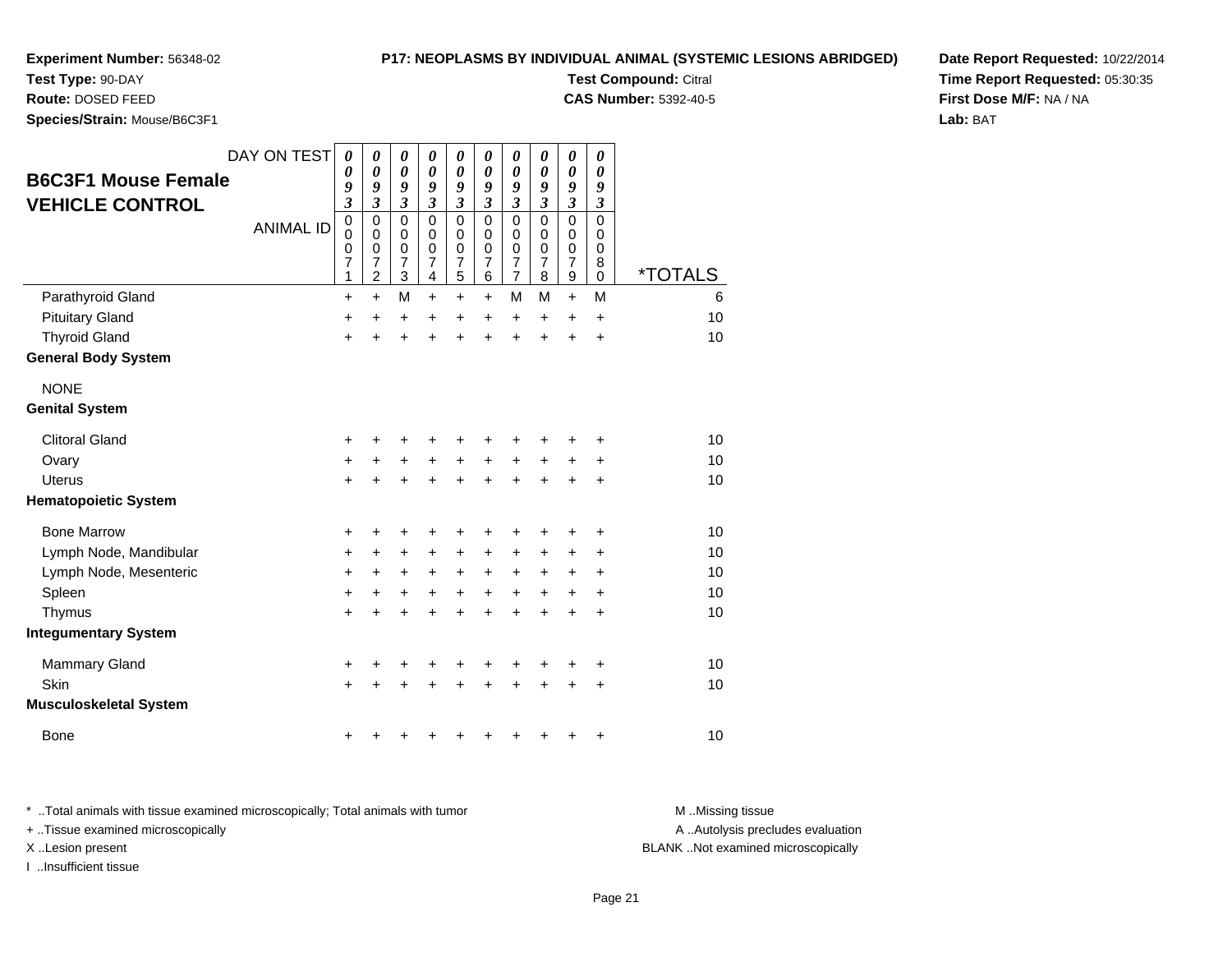# **P17: NEOPLASMS BY INDIVIDUAL ANIMAL (SYSTEMIC LESIONS ABRIDGED)Test Compound:** Citral

**CAS Number:** 5392-40-5

**Test Type:** 90-DAY**Route:** DOSED FEED

**Species/Strain:** Mouse/B6C3F1

**Date Report Requested:** 10/22/2014**Time Report Requested:** 05:30:35**First Dose M/F:** NA / NA**Lab:** BAT

|                              | DAY ON TEST      | 0                         | 0                   | 0                           | 0                | 0                           | 0                | 0                             | 0         | 0                     | 0         |                       |
|------------------------------|------------------|---------------------------|---------------------|-----------------------------|------------------|-----------------------------|------------------|-------------------------------|-----------|-----------------------|-----------|-----------------------|
| <b>B6C3F1 Mouse Female</b>   |                  | 0                         | 0                   | 0                           | 0                | $\boldsymbol{\theta}$       | 0                | $\boldsymbol{\theta}$         | 0         | $\boldsymbol{\theta}$ | 0         |                       |
| <b>VEHICLE CONTROL</b>       |                  | 9<br>$\boldsymbol{\beta}$ | 9<br>$\mathfrak{z}$ | 9<br>$\mathfrak{z}$         | 9<br>3           | 9<br>$\mathfrak{z}$         | 9<br>3           | 9<br>$\mathfrak{z}$           | 9<br>3    | 9<br>$\mathfrak{z}$   | 9<br>3    |                       |
|                              |                  | 0                         | 0                   | $\mathbf 0$                 | $\mathbf 0$      | $\mathbf 0$                 | $\mathbf 0$      | $\mathbf 0$                   | 0         | $\pmb{0}$             | 0         |                       |
|                              | <b>ANIMAL ID</b> | $\mathbf 0$               | 0                   | $\pmb{0}$                   | 0                | 0                           | 0                | $\pmb{0}$                     | 0         | $\,0\,$               | 0         |                       |
|                              |                  | $\pmb{0}$<br>7            | $\pmb{0}$<br>7      | $\pmb{0}$<br>$\overline{7}$ | $\mathbf 0$<br>7 | $\pmb{0}$<br>$\overline{7}$ | $\mathbf 0$<br>7 | $\mathbf 0$<br>$\overline{7}$ | 0<br>7    | $\pmb{0}$<br>7        | 0<br>8    |                       |
|                              |                  | 1                         | $\overline{2}$      | 3                           | 4                | 5                           | 6                | $\overline{7}$                | 8         | 9                     | $\Omega$  | <i><b>*TOTALS</b></i> |
| <b>Nervous System</b>        |                  |                           |                     |                             |                  |                             |                  |                               |           |                       |           |                       |
| <b>Brain</b>                 |                  | +                         |                     |                             |                  |                             |                  | +                             |           |                       | ÷         | 10 <sup>1</sup>       |
| <b>Respiratory System</b>    |                  |                           |                     |                             |                  |                             |                  |                               |           |                       |           |                       |
| Lung                         |                  | +                         |                     | ÷                           | ٠                | +                           | ٠                | +                             | +         | +                     | +         | 10                    |
| <b>Nose</b>                  |                  | $\ddot{}$                 | $\ddot{}$           | $\ddot{}$                   | $\ddot{}$        | $\ddot{}$                   | $\ddot{}$        | $\ddot{}$                     | $\ddot{}$ | $\ddot{}$             | +         | 10                    |
| Trachea                      |                  | $\ddot{}$                 |                     |                             |                  | $\ddot{}$                   | $\ddot{}$        | $\ddot{}$                     | $\ddot{}$ | $\div$                | $\ddot{}$ | 10                    |
| <b>Special Senses System</b> |                  |                           |                     |                             |                  |                             |                  |                               |           |                       |           |                       |
| <b>NONE</b>                  |                  |                           |                     |                             |                  |                             |                  |                               |           |                       |           |                       |
| <b>Urinary System</b>        |                  |                           |                     |                             |                  |                             |                  |                               |           |                       |           |                       |
| Kidney                       |                  | +                         |                     | ÷                           | ٠                | +                           | ٠                | ٠                             | ٠         | +                     | ÷         | 10                    |
| <b>Urinary Bladder</b>       |                  | $+$                       |                     |                             |                  | $\div$                      | $\ddot{}$        | $\ddot{}$                     | $\div$    | $\pm$                 | $\ddot{}$ | 10                    |
| <b>SYSTEMIC LESIONS</b>      |                  |                           |                     |                             |                  |                             |                  |                               |           |                       |           |                       |
| Multiple Organ               |                  | ٠                         |                     |                             |                  |                             |                  |                               |           |                       | ٠         | 10                    |

\* ..Total animals with tissue examined microscopically; Total animals with tumor **M** . Missing tissue M ..Missing tissue

+ ..Tissue examined microscopically

I ..Insufficient tissue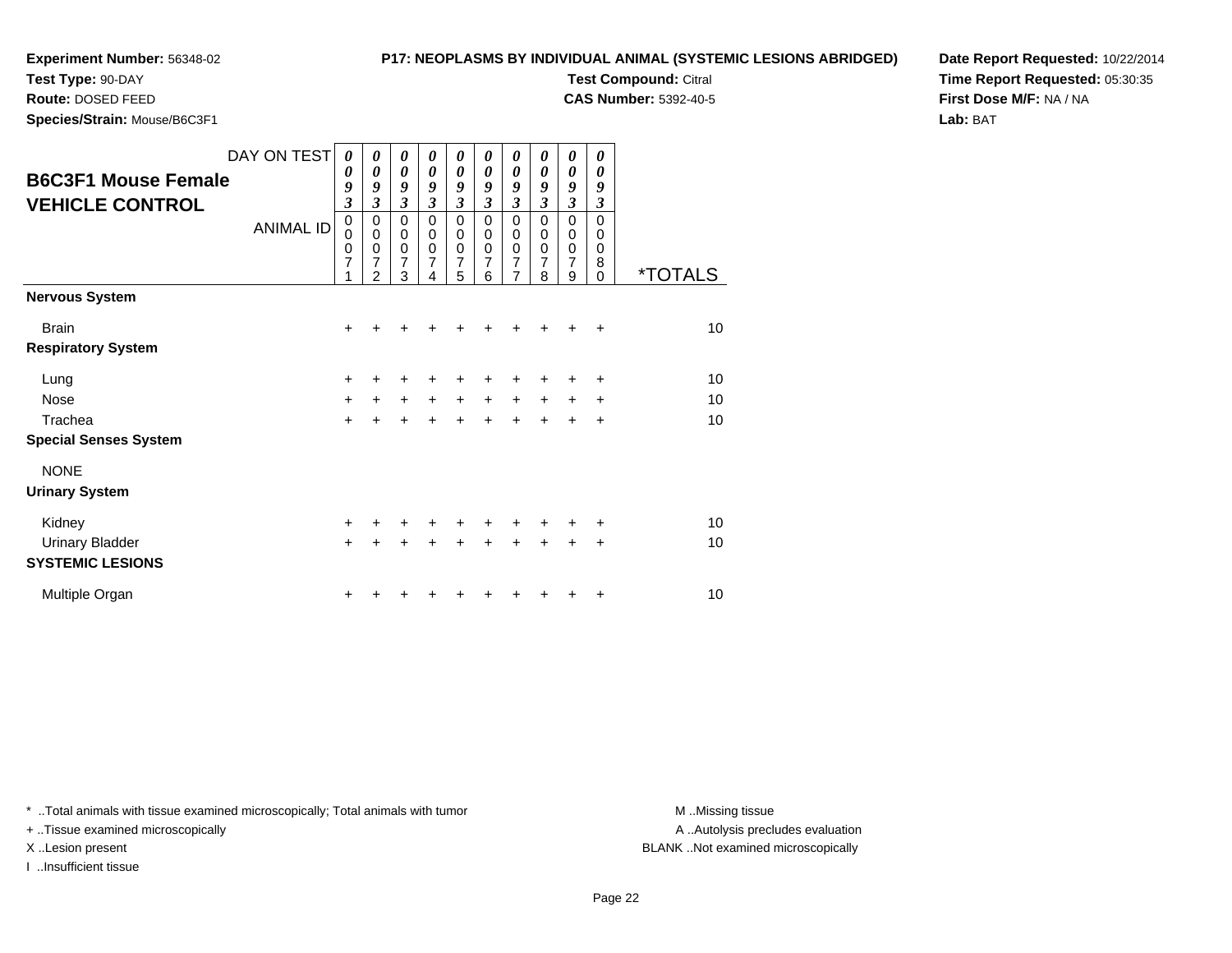| Experiment Number: 56348-02<br>Test Type: 90-DAY<br>Route: DOSED FEED<br>Species/Strain: Mouse/B6C3F1               |                  |                       | Test Compound: Citral<br><b>CAS Number: 5392-40-5</b> | <b>P17: NEOPLASMS BY INDIVIDUAL ANIMAL (SYSTEMIC LESIONS ABRIDGED)</b> | Date Report Requested: 10/22/2014<br>Time Report Requested: 05:30:35<br>First Dose M/F: NA / NA<br>Lab: BAT |
|---------------------------------------------------------------------------------------------------------------------|------------------|-----------------------|-------------------------------------------------------|------------------------------------------------------------------------|-------------------------------------------------------------------------------------------------------------|
|                                                                                                                     | DAY ON TEST      |                       |                                                       |                                                                        |                                                                                                             |
| <b>B6C3F1 Mouse Female</b><br>3900 PPM                                                                              |                  |                       |                                                       |                                                                        |                                                                                                             |
|                                                                                                                     | <b>ANIMAL ID</b> |                       |                                                       |                                                                        |                                                                                                             |
| <b>Alimentary System</b>                                                                                            |                  | <i><b>*TOTALS</b></i> |                                                       |                                                                        |                                                                                                             |
| <b>NONE</b><br><b>Cardiovascular System</b>                                                                         |                  |                       |                                                       |                                                                        |                                                                                                             |
| <b>NONE</b><br><b>Endocrine System</b>                                                                              |                  |                       |                                                       |                                                                        |                                                                                                             |
| <b>NONE</b><br><b>General Body System</b>                                                                           |                  |                       |                                                       |                                                                        |                                                                                                             |
| <b>NONE</b><br><b>Genital System</b>                                                                                |                  |                       |                                                       |                                                                        |                                                                                                             |
| <b>NONE</b><br><b>Hematopoietic System</b>                                                                          |                  |                       |                                                       |                                                                        |                                                                                                             |
| <b>NONE</b><br><b>Integumentary System</b>                                                                          |                  |                       |                                                       |                                                                        |                                                                                                             |
| <b>NONE</b><br><b>Musculoskeletal System</b>                                                                        |                  |                       |                                                       |                                                                        |                                                                                                             |
| <b>NONE</b><br><b>Nervous System</b>                                                                                |                  |                       |                                                       |                                                                        |                                                                                                             |
| <b>NONE</b>                                                                                                         |                  |                       |                                                       |                                                                        |                                                                                                             |
| * Total animals with tissue examined microscopically; Total animals with tumor<br>+ Tissue examined microscopically |                  |                       |                                                       | M Missing tissue<br>A  Autolysis precludes evaluation                  |                                                                                                             |

I ..Insufficient tissue

X ..Lesion present BLANK ..Not examined microscopically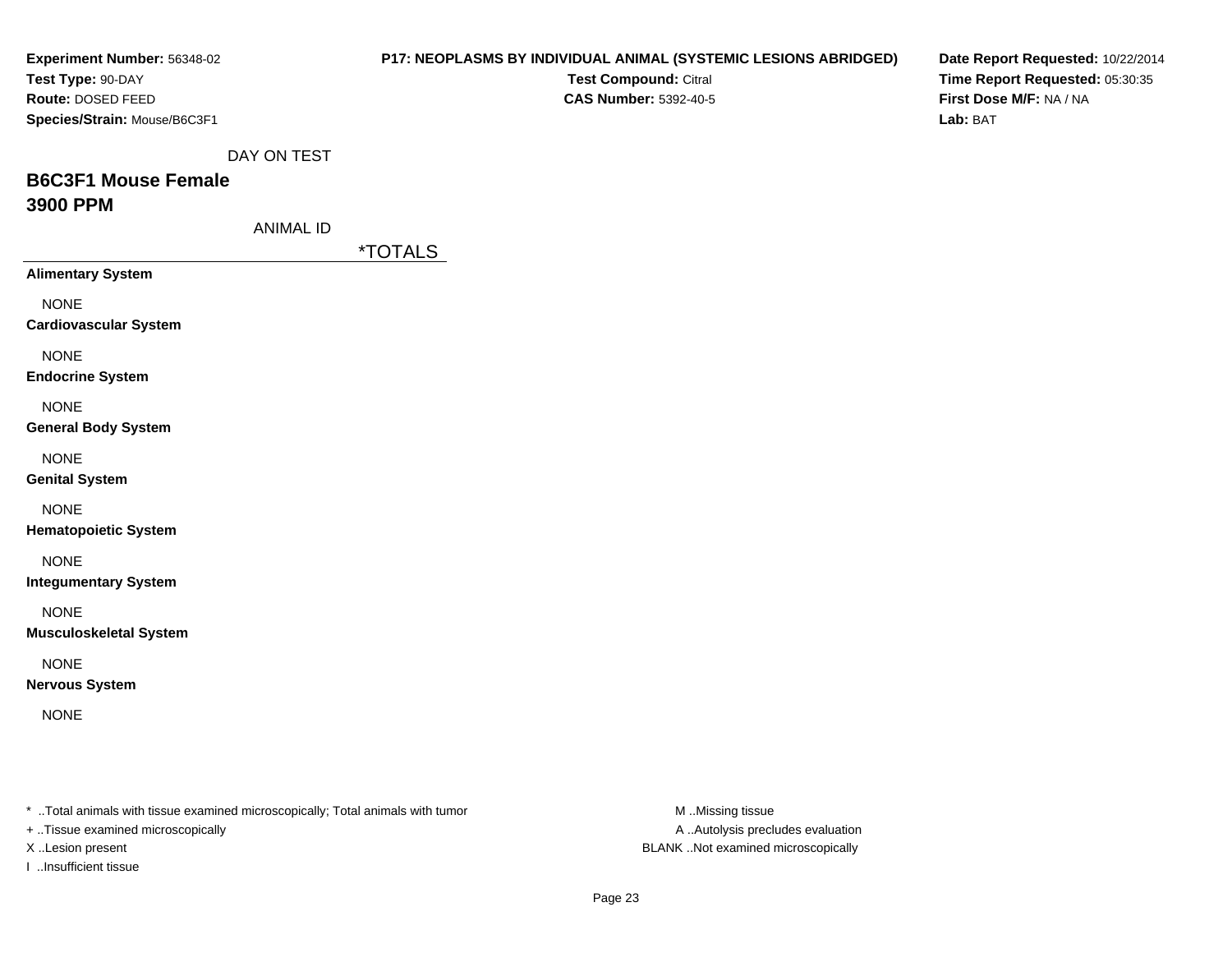| Experiment Number: 56348-02<br>Test Type: 90-DAY  |                  | P17: NEOPLASMS BY INDIVIDUAL ANIMAL (SYSTEMIC LESIONS ABRIDGED)<br>Test Compound: Citral | Date Report Requested: 10/22/2014<br>Time Report Requested: 05:30:35 |
|---------------------------------------------------|------------------|------------------------------------------------------------------------------------------|----------------------------------------------------------------------|
| Route: DOSED FEED<br>Species/Strain: Mouse/B6C3F1 |                  | <b>CAS Number: 5392-40-5</b>                                                             | First Dose M/F: NA / NA<br>Lab: BAT                                  |
|                                                   | DAY ON TEST      |                                                                                          |                                                                      |
| <b>B6C3F1 Mouse Female</b>                        |                  |                                                                                          |                                                                      |
| 3900 PPM                                          |                  |                                                                                          |                                                                      |
|                                                   | <b>ANIMAL ID</b> |                                                                                          |                                                                      |
|                                                   |                  | <i><b>*TOTALS</b></i>                                                                    |                                                                      |
| <b>Respiratory System</b>                         |                  |                                                                                          |                                                                      |
| <b>NONE</b>                                       |                  |                                                                                          |                                                                      |
| <b>Special Senses System</b>                      |                  |                                                                                          |                                                                      |
| <b>NONE</b>                                       |                  |                                                                                          |                                                                      |
| <b>Urinary System</b>                             |                  |                                                                                          |                                                                      |
| <b>NONE</b>                                       |                  |                                                                                          |                                                                      |
| <b>SYSTEMIC LESIONS</b>                           |                  |                                                                                          |                                                                      |
| Multiple Organ                                    |                  | 0                                                                                        |                                                                      |
|                                                   |                  |                                                                                          |                                                                      |
|                                                   |                  |                                                                                          |                                                                      |

\* ..Total animals with tissue examined microscopically; Total animals with tumor M..Missing tissue M ..Missing tissue

+ ..Tissue examined microscopically

I ..Insufficient tissue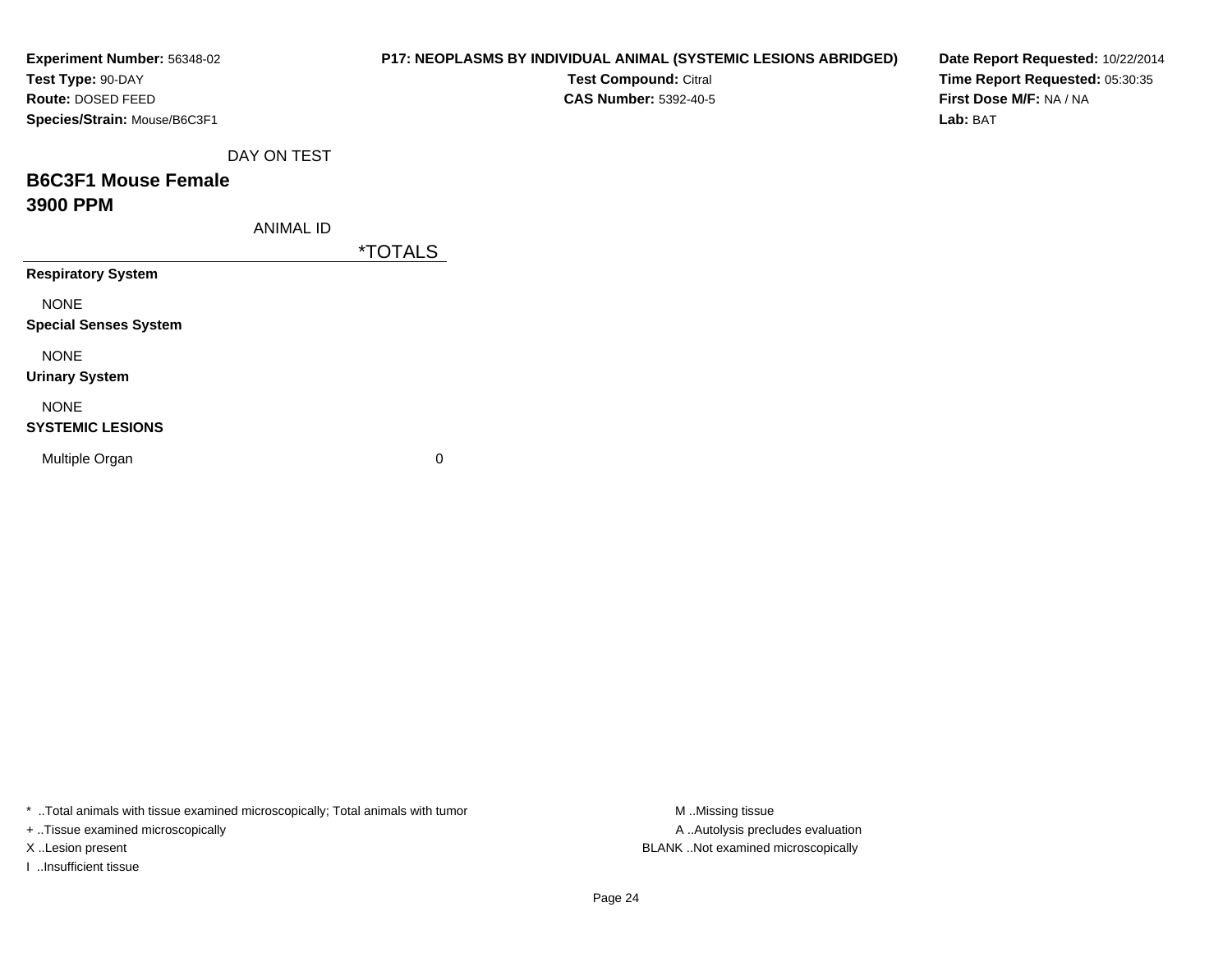# **P17: NEOPLASMS BY INDIVIDUAL ANIMAL (SYSTEMIC LESIONS ABRIDGED)**

**Test Compound:** Citral **CAS Number:** 5392-40-5

**Test Type:** 90-DAY

**Route:** DOSED FEED

**Species/Strain:** Mouse/B6C3F1

**Date Report Requested:** 10/22/2014**Time Report Requested:** 05:30:35**First Dose M/F:** NA / NA**Lab:** BAT

| <b>B6C3F1 Mouse Female</b>                                                     | DAY ON TEST      | $\boldsymbol{\theta}$<br>0<br>9                                              | $\boldsymbol{\theta}$<br>$\boldsymbol{\theta}$<br>9            | 0<br>$\boldsymbol{\theta}$<br>9                                                    | $\boldsymbol{\theta}$<br>0<br>9                                                    | 0<br>$\boldsymbol{\theta}$<br>9                                       | $\boldsymbol{\theta}$<br>0<br>9                                       | $\boldsymbol{\theta}$<br>0<br>9                                                  | 0<br>$\boldsymbol{\theta}$<br>9                                                | $\pmb{\theta}$<br>$\boldsymbol{\theta}$<br>9                          | 0<br>0<br>9                                                 |                       |
|--------------------------------------------------------------------------------|------------------|------------------------------------------------------------------------------|----------------------------------------------------------------|------------------------------------------------------------------------------------|------------------------------------------------------------------------------------|-----------------------------------------------------------------------|-----------------------------------------------------------------------|----------------------------------------------------------------------------------|--------------------------------------------------------------------------------|-----------------------------------------------------------------------|-------------------------------------------------------------|-----------------------|
| <b>7800 PPM</b>                                                                | <b>ANIMAL ID</b> | $\overline{\mathbf{3}}$<br>$\pmb{0}$<br>$\mathbf 0$<br>$\mathbf 0$<br>9<br>1 | $\mathfrak{z}$<br>0<br>$\mathbf 0$<br>0<br>9<br>$\overline{2}$ | $\mathfrak{z}$<br>$\mathbf 0$<br>$\mathbf 0$<br>$\mathbf 0$<br>9<br>$\overline{3}$ | $\mathfrak{z}$<br>$\mathbf 0$<br>$\mathbf 0$<br>$\mathbf 0$<br>9<br>$\overline{4}$ | $\mathfrak{z}$<br>$\mathbf 0$<br>$\mathbf 0$<br>$\mathbf 0$<br>9<br>5 | $\mathfrak{z}$<br>$\mathbf 0$<br>$\mathbf 0$<br>$\mathbf 0$<br>9<br>6 | $\mathfrak{z}$<br>$\mathbf 0$<br>$\pmb{0}$<br>$\mathbf 0$<br>9<br>$\overline{7}$ | $\mathfrak{z}$<br>$\pmb{0}$<br>$\pmb{0}$<br>$\mathbf 0$<br>9<br>$\overline{8}$ | $\mathfrak{z}$<br>$\mathbf 0$<br>$\mathbf 0$<br>$\mathbf 0$<br>9<br>9 | $\mathfrak{z}$<br>$\mathbf 0$<br>0<br>1<br>0<br>$\mathbf 0$ | <i><b>*TOTALS</b></i> |
| <b>Alimentary System</b>                                                       |                  |                                                                              |                                                                |                                                                                    |                                                                                    |                                                                       |                                                                       |                                                                                  |                                                                                |                                                                       |                                                             |                       |
| Stomach, Forestomach<br><b>Cardiovascular System</b>                           |                  | +                                                                            |                                                                |                                                                                    |                                                                                    |                                                                       |                                                                       |                                                                                  |                                                                                | +                                                                     | $\ddot{}$                                                   | 10                    |
| <b>NONE</b><br><b>Endocrine System</b>                                         |                  |                                                                              |                                                                |                                                                                    |                                                                                    |                                                                       |                                                                       |                                                                                  |                                                                                |                                                                       |                                                             |                       |
| <b>NONE</b><br><b>General Body System</b>                                      |                  |                                                                              |                                                                |                                                                                    |                                                                                    |                                                                       |                                                                       |                                                                                  |                                                                                |                                                                       |                                                             |                       |
| <b>NONE</b><br><b>Genital System</b>                                           |                  |                                                                              |                                                                |                                                                                    |                                                                                    |                                                                       |                                                                       |                                                                                  |                                                                                |                                                                       |                                                             |                       |
| Ovary<br><b>Hematopoietic System</b>                                           |                  | $\ddot{}$                                                                    |                                                                |                                                                                    | $\pm$                                                                              | $\pm$                                                                 | $+$                                                                   | $\pm$                                                                            | $\pm$                                                                          | $+$                                                                   | $\ddot{}$                                                   | 10 <sup>1</sup>       |
| <b>NONE</b><br><b>Integumentary System</b>                                     |                  |                                                                              |                                                                |                                                                                    |                                                                                    |                                                                       |                                                                       |                                                                                  |                                                                                |                                                                       |                                                             |                       |
| <b>NONE</b><br><b>Musculoskeletal System</b>                                   |                  |                                                                              |                                                                |                                                                                    |                                                                                    |                                                                       |                                                                       |                                                                                  |                                                                                |                                                                       |                                                             |                       |
| <b>NONE</b><br><b>Nervous System</b>                                           |                  |                                                                              |                                                                |                                                                                    |                                                                                    |                                                                       |                                                                       |                                                                                  |                                                                                |                                                                       |                                                             |                       |
| <b>NONE</b>                                                                    |                  |                                                                              |                                                                |                                                                                    |                                                                                    |                                                                       |                                                                       |                                                                                  |                                                                                |                                                                       |                                                             |                       |
| * Total animals with tissue examined microscopically; Total animals with tumor |                  |                                                                              |                                                                |                                                                                    |                                                                                    |                                                                       |                                                                       |                                                                                  |                                                                                |                                                                       |                                                             | M Missing tissue      |

+ ..Tissue examined microscopically

I ..Insufficient tissue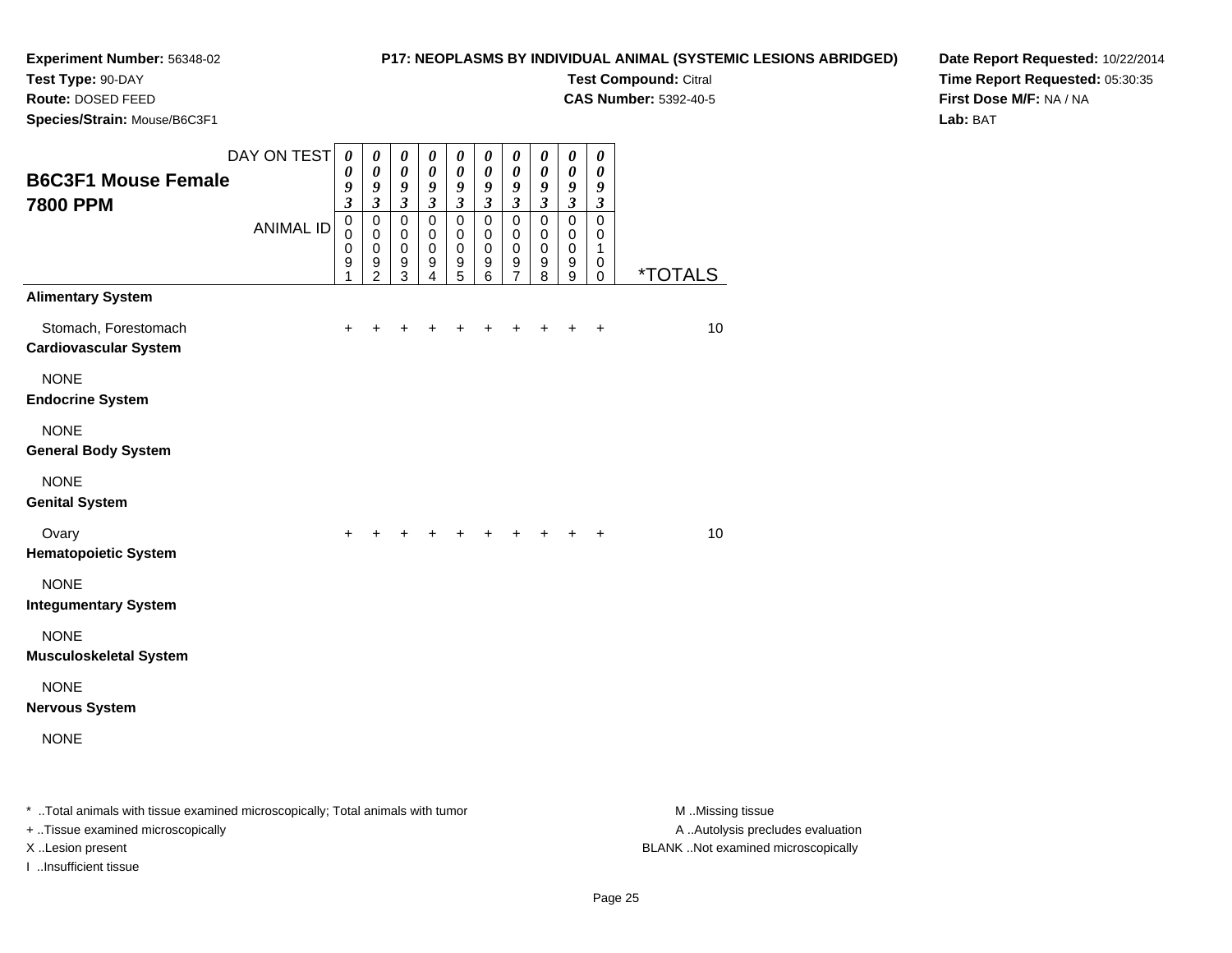**Test Type:** 90-DAY

**Route:** DOSED FEED

**Species/Strain:** Mouse/B6C3F1

### **P17: NEOPLASMS BY INDIVIDUAL ANIMAL (SYSTEMIC LESIONS ABRIDGED)**

**Test Compound:** Citral

**CAS Number:** 5392-40-5

**Date Report Requested:** 10/22/2014**Time Report Requested:** 05:30:35**First Dose M/F:** NA / NA**Lab:** BAT

|                                               | DAY ON TEST      | $\boldsymbol{\theta}$                | 0                               | 0                                       | 0                               | 0                     | $\boldsymbol{\theta}$                        | 0                               | 0                                    | 0                     | $\boldsymbol{\theta}$ |                       |  |
|-----------------------------------------------|------------------|--------------------------------------|---------------------------------|-----------------------------------------|---------------------------------|-----------------------|----------------------------------------------|---------------------------------|--------------------------------------|-----------------------|-----------------------|-----------------------|--|
| <b>B6C3F1 Mouse Female</b><br><b>7800 PPM</b> |                  | 0<br>9<br>3                          | $\boldsymbol{\theta}$<br>9<br>3 | $\boldsymbol{\theta}$<br>9<br>3         | 0<br>9<br>3                     | 0<br>9<br>3           | 0<br>9<br>3                                  | $\boldsymbol{\theta}$<br>9<br>3 | 0<br>9<br>3                          | 0<br>9<br>3           | 0<br>9<br>3           |                       |  |
|                                               | <b>ANIMAL ID</b> | $\mathbf 0$<br>$\mathbf 0$<br>0<br>9 | 0<br>$\mathbf 0$<br>0<br>9<br>2 | 0<br>$\pmb{0}$<br>$\mathbf 0$<br>9<br>3 | 0<br>0<br>$\mathbf 0$<br>9<br>4 | 0<br>0<br>0<br>9<br>5 | 0<br>0<br>$\pmb{0}$<br>$\boldsymbol{9}$<br>6 | 0<br>0<br>0<br>9<br>7           | 0<br>0<br>0<br>$\boldsymbol{9}$<br>8 | 0<br>0<br>0<br>9<br>9 | 0<br>0<br>1<br>0<br>0 | <i><b>*TOTALS</b></i> |  |
| <b>Respiratory System</b>                     |                  |                                      |                                 |                                         |                                 |                       |                                              |                                 |                                      |                       |                       |                       |  |
| <b>NONE</b><br><b>Special Senses System</b>   |                  |                                      |                                 |                                         |                                 |                       |                                              |                                 |                                      |                       |                       |                       |  |
| <b>NONE</b><br><b>Urinary System</b>          |                  |                                      |                                 |                                         |                                 |                       |                                              |                                 |                                      |                       |                       |                       |  |
| <b>NONE</b><br><b>SYSTEMIC LESIONS</b>        |                  |                                      |                                 |                                         |                                 |                       |                                              |                                 |                                      |                       |                       |                       |  |
| Multiple Organ                                |                  |                                      |                                 |                                         |                                 |                       | +                                            |                                 |                                      |                       | ÷                     | 10                    |  |

\* ..Total animals with tissue examined microscopically; Total animals with tumor **M** . Missing tissue M ..Missing tissue

+ ..Tissue examined microscopically

I ..Insufficient tissue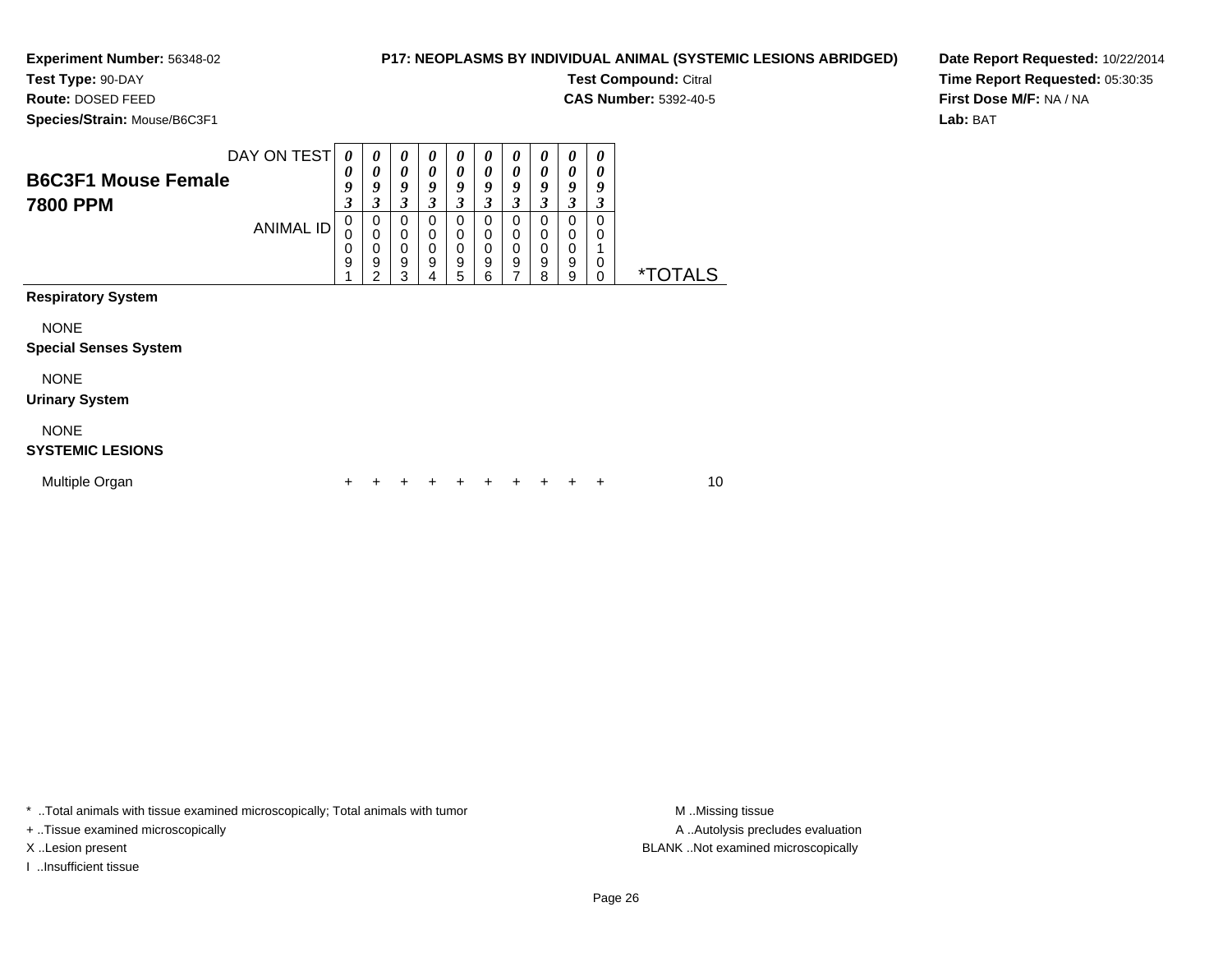# **P17: NEOPLASMS BY INDIVIDUAL ANIMAL (SYSTEMIC LESIONS ABRIDGED)**

**Test Compound:** Citral **CAS Number:** 5392-40-5

**Test Type:** 90-DAY

**Route:** DOSED FEED

**Species/Strain:** Mouse/B6C3F1

**Date Report Requested:** 10/22/2014**Time Report Requested:** 05:30:35**First Dose M/F:** NA / NA

**Lab:** BAT

|                                                                                | DAY ON TEST      | 0<br>0                          | $\boldsymbol{\theta}$<br>$\boldsymbol{\theta}$ | 0<br>0                                    | $\boldsymbol{\theta}$<br>$\boldsymbol{\theta}$         | $\boldsymbol{\theta}$<br>$\boldsymbol{\theta}$ | $\boldsymbol{\theta}$<br>$\pmb{\theta}$  | 0<br>0                                          | 0<br>0                                   | 0<br>$\pmb{\theta}$                                        | 0<br>$\boldsymbol{\theta}$                        |                       |
|--------------------------------------------------------------------------------|------------------|---------------------------------|------------------------------------------------|-------------------------------------------|--------------------------------------------------------|------------------------------------------------|------------------------------------------|-------------------------------------------------|------------------------------------------|------------------------------------------------------------|---------------------------------------------------|-----------------------|
| <b>B6C3F1 Mouse Female</b><br>15600 PPM                                        |                  | 9<br>$\mathfrak{z}$             | 9<br>$\boldsymbol{\beta}$                      | 9<br>$\boldsymbol{\mathfrak{z}}$          | 9<br>$\boldsymbol{\beta}$                              | 9<br>$\mathfrak{z}$                            | $\boldsymbol{g}$<br>$\boldsymbol{\beta}$ | 9<br>$\mathfrak{z}$                             | $\boldsymbol{g}$<br>$\boldsymbol{\beta}$ | $\boldsymbol{g}$<br>$\mathfrak{z}$                         | $\boldsymbol{g}$<br>$\boldsymbol{\beta}$          |                       |
|                                                                                | <b>ANIMAL ID</b> | $\mathbf 0$<br>0<br>1<br>0<br>1 | $\mathbf 0$<br>0<br>1<br>0<br>$\overline{2}$   | $\mathbf 0$<br>0<br>1<br>$\mathbf 0$<br>3 | $\mathbf 0$<br>$\mathbf 0$<br>1<br>0<br>$\overline{4}$ | $\mathbf 0$<br>0<br>1<br>0<br>5                | $\mathbf 0$<br>0<br>1<br>$\,0\,$<br>6    | $\Omega$<br>0<br>1<br>$\,0\,$<br>$\overline{7}$ | $\mathbf 0$<br>0<br>1<br>$\,0\,$<br>8    | $\mathbf 0$<br>$\mathbf 0$<br>$\mathbf{1}$<br>$\,0\,$<br>9 | $\Omega$<br>0<br>1<br>$\mathbf{1}$<br>$\mathbf 0$ | <i><b>*TOTALS</b></i> |
| <b>Alimentary System</b>                                                       |                  |                                 |                                                |                                           |                                                        |                                                |                                          |                                                 |                                          |                                                            |                                                   |                       |
| Stomach, Forestomach<br><b>Cardiovascular System</b>                           |                  | $\ddot{}$                       | +                                              | +                                         | +                                                      | +                                              | +                                        | +                                               | $\ddot{}$                                | $\ddot{}$                                                  | $\ddot{}$                                         | 10                    |
| <b>NONE</b><br><b>Endocrine System</b>                                         |                  |                                 |                                                |                                           |                                                        |                                                |                                          |                                                 |                                          |                                                            |                                                   |                       |
| <b>NONE</b><br><b>General Body System</b>                                      |                  |                                 |                                                |                                           |                                                        |                                                |                                          |                                                 |                                          |                                                            |                                                   |                       |
| <b>NONE</b><br><b>Genital System</b>                                           |                  |                                 |                                                |                                           |                                                        |                                                |                                          |                                                 |                                          |                                                            |                                                   |                       |
| Ovary<br><b>Hematopoietic System</b>                                           |                  | $\ddot{}$                       |                                                |                                           |                                                        |                                                | $\pm$                                    | $+$                                             |                                          | $\ddot{}$                                                  | $\ddot{}$                                         | 10                    |
| <b>NONE</b><br><b>Integumentary System</b>                                     |                  |                                 |                                                |                                           |                                                        |                                                |                                          |                                                 |                                          |                                                            |                                                   |                       |
| <b>NONE</b><br><b>Musculoskeletal System</b>                                   |                  |                                 |                                                |                                           |                                                        |                                                |                                          |                                                 |                                          |                                                            |                                                   |                       |
| <b>NONE</b><br><b>Nervous System</b>                                           |                  |                                 |                                                |                                           |                                                        |                                                |                                          |                                                 |                                          |                                                            |                                                   |                       |
| <b>NONE</b>                                                                    |                  |                                 |                                                |                                           |                                                        |                                                |                                          |                                                 |                                          |                                                            |                                                   |                       |
| * Total animals with tissue examined microscopically; Total animals with tumor |                  |                                 |                                                |                                           |                                                        |                                                |                                          |                                                 |                                          |                                                            |                                                   | M Missing tissue      |

+ ..Tissue examined microscopically

I ..Insufficient tissue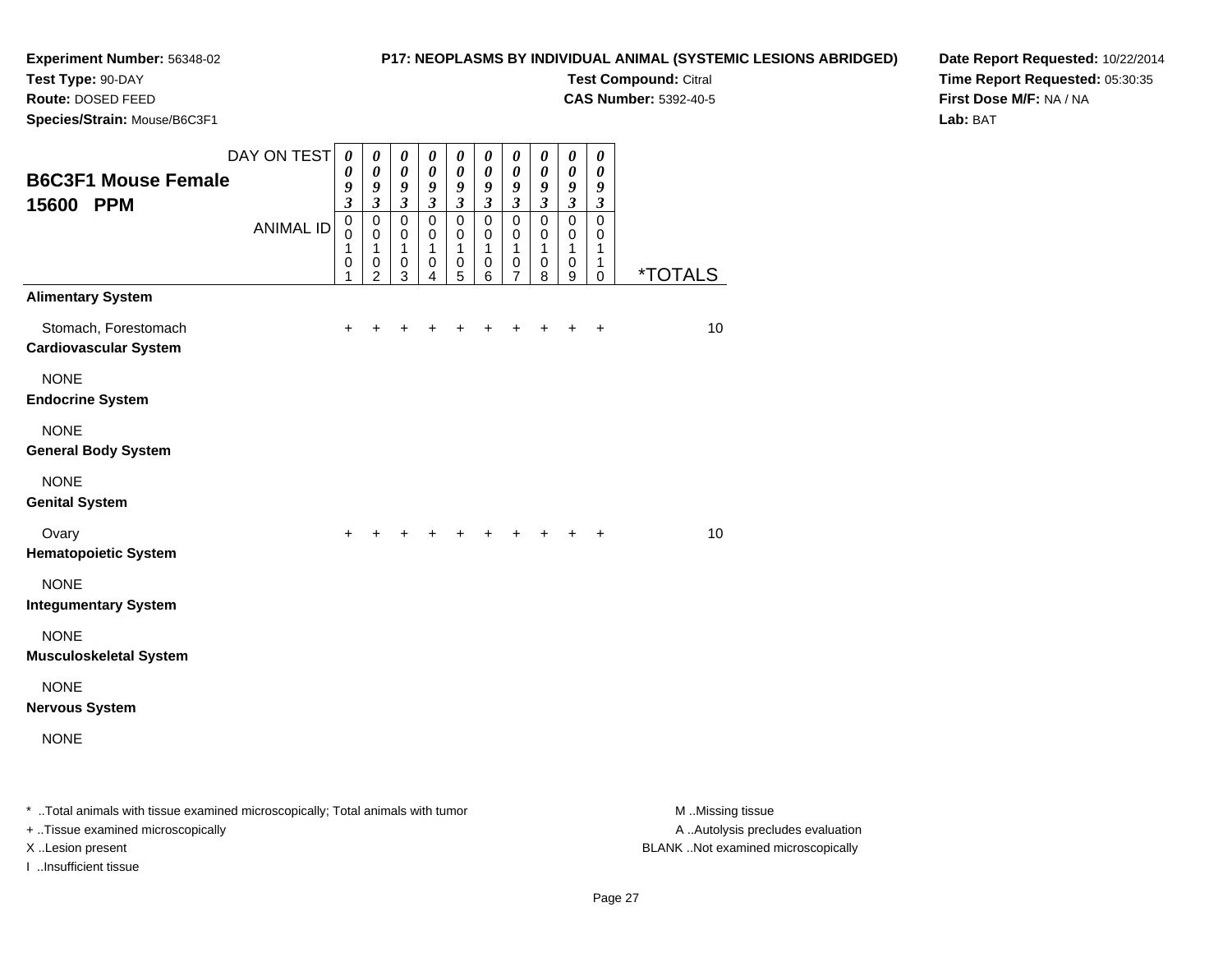# **P17: NEOPLASMS BY INDIVIDUAL ANIMAL (SYSTEMIC LESIONS ABRIDGED)Test Compound:** Citral

**CAS Number:** 5392-40-5

**Test Type:** 90-DAY**Route:** DOSED FEED

**Species/Strain:** Mouse/B6C3F1

**Date Report Requested:** 10/22/2014**Time Report Requested:** 05:30:35**First Dose M/F:** NA / NA**Lab:** BAT

| <b>B6C3F1 Mouse Female</b><br>15600<br><b>PPM</b> | DAY ON TEST<br><b>ANIMAL ID</b> | 0<br>0<br>9<br>$\overline{\mathbf{3}}$<br>0<br>0<br>$\mathbf 0$ | 0<br>$\boldsymbol{\theta}$<br>9<br>3<br>0<br>$\mathbf 0$<br>$\mathbf 0$<br>$\mathfrak{p}$ | 0<br>0<br>9<br>3<br>0<br>$\mathbf 0$<br>0<br>3 | 0<br>0<br>9<br>3<br>$\Omega$<br>0<br>0<br>4 | 0<br>0<br>9<br>3<br>0<br>0<br>0<br>5 | 0<br>0<br>9<br>3<br>0<br>0<br>$\mathbf 0$<br>6 | $\boldsymbol{\theta}$<br>0<br>9<br>3<br>0<br>0<br>$\mathbf 0$<br>7 | $\boldsymbol{\theta}$<br>$\boldsymbol{\theta}$<br>9<br>3<br>0<br>0<br>$\mathbf 0$<br>8 | $\boldsymbol{\theta}$<br>0<br>9<br>3<br>$\Omega$<br>$\mathbf 0$<br>0<br>9 | 0<br>0<br>9<br>3<br>0<br>0<br>0 | <i><b>*TOTALS</b></i> |  |
|---------------------------------------------------|---------------------------------|-----------------------------------------------------------------|-------------------------------------------------------------------------------------------|------------------------------------------------|---------------------------------------------|--------------------------------------|------------------------------------------------|--------------------------------------------------------------------|----------------------------------------------------------------------------------------|---------------------------------------------------------------------------|---------------------------------|-----------------------|--|
| <b>Respiratory System</b>                         |                                 |                                                                 |                                                                                           |                                                |                                             |                                      |                                                |                                                                    |                                                                                        |                                                                           |                                 |                       |  |
| <b>NONE</b><br><b>Special Senses System</b>       |                                 |                                                                 |                                                                                           |                                                |                                             |                                      |                                                |                                                                    |                                                                                        |                                                                           |                                 |                       |  |
| <b>NONE</b><br><b>Urinary System</b>              |                                 |                                                                 |                                                                                           |                                                |                                             |                                      |                                                |                                                                    |                                                                                        |                                                                           |                                 |                       |  |
| <b>NONE</b><br><b>SYSTEMIC LESIONS</b>            |                                 |                                                                 |                                                                                           |                                                |                                             |                                      |                                                |                                                                    |                                                                                        |                                                                           |                                 |                       |  |
| Multiple Organ                                    |                                 |                                                                 |                                                                                           |                                                |                                             |                                      | ٠                                              | +                                                                  |                                                                                        |                                                                           | ٠                               | 10                    |  |

\* ..Total animals with tissue examined microscopically; Total animals with tumor **M** . Missing tissue M ..Missing tissue

+ ..Tissue examined microscopically

I ..Insufficient tissue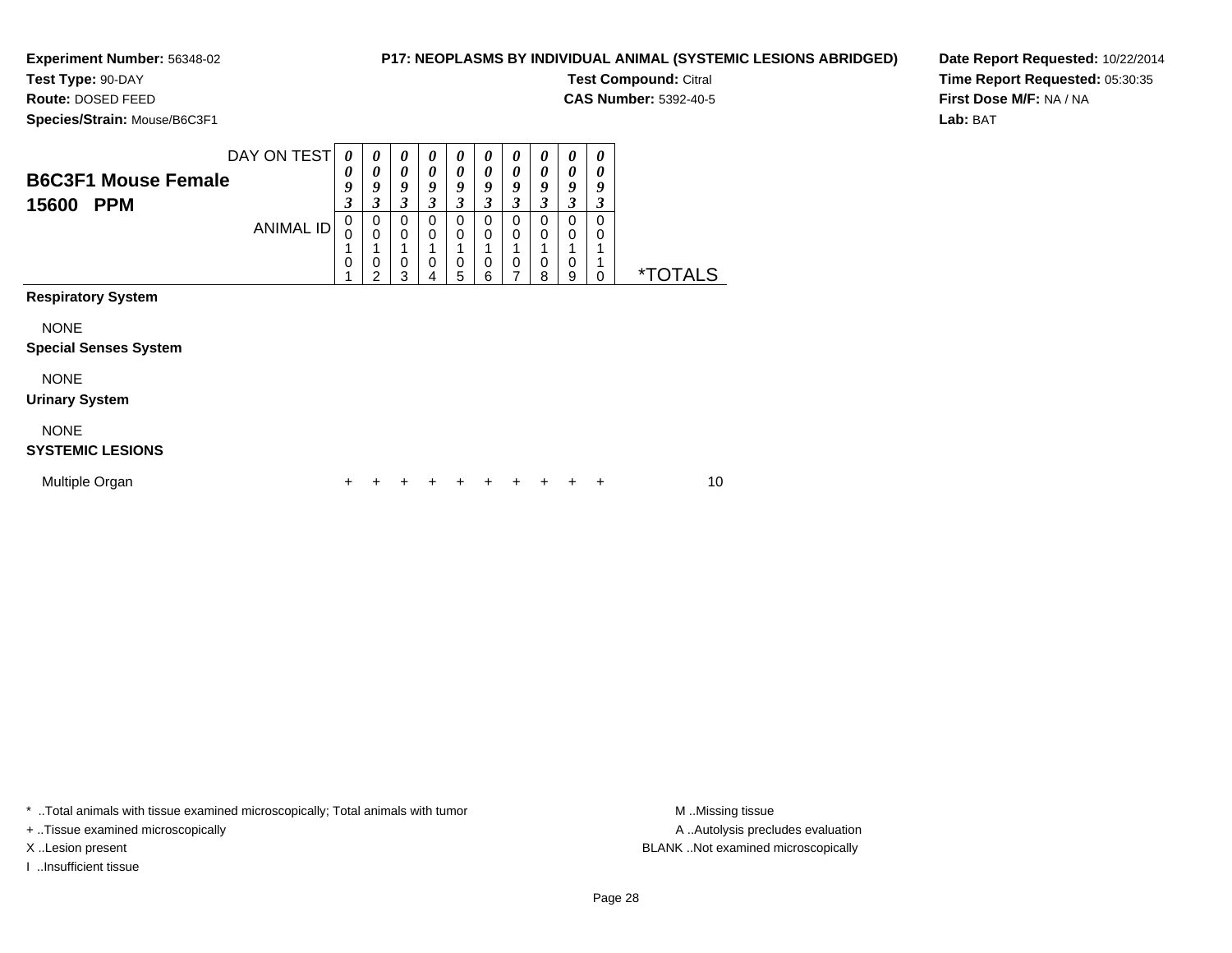**Test Type:** 90-DAY

**Route:** DOSED FEED

**Species/Strain:** Mouse/B6C3F1

#### **P17: NEOPLASMS BY INDIVIDUAL ANIMAL (SYSTEMIC LESIONS ABRIDGED)**

**Test Compound:** Citral

**CAS Number:** 5392-40-5

**Date Report Requested:** 10/22/2014**Time Report Requested:** 05:30:35**First Dose M/F:** NA / NA**Lab:** BAT

|                              | DAY ON TEST      | $\theta$                | 0                          | $\boldsymbol{\theta}$      | 0                          | 0                       | 0              | 0                           | 0              | 0                          | 0                            |                       |
|------------------------------|------------------|-------------------------|----------------------------|----------------------------|----------------------------|-------------------------|----------------|-----------------------------|----------------|----------------------------|------------------------------|-----------------------|
| <b>B6C3F1 Mouse Female</b>   |                  | 0<br>9                  | $\boldsymbol{\theta}$<br>9 | $\boldsymbol{\theta}$<br>9 | $\boldsymbol{\theta}$<br>9 | 0<br>9                  | 0<br>9         | 0<br>9                      | 0<br>9         | $\boldsymbol{\theta}$<br>9 | 0<br>9                       |                       |
| 31300<br><b>PPM</b>          |                  | $\overline{\mathbf{3}}$ | $\mathfrak{z}$             | $\overline{\mathbf{3}}$    | $\overline{\mathbf{3}}$    | $\overline{\mathbf{3}}$ | $\mathfrak{z}$ | $\boldsymbol{\beta}$        | $\mathfrak{z}$ | $\overline{\mathbf{3}}$    | $\overline{\mathbf{3}}$      |                       |
|                              | <b>ANIMAL ID</b> | $\mathbf 0$             | $\Omega$                   | $\Omega$                   | $\mathbf{0}$               | $\mathbf 0$             | $\Omega$       | $\Omega$                    | $\Omega$       | $\mathbf 0$                | $\mathbf 0$                  |                       |
|                              |                  | 0<br>1                  | 0<br>$\mathbf{1}$          | 0<br>1                     | 0<br>1                     | 0<br>1                  | $\Omega$<br>1  | $\mathbf 0$<br>$\mathbf{1}$ | $\Omega$<br>1  | 0<br>1                     | 0<br>$\mathbf{1}$            |                       |
|                              |                  | 1<br>1                  | 1<br>$\overline{2}$        | 1<br>3                     | 1<br>4                     | 1<br>5                  | 1<br>6         | 1<br>$\overline{7}$         | 1<br>8         | 1<br>9                     | $\overline{\mathbf{c}}$<br>0 | <i><b>*TOTALS</b></i> |
| <b>Alimentary System</b>     |                  |                         |                            |                            |                            |                         |                |                             |                |                            |                              |                       |
| Esophagus                    |                  | +                       | $\ddot{}$                  | M                          | +                          | +                       | +              | +                           | +              | +                          | +                            | 9                     |
| Gallbladder                  |                  | +                       | +                          | +                          | +                          | +                       | +              | +                           | +              | +                          | +                            | 10                    |
| Intestine Large, Cecum       |                  | $\ddot{}$               | $\ddot{}$                  | $\ddot{}$                  | $\ddot{}$                  | $\ddot{}$               | +              | +                           | $\ddot{}$      | $\ddot{}$                  | $\ddot{}$                    | 10                    |
| Intestine Large, Colon       |                  | +                       | $\ddot{}$                  | $\ddot{}$                  | +                          | +                       | $\pm$          | $\ddot{}$                   | $\ddot{}$      | $\ddot{}$                  | +                            | 10                    |
| Intestine Large, Rectum      |                  | $\ddot{}$               | $\ddot{}$                  | $\ddot{}$                  | $\ddot{}$                  | $\ddot{}$               | +              | $\ddot{}$                   | $\ddot{}$      | $\ddot{}$                  | $\ddot{}$                    | 10                    |
| Intestine Small, Duodenum    |                  | +                       | $\ddot{}$                  | $\ddot{}$                  | +                          | +                       | +              | +                           | +              | +                          | +                            | 10                    |
| Intestine Small, Ileum       |                  | $\pmb{+}$               | $\ddot{}$                  | $\ddot{}$                  | $\ddot{}$                  | $\ddot{}$               | +              | $\ddot{}$                   | $\ddot{}$      | $\ddot{}$                  | $\ddot{}$                    | 10                    |
| Intestine Small, Jejunum     |                  | +                       | $\ddot{}$                  | $\ddot{}$                  | $\ddot{}$                  | +                       | +              | +                           | +              | +                          | +                            | 10                    |
| Liver                        |                  | $\ddot{}$               | $\ddot{}$                  | $\ddot{}$                  | $\ddot{}$                  | $\ddot{}$               | $\ddot{}$      | $\ddot{}$                   | $\ddot{}$      | $\ddot{}$                  | $\ddot{}$                    | 10                    |
| Pancreas                     |                  | +                       | +                          | $\ddot{}$                  | +                          | +                       | +              | +                           | +              | $\ddot{}$                  | $\pm$                        | 10                    |
| Salivary Glands              |                  | $\ddot{}$               | $\ddot{}$                  | $\ddot{}$                  | $\ddot{}$                  | $\ddot{}$               | $\ddot{}$      | $\ddot{}$                   | $\ddot{}$      | $\ddot{}$                  | $\ddot{}$                    | 10                    |
| Stomach, Forestomach         |                  | +                       | $\ddot{}$                  | $\ddot{}$                  | $\ddot{}$                  | $\ddot{}$               | $\ddot{}$      | $\ddot{}$                   | $\ddot{}$      | $\ddot{}$                  | +                            | 10                    |
| Stomach, Glandular           |                  | $\ddot{}$               |                            | $\ddot{}$                  | ÷                          | $\ddot{}$               | ÷              | $\ddot{}$                   | $\ddot{}$      | $\ddot{}$                  | $\ddot{}$                    | 10                    |
| <b>Cardiovascular System</b> |                  |                         |                            |                            |                            |                         |                |                             |                |                            |                              |                       |
| <b>Blood Vessel</b>          |                  | +                       | +                          | +                          | +                          | +                       | +              | +                           | +              | +                          | +                            | 10                    |
| Heart                        |                  | $\ddot{}$               |                            | $\ddot{}$                  |                            | $\ddot{}$               | $\ddot{}$      | $\ddot{}$                   | $\ddot{}$      | $\ddot{}$                  | $\ddot{}$                    | 10                    |
| <b>Endocrine System</b>      |                  |                         |                            |                            |                            |                         |                |                             |                |                            |                              |                       |
| <b>Adrenal Cortex</b>        |                  | +                       | +                          | +                          | +                          | +                       | +              | +                           | ٠              | +                          | +                            | 10                    |
| Adrenal Medulla              |                  | +                       | ÷                          | $\ddot{}$                  | $\ddot{}$                  | +                       | $\ddot{}$      | $\ddot{}$                   | $\ddot{}$      | $\ddot{}$                  | $\div$                       | 10                    |
| Islets, Pancreatic           |                  | +                       | +                          | +                          | $\ddot{}$                  | +                       | $\pmb{+}$      | +                           | $\ddot{}$      | $\ddot{}$                  | +                            | 10                    |

\* ..Total animals with tissue examined microscopically; Total animals with tumor **M** . Missing tissue M ..Missing tissue

+ ..Tissue examined microscopically

X ..Lesion present BLANK ..Not examined microscopically

I ..Insufficient tissue

A ..Autolysis precludes evaluation

Page 29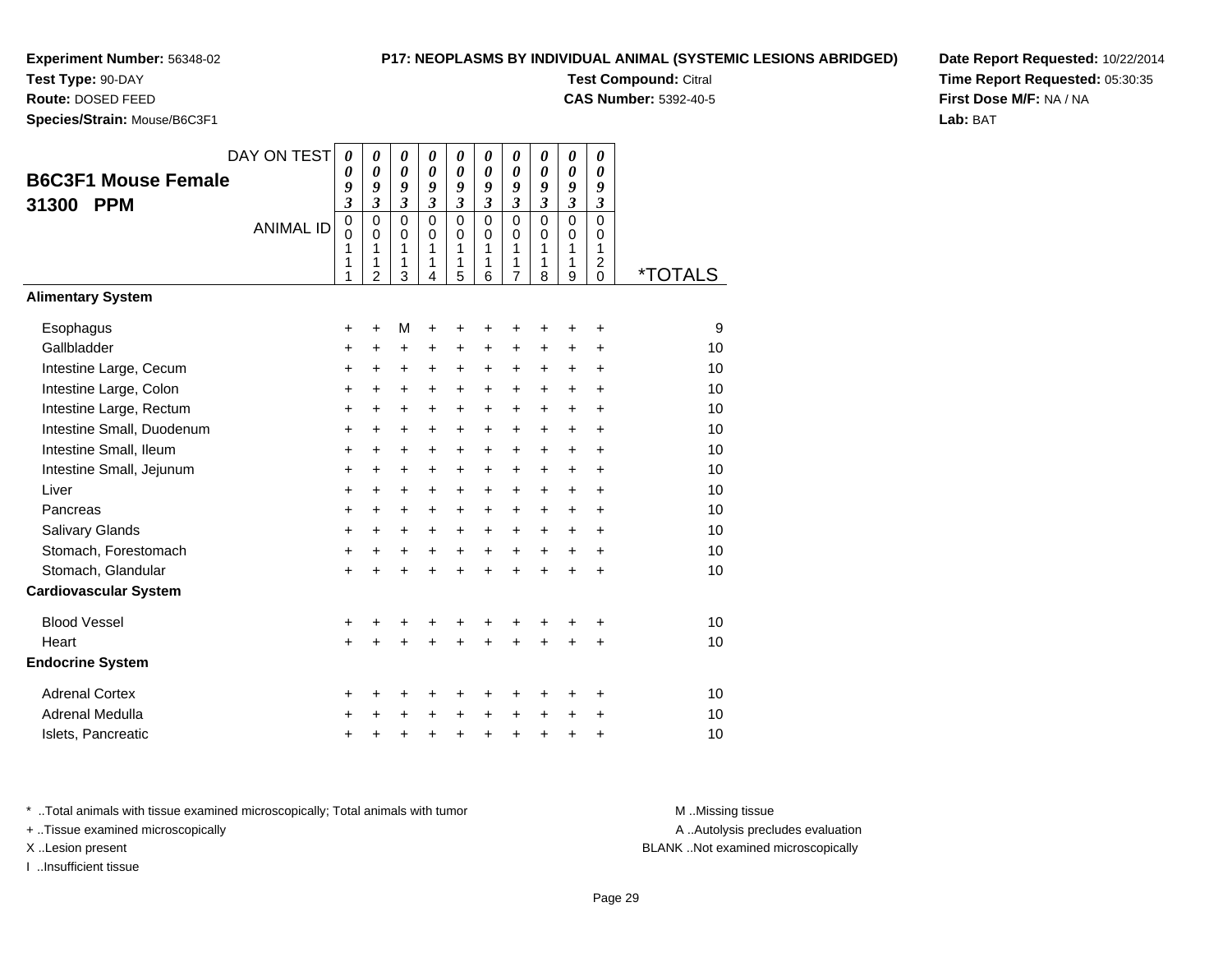# **P17: NEOPLASMS BY INDIVIDUAL ANIMAL (SYSTEMIC LESIONS ABRIDGED)**

**Test Compound:** Citral **CAS Number:** 5392-40-5

**Test Type:** 90-DAY

**Route:** DOSED FEED

**Species/Strain:** Mouse/B6C3F1

| <b>B6C3F1 Mouse Female</b><br>31300<br><b>PPM</b><br>Parathyroid Gland | DAY ON TEST<br><b>ANIMAL ID</b> | $\boldsymbol{\theta}$<br>0<br>9<br>$\overline{\mathbf{3}}$<br>0<br>0<br>1<br>1<br>1<br>+ | 0<br>0<br>9<br>$\overline{\mathbf{3}}$<br>$\mathbf 0$<br>0<br>$\mathbf{1}$<br>1<br>$\overline{2}$<br>$\ddot{}$ | 0<br>0<br>9<br>$\mathfrak{z}$<br>$\mathbf 0$<br>$\mathbf 0$<br>$\mathbf{1}$<br>1<br>3<br>M | 0<br>0<br>9<br>3<br>$\mathbf 0$<br>0<br>$\mathbf{1}$<br>1<br>$\overline{4}$<br>$\ddot{}$ | 0<br>$\boldsymbol{\theta}$<br>9<br>$\boldsymbol{\beta}$<br>$\mathbf 0$<br>0<br>1<br>1<br>5<br>$\ddot{}$ | 0<br>0<br>9<br>$\mathfrak{z}$<br>$\mathbf 0$<br>0<br>$\mathbf{1}$<br>1<br>6<br>+ | $\pmb{\theta}$<br>0<br>9<br>$\mathfrak{z}$<br>$\mathbf 0$<br>0<br>1<br>1<br>7<br>+ | $\boldsymbol{\theta}$<br>$\boldsymbol{\theta}$<br>9<br>$\mathfrak{z}$<br>$\mathbf 0$<br>0<br>1<br>1<br>8<br>$\ddot{}$ | $\boldsymbol{\theta}$<br>$\boldsymbol{\theta}$<br>9<br>$\mathfrak{z}$<br>$\mathbf 0$<br>0<br>1<br>1<br>9<br>M | 0<br>$\boldsymbol{\theta}$<br>9<br>$\boldsymbol{\beta}$<br>$\mathbf 0$<br>0<br>1<br>$\overline{c}$<br>$\mathbf 0$<br>$\ddot{}$ | <i><b>*TOTALS</b></i><br>8 |
|------------------------------------------------------------------------|---------------------------------|------------------------------------------------------------------------------------------|----------------------------------------------------------------------------------------------------------------|--------------------------------------------------------------------------------------------|------------------------------------------------------------------------------------------|---------------------------------------------------------------------------------------------------------|----------------------------------------------------------------------------------|------------------------------------------------------------------------------------|-----------------------------------------------------------------------------------------------------------------------|---------------------------------------------------------------------------------------------------------------|--------------------------------------------------------------------------------------------------------------------------------|----------------------------|
| <b>Pituitary Gland</b>                                                 |                                 | $\ddot{}$                                                                                | $\ddot{}$                                                                                                      | $\ddot{}$                                                                                  | +                                                                                        | +                                                                                                       | +                                                                                | +                                                                                  | $\ddot{}$                                                                                                             | $\ddot{}$                                                                                                     | +                                                                                                                              | 10                         |
| <b>Thyroid Gland</b>                                                   |                                 | $\ddot{}$                                                                                | $\ddot{}$                                                                                                      | M                                                                                          | $\ddot{}$                                                                                | $\ddot{}$                                                                                               | $\ddot{}$                                                                        | Ŧ.                                                                                 | $\ddot{}$                                                                                                             | $\ddot{}$                                                                                                     | $\ddot{}$                                                                                                                      | 9                          |
| <b>General Body System</b>                                             |                                 |                                                                                          |                                                                                                                |                                                                                            |                                                                                          |                                                                                                         |                                                                                  |                                                                                    |                                                                                                                       |                                                                                                               |                                                                                                                                |                            |
| <b>NONE</b><br><b>Genital System</b>                                   |                                 |                                                                                          |                                                                                                                |                                                                                            |                                                                                          |                                                                                                         |                                                                                  |                                                                                    |                                                                                                                       |                                                                                                               |                                                                                                                                |                            |
| <b>Clitoral Gland</b>                                                  |                                 | ٠                                                                                        |                                                                                                                | +                                                                                          | ٠                                                                                        |                                                                                                         | ٠                                                                                | +                                                                                  | +                                                                                                                     | +                                                                                                             | +                                                                                                                              | 10                         |
| Ovary                                                                  |                                 | $\ddot{}$                                                                                | +                                                                                                              | $\ddot{}$                                                                                  | +                                                                                        | $\ddot{}$                                                                                               | +                                                                                | $\ddot{}$                                                                          | +                                                                                                                     |                                                                                                               | +                                                                                                                              | 10                         |
| <b>Uterus</b>                                                          |                                 | $\ddot{}$                                                                                |                                                                                                                | +                                                                                          | $\ddot{}$                                                                                | $\ddot{}$                                                                                               | $\ddot{}$                                                                        | $\ddot{}$                                                                          | $\ddot{}$                                                                                                             | $\ddot{}$                                                                                                     | +                                                                                                                              | 10                         |
| <b>Hematopoietic System</b>                                            |                                 |                                                                                          |                                                                                                                |                                                                                            |                                                                                          |                                                                                                         |                                                                                  |                                                                                    |                                                                                                                       |                                                                                                               |                                                                                                                                |                            |
| <b>Bone Marrow</b>                                                     |                                 | +                                                                                        | +                                                                                                              | +                                                                                          | +                                                                                        | +                                                                                                       | +                                                                                | +                                                                                  | +                                                                                                                     | +                                                                                                             | +                                                                                                                              | 10                         |
| Lymph Node, Mandibular                                                 |                                 | $\ddot{}$                                                                                | $\ddot{}$                                                                                                      | M                                                                                          | $\ddot{}$                                                                                | $\ddot{}$                                                                                               | $\ddot{}$                                                                        | $\ddot{}$                                                                          | +                                                                                                                     | +                                                                                                             | +                                                                                                                              | 9                          |
| Lymph Node, Mesenteric                                                 |                                 | +                                                                                        | +                                                                                                              | +                                                                                          | +                                                                                        | +                                                                                                       | +                                                                                | +                                                                                  | +                                                                                                                     | +                                                                                                             | +                                                                                                                              | 10                         |
| Spleen                                                                 |                                 | $\ddot{}$                                                                                | $\ddot{}$                                                                                                      | +                                                                                          | $\ddot{}$                                                                                | $\ddot{}$                                                                                               | $\ddot{}$                                                                        | $\ddot{}$                                                                          | $\ddot{}$                                                                                                             | $\ddot{}$                                                                                                     | +                                                                                                                              | 10                         |
| Thymus                                                                 |                                 | $\ddot{}$                                                                                | +                                                                                                              | +                                                                                          | +                                                                                        | +                                                                                                       | $\ddot{}$                                                                        | $\ddot{}$                                                                          | $\ddot{}$                                                                                                             | $\ddot{}$                                                                                                     | +                                                                                                                              | 10                         |
| <b>Integumentary System</b>                                            |                                 |                                                                                          |                                                                                                                |                                                                                            |                                                                                          |                                                                                                         |                                                                                  |                                                                                    |                                                                                                                       |                                                                                                               |                                                                                                                                |                            |
| Mammary Gland                                                          |                                 | +                                                                                        |                                                                                                                |                                                                                            |                                                                                          |                                                                                                         | +                                                                                | +                                                                                  | +                                                                                                                     |                                                                                                               | +                                                                                                                              | 10                         |
| Skin                                                                   |                                 | $\ddot{}$                                                                                |                                                                                                                | +                                                                                          | +                                                                                        |                                                                                                         | +                                                                                |                                                                                    | +                                                                                                                     |                                                                                                               | +                                                                                                                              | 10                         |
| <b>Musculoskeletal System</b>                                          |                                 |                                                                                          |                                                                                                                |                                                                                            |                                                                                          |                                                                                                         |                                                                                  |                                                                                    |                                                                                                                       |                                                                                                               |                                                                                                                                |                            |
| <b>Bone</b>                                                            |                                 |                                                                                          |                                                                                                                |                                                                                            |                                                                                          |                                                                                                         |                                                                                  |                                                                                    |                                                                                                                       |                                                                                                               | +                                                                                                                              | 10                         |

**Date Report Requested:** 10/22/2014**Time Report Requested:** 05:30:35**First Dose M/F:** NA / NA**Lab:** BAT

\* ..Total animals with tissue examined microscopically; Total animals with tumor **M** . Missing tissue M ..Missing tissue + ..Tissue examined microscopically X ..Lesion present BLANK ..Not examined microscopically

I ..Insufficient tissue

A ..Autolysis precludes evaluation